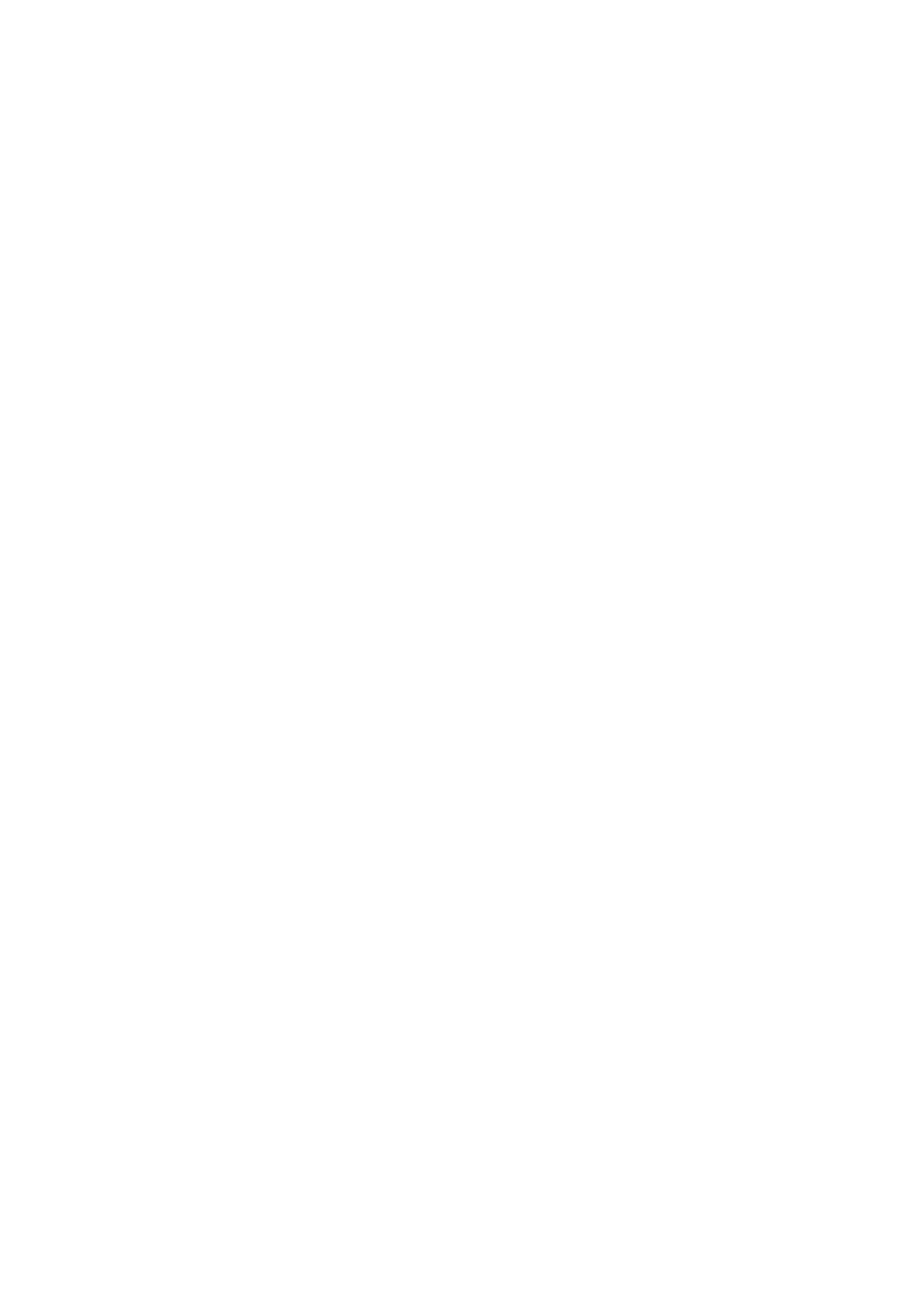## **EUROPEAN UNIVERSITY INSTITUTE, FLORENCE MAX WEBER PROGRAMME**

*Matching Theory and Data: Bayesian Vector Autoregression and Dynamic Stochastic General Equilibrium Models* 

**ALEXANDER KRIWOLUZKY**

EUI Working Paper **MWP** 2009/27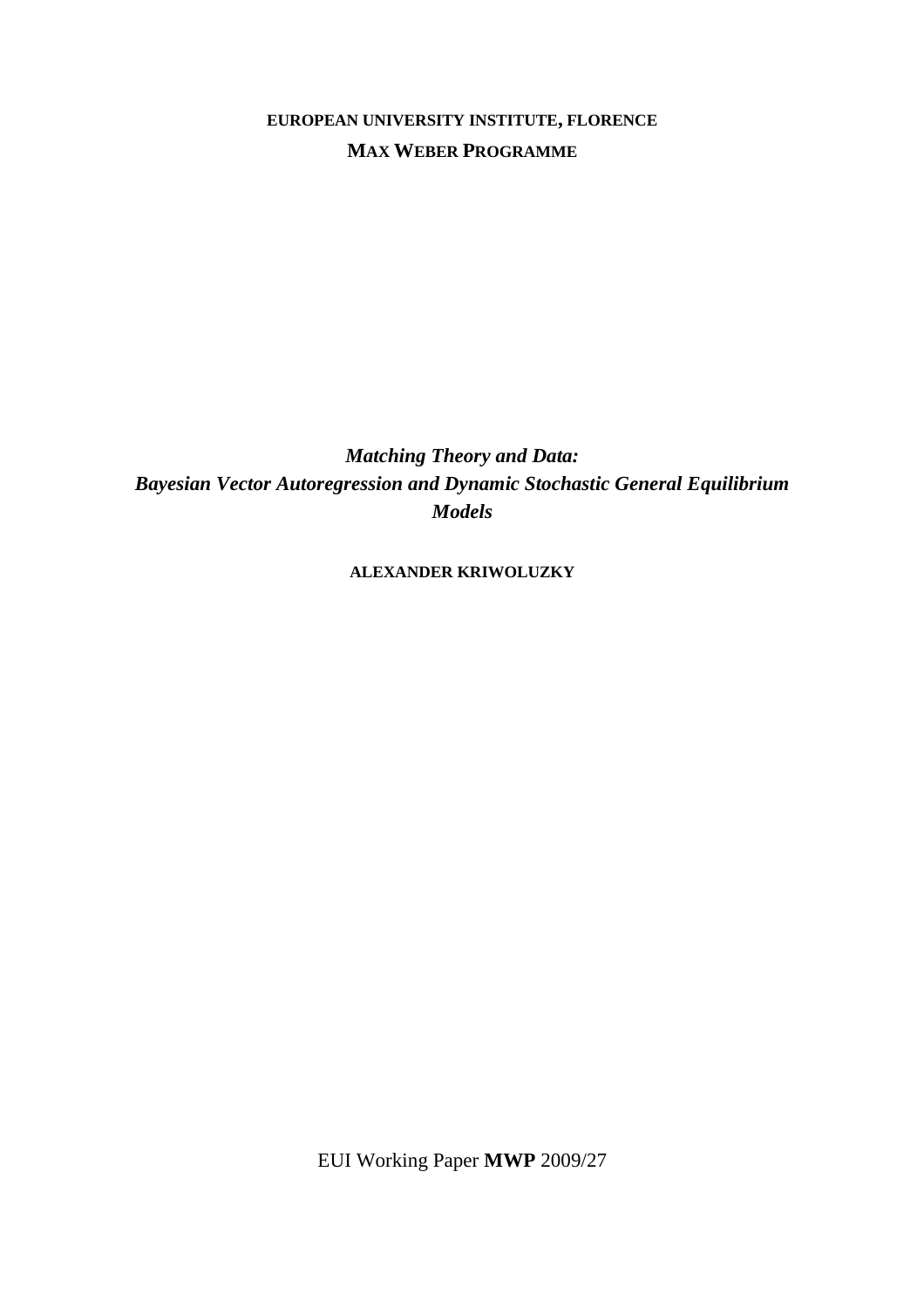This text may be downloaded for personal research purposes only. Any additional reproduction for other purposes, whether in hard copy or electronically, requires the consent of the author(s), editor(s). If cited or quoted, reference should be made to the full name of the author(s), editor(s), the title, the working paper or other series, the year, and the publisher.

The author(s)/editor(s) should inform the Max Weber Programme of the EUI if the paper is to be published elsewhere, and should also assume responsibility for any consequent obligation(s).

ISSN 1830-7728

© 2009 Alexander Kriwoluzky

Printed in Italy European University Institute Badia Fiesolana I – 50014 San Domenico di Fiesole (FI) Italy www.eui.eu cadmus.eui.eu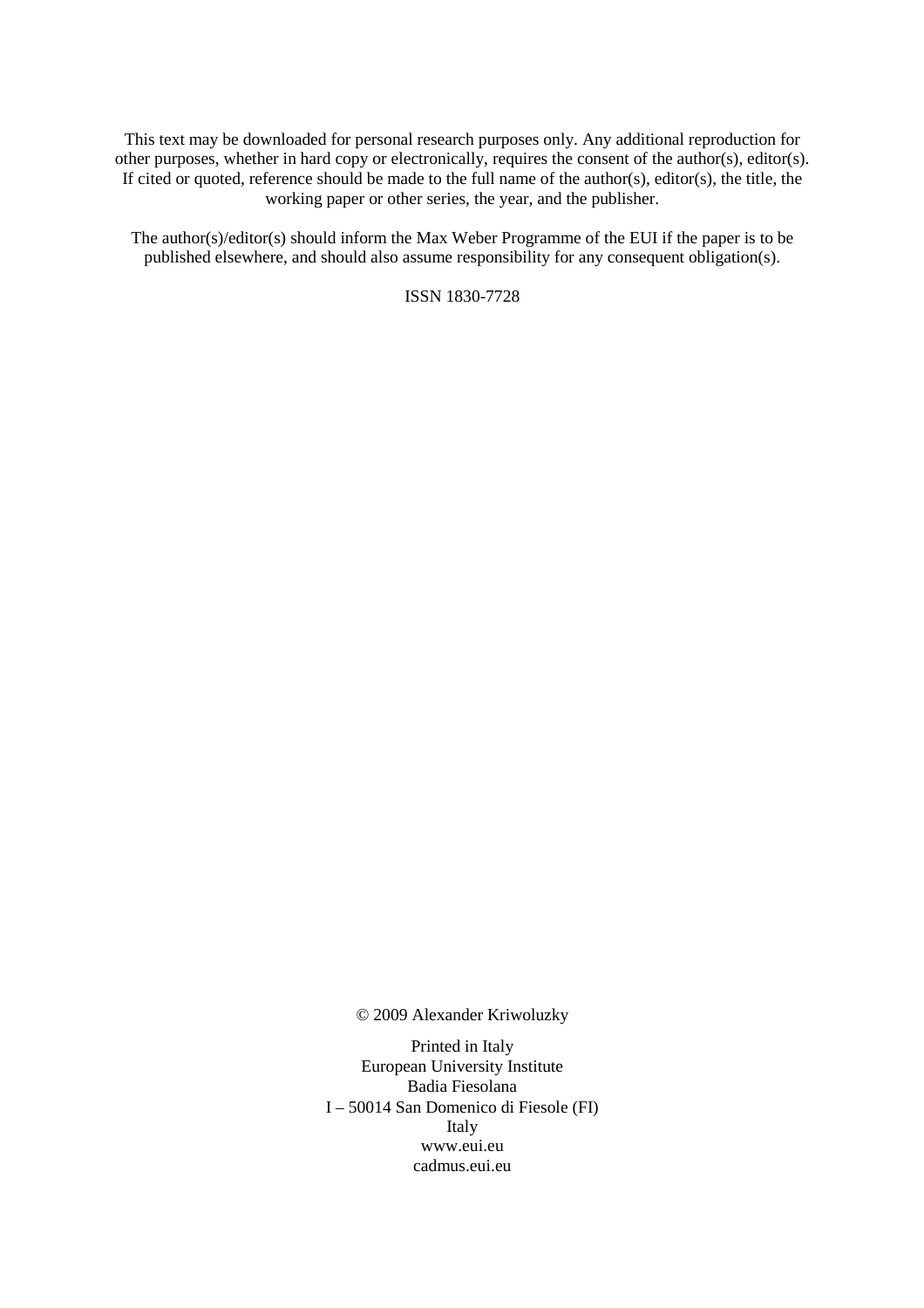#### **Abstract**

This paper shows how to identify the structural shocks of a Vector Autoregression (VAR) while simultaneously estimating a dynamic stochastic general equilibrium (DSGE) model that is not assumed to replicate the data-generating process. It proposes a framework for estimating the parameters of the VAR model and the DSGE model jointly: the VAR model is identified by sign restrictions derived from the DSGE model; the DSGE model is estimated by matching the corresponding impulse response functions.

#### **Keywords**

Bayesian Model Estimation, Vector Autoregression, Identification.

#### **JEL Classification :** C51

I am especially thankful to Harald Uhlig, Chris Sims, Bartosz Mackowiak, Helmut Lütkepohl, Wouter den Haan, Francesco Ravazzolo, Lenno Uusküla, Morten Ravn and Martin Kliem for their comments and suggestions. The paper further benefitted from seminar participants at Norges Bank. Part of the research was conducted while I was visiting Princeton University funded by the German Academic Exchange Service. Further grants from the DEKA Bank and the SFB 649 are gratefully acknowledged.

*Alecander Kriwoluzky Max Weber Fellow, 2008-2009*  European University Institute, Max Weber Programme, Via delle Fontanelle, 10, 50014 San Domenico, Italy, email: Alexander.Kriwoluzky@eui.eu, tel: +39 055 4685 851.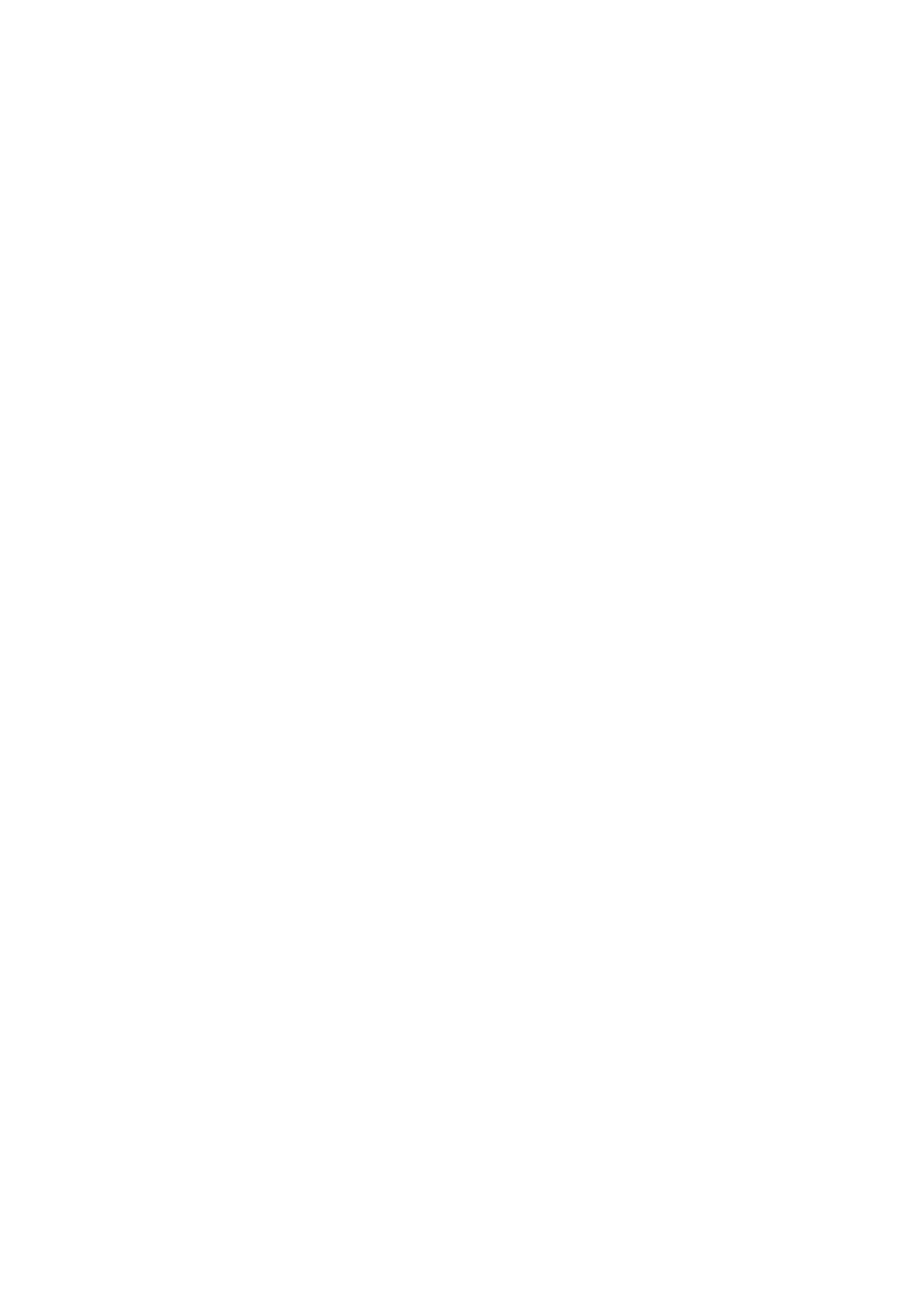## 1 Introduction

How can we estimate the effects of an exogenous disturbance on the economy? In recent years, two methodologies have become popular to answer this question: the Vector Autoregression (VAR) model and the Dynamic Stochastic General Equilibrium (DSGE) model approach. Both have considerable advantages but also substantial shortcomings. While on the one hand the VAR model is straightforward to estimate, structural shocks cannot be recovered without additional assumptions. The DSGE model, on the other hand, is of a structural form, i.e. it exhibits structural shocks, but it is difficult to determine its parameter values. In this paper I present a methodology for estimating the effects of exogenous disturbances that combines the advantages of both approaches while overcoming their respective limitations.

I suggest identifying the VAR model with the help of the structural impulse response functions of the DSGE model. Deriving the identifying restrictions from the DSGE model ensures consistency of the identification of the VAR model with the implied structural form of the DSGE model. Moreover, this approach allows the researcher to lay out the assumptions underlying the identification of the VAR model explicitly in the DSGE model and it enables her to include the different assumptions she wants to discriminate between in the DSGE model. In this case a larger class of identifying assumptions can be considered a priori and evaluated afterwards. At the same time, the parameters of the DSGE model are estimated using information from the VAR model. This has the advantage that the DSGE model does not have to be assumed to represent the data-generating process nor to be fully stochastically specified. Therefore, it need not exhibit as many structural shocks as there are observable variables to be explained. Moreover, features and frictions which are not pertinent to the question being examined can be ignored.

More precisely, the VAR model is identified using sign restrictions derived from the structural impulse response functions of the DSGE model, while the DSGE model is estimated by matching the corresponding impulse response functions. Transferring the restrictions via sign restrictions is straightforward and easy to handle: for a given parametrization of the DSGE model the signs of the impulse response functions of the DSGE model define the restrictions for identifying the VAR model. Furthermore, when using sign restriction it is not necessary for the complete number of structural shocks of the VAR model to be identified, nor need the number of structural shocks of the DSGE model correspond to the number of observable variables (variables in the VAR model). The parameter vector of the DSGE model is in turn estimated by matching the corresponding impulse response functions of the VAR model. Thus, it only needs to represent the dynamics of the economy, not the complete data-generating process. Consequently, features and lags which would otherwise have been included to match outliers in the data, but which are not essential to the study, can be dropped.

In order to carry out this estimation procedure, it is necessary to describe the joint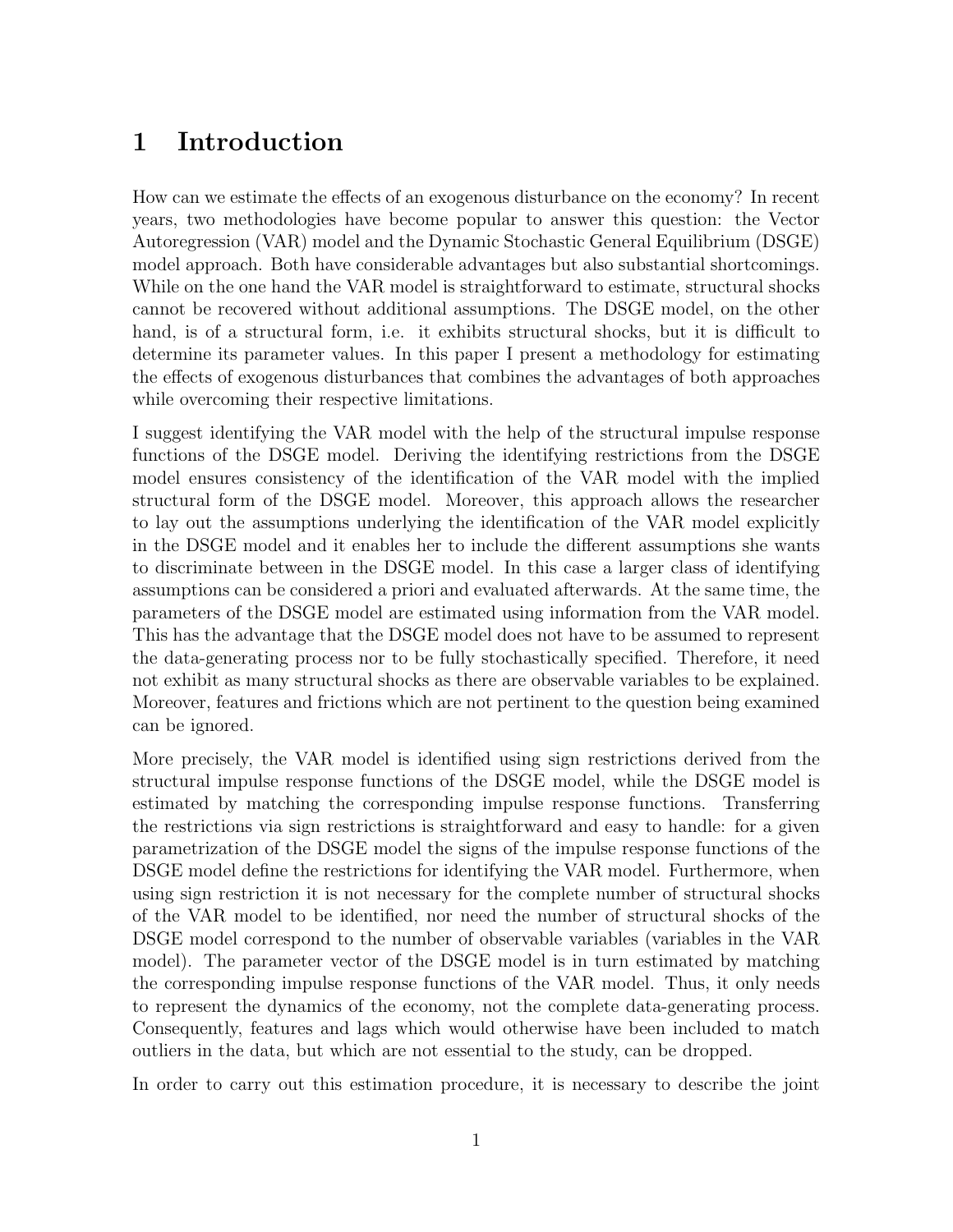distribution of the VAR model and the DSGE model. This paper presents a methodology for doing so. The methodology is first illustrated by means of a Monte Carlo experiment and then applied to the data. I employ two different DSGE models in each exercise. This is motivated by the fact that the simple DSGE model used in the Monte Carlo Experiment exhibits different signs in the response of each variable depending on the parametrization, i.e. it is a perfect example, but is too stylized to be estimated. The DSGE model used in the estimation exercise does not exhibit this characteristic. Only the response of one variable, the one under investigation, switches signs across the parameter space. However, it is straightforward to be taken to the data.

More precisely, I simulate data from a fiscal theory of the price level (FTPL) model and re-estimate the parameters of the FTPL model and the impulse response functions of the VAR model. The experiment shows that the true impulse response function is indeed found. The FTPL model serves well for illustrating purposes since it can be reduced to two equations in two variables and two shocks. The signs of both variables vary depending on two parameters only. It is less well suited to bringing it to the data. I therefore estimate a DSGE model recently laid out by Ravn, Schmitt-Grohé, Uribe, and Uuskula (2008) to investigate the response of inflation to a monetary policy shock. This DSGE model suits well, since the response of inflation is either positive or negative depending on its parametrization.

The paper is organized as follows: The next section briefly reviews the relevant literature. The third section outlines the general framework. The fourth section describes the probability distributions and the algorithm suggested to approximate them in detail. The Monte Carlo Experiment is conducted in section 5. Section 6 applies the methodology to the data and estimates the deep habit model. The last section concludes.

## 2 Related Literature

After Sims's seminal article (Sims, 1980) VAR models became one of the workhorses in macroeconomics despite the problem of identifying structural shocks. Suggestions for resolving the identification problem in a VAR model are manifold. Excellent surveys have been written by Christiano, Eichenbaum, and Evans (1999) and Rubio-Ramirez, Waggoner, and Zha (2005). The approaches most closely related to the methodology presented here are to identify the VAR model by sign restrictions (Uhlig, 2005a; Faust, 1998) or by probabilistic restrictions (Kociecki, 2005). Identification employing sign restrictions attempts to restrict the signs of the impulse response functions of some variables, while the variable of interest is unrestricted. In Kociecki (2005), a prior distribution for the impulse response functions is formulated and transformed into a prior distribution for the coefficients of the structural VAR model. Both approaches depend on the availability of a priori knowledge on the behavior of some impulse response functions.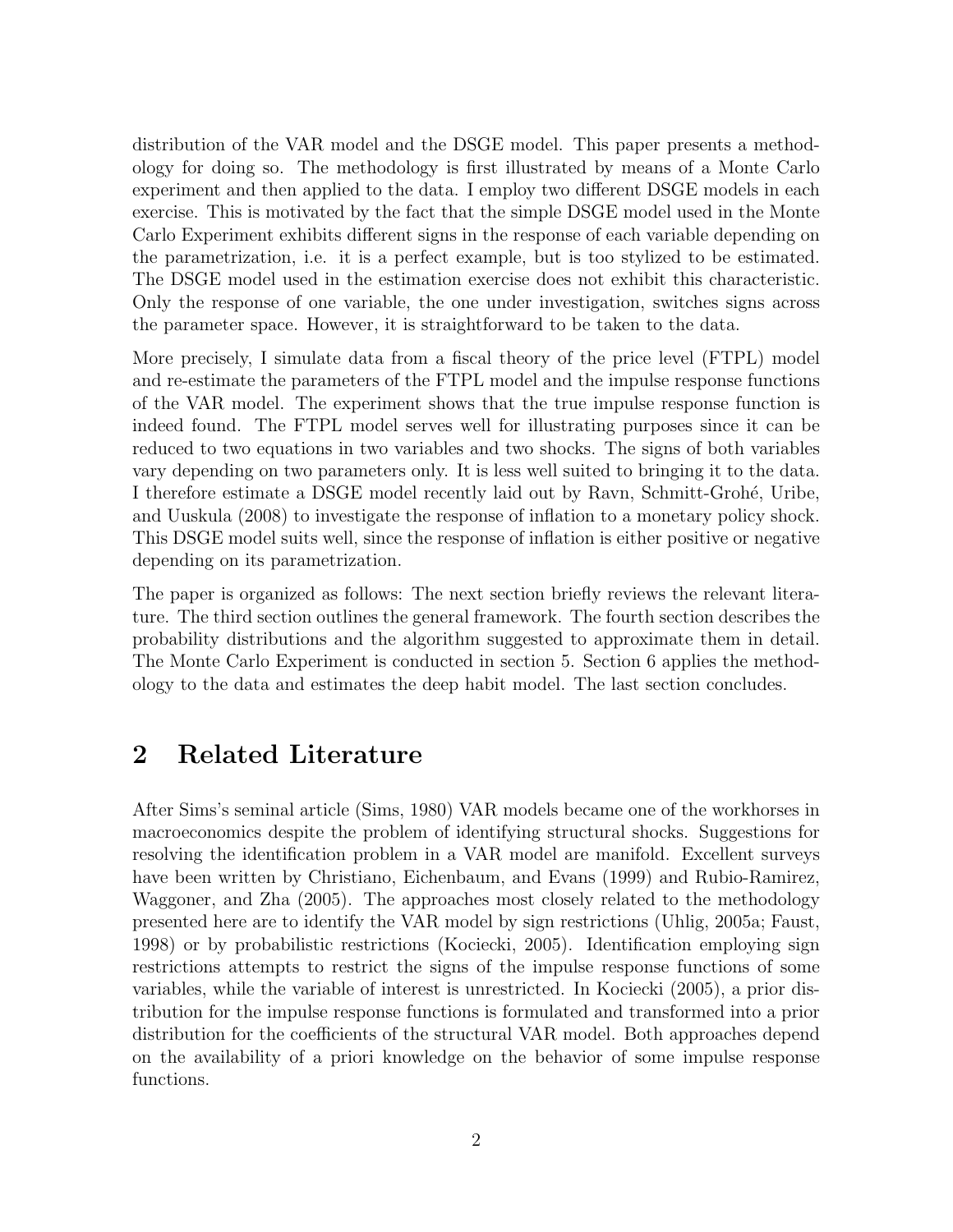With regard to explicitly basing the identifying assumptions on DSGE models, two strands of literature have emerged recently. One derives the identifying assumptions from a DSGE model (Altig, Christiano, Eichenbaum, and Linde (2002), DelNegro and Schorfheide  $(2004)$  and Sims  $(2006b)$ ; the other suggests, once the DSGE model is large enough, estimating the DSGE model and thereby directly infering on the impulse responses (as in Smets and Wouters (2003) and Smets and Wouters (2007)).

Due to advances in computational power, the estimation of DSGE models has lately become very popular. The procedures differ depending on the econometric interpretation of the DSGE model. Geweke (1999) distinguishes between a strong and weak interpretation. The former requires the DSGE model to provide a full description of the data-generating process. It is the more common one nowadays despite its shortcomings: first, the DSGE model already puts a lot of structure on the impulse responses a priori, i.e. it often does not allow an investigation of the sign of a response and might therefore not be appropriate as a research tool. Second, not all parameters of the DSGE model can be identified (see Canova and Sala (2006) and Beyer and Farmer (2006)). Finally, not all economists might feel comfortable with the assumption that the DSGE model is a proper representation of the data-generating process. Instead, as mentioned in Christiano, Eichenbaum, and Evans (2005), the DSGE model is best suited to replicate the implied dynamics in the data, i.e. the impulse response functions. This is the weak econometric interpretation. Following this road Ravn, Schmitt-Grohé, and Uribe  $(2007)$ , Mertens and Ravn  $(2008)$  as well as Ravn, Schmitt-Grohé, Uribe, and Uuskula (2008) estimate a DSGE model given the impulse response function of the VAR model by minimizing the distance between the corresponding impulse response functions. In contrast to them I do not consider the impulse response functions of the VAR model as given, i.e. as identified a priori. In the case of timing or long-run restriction the VAR model is identified and considering the impulse response functions as given is justified. This paper addresses the cases when the identifying restrictions are not a priori clear or when the researcher chooses to use sign restrictions. Sign restrictions derived from a DSGE model will only in very rare cases be unique across the parameter space of the DSGE model. In those cases the impulse response functions are not identified and one cannot proceed as for instance in Ravn, Schmitt-Grohé, and Uribe (2007), Mertens and Ravn (2008) or Ravn, Schmitt-Grohé, Uribe, and Uuskula (2008).

The methodology presented in this paper is in the spirit of the former strand of the literature, i.e. it bases the identification of the VAR model on restrictions derived from the DSGE model. It differs from the existing literature in the following aspects. Altig, Christiano, Eichenbaum, and Linde (2002) and DelNegro and Schorfheide (2004) employ the rotation matrix of the DSGE model to identify the VAR model. To do this, the DSGE model has to be fully stochastically specified. In the case of DelNegro and Schorfheide (2004), additional dummy observations derived from the model are used to augment the VAR model as suggested originally by Ingram and Whiteman (1994). While one can control for the prior weight of the dummy observations, one cannot control for the prior weight of the implied dynamics of the DSGE. The methodology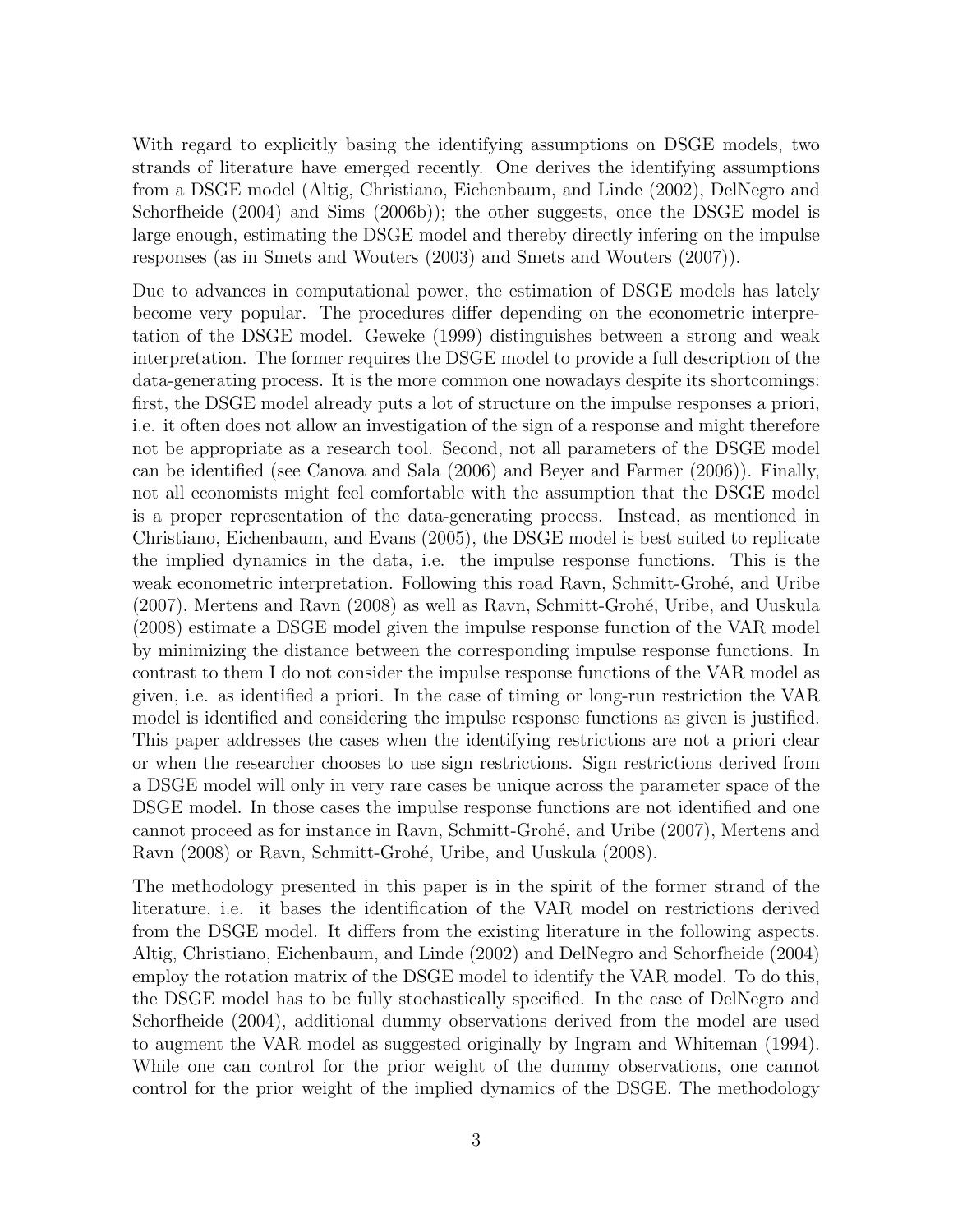proposed here differs from this by not employing the implied rotation matrix of the DSGE model to identify the VAR model, and therefore not requiring the DSGE model to be fully stochastically specified.

Sims (2006b) extends the idea to augment the VAR model with dummy observations in a more general framework. In his framework, the tightness of the prior can be varied across frequencies and the number of structural shocks does not need to equal the number of observations. The main difference to Sims (2006b) is that I suggest employing the implied sign and shape restrictions (as described in Uhlig (2005a)) to identify the VAR model as it is more simple and straightforward to use.

In recent studies, Lanne and Lütkepohl (2005), Lanne and Lütkepohl (2008), and Lanne, Lütkepohl, and Maciejowska (2009) employ additional statistical properties of the error terms to identify the VAR model. Lanne and Lütkepohl (2005) make use of possible nonnormal distributions of the error terms and extract additional identifying information from this. Lanne and Lütkepohl  $(2008)$  use the insight of Rigobon  $(2003)$  that a VAR model can be identified exploiting changes in volatility. Given any exact identifying scheme this characteristics delivers over-identifying restrictions which can be used to test different identification schemes. In Lanne, Lütkepohl, and Maciejowska (2009) the authors combine the properties of mixed normal distributions and regime changes in the volatility of the error term and show that the VAR model is just identified, given that the shocks are orthogonal across regimes and only the variances of the shocks change across regimes. The methodology presented in this paper does not hinge on special properties of the error terms. It applies also in cases where the residuals are normally distributed.

## 3 Framework

In this section I set up the VAR model and its corresponding Vector Moving Average (VMA) representation. The issue of how the structural impulse response can be identified is equivalent for both notations. For every period, the impulse response functions of a VAR model can be expressed solely in terms of the coefficients of the VMA model of that period. Setting up the framework in terms of the VMA representation makes the subsequent analytical calculations less demanding. Since the VAR model is connected with the DSGE model via their implied dynamics, the notation necessary for the DSGE model is introduced before the central idea of how to derive the joint posterior distribution for the VAR model and the DSGE model is presented. Afterwards, the framework is related to existing and nested approaches.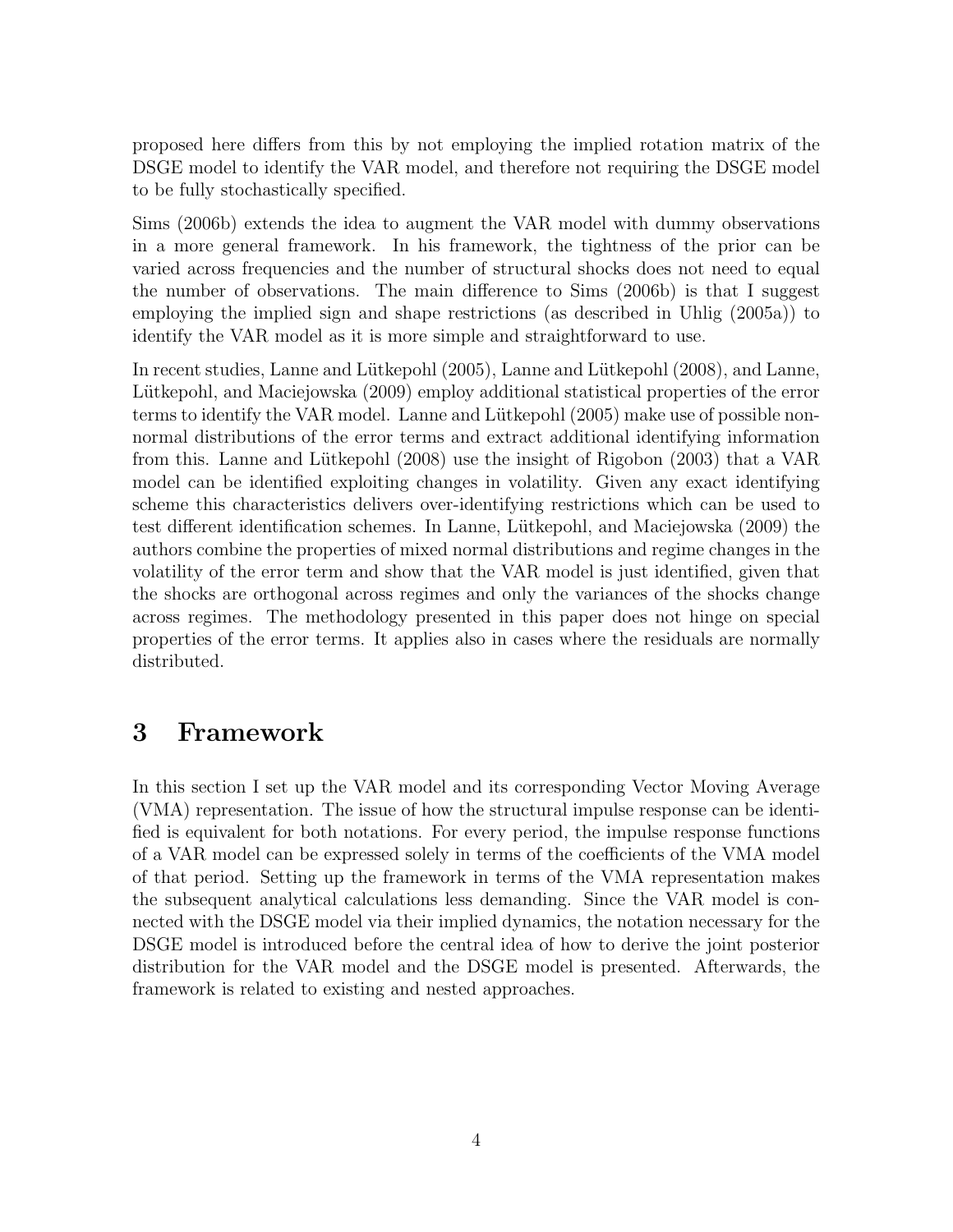### 3.1 The VAR model and its corresponding VMA model

The structural VAR model containing m variables is defined as:

$$
A^{-1}Y_t = A_1Y_{t-1} + A_2Y_{t-2} + \dots A_lY_{t-l} + \epsilon_t, t = 1, \dots, T
$$
\n(1)

 $Y_t$  is a  $m \times 1$  vector at date  $t = 1 + l, \ldots, T$ , A and  $A_i$  are coefficient matrices of size  $m \times m$  and  $\epsilon$  an *i.i.d.* one-step-ahead forecast error, distributed:  $\epsilon \sim \mathcal{N}(0, I_{m \times m})$ .

The impulse response function  $\varphi^V$  of the VAR model is defined as the response of Y to an innovation in  $\epsilon$ . Denote the VMA representation as:

$$
Y_t = \sum_{i=0}^{\infty} \Theta_i \epsilon_{t-i},\tag{2}
$$

where  $\Theta_i$  denotes a moving average coefficient matrix. The impulse response function of a VAR model to an innovation in variable *i* at horizon  $k \varphi_{jk}^V$  can be computed directly as:

$$
\varphi_{jk}^V = \Theta_{jk},\tag{3}
$$

where i depicts the i-th column. Due to the assumption that  $\Sigma_{\epsilon} = I_{m \times m}$ , this structural moving average representation cannot be estimated directly. Instead the reduced form moving average representation with error term  $u_t = A\epsilon_t$ , where  $u \sim \mathcal{N}(0, \Sigma)$ , is estimated. The reduced form moving average coefficients are defined as  $\Phi_i = \Theta_i A^{-1}$ :

$$
Y_t = \sum_{i=0}^{\infty} \Phi_i u_{t-i}
$$
\n<sup>(4)</sup>

The factorization  $\Sigma = A'A$  does not have a unique solution, which leads to an identification problem of A.

It is important to note that any stationary moving average representation can be approximated by a reduced form VAR model, which takes the form:

$$
Y_t = B_1 Y_{t-1} + B_2 Y_{t-2} + \dots B_l Y_{t-l} + u_t, t+1, \dots, T
$$
\n<sup>(5)</sup>

with  $B_i = AA_i$ ,  $u_t = A\epsilon_t$  and  $u \sim \mathcal{N}(0, \Sigma)$ . While the framework is set up in terms of VMA representation, it can be easily estimated as a VAR model.

### 3.2 The DSGE model

The fundamental solution of the DSGE model is given by<sup>1</sup>:

$$
\hat{x}_t = T(\tilde{\theta})\hat{x}_{t-1} + R(\tilde{\theta})z_t,\tag{6}
$$

 ${}^{1}\hat{x}_{t}$  denotes the percentage deviation of the generic variable  $x_{t}$  from a deterministic steady state x chosen as approximation point.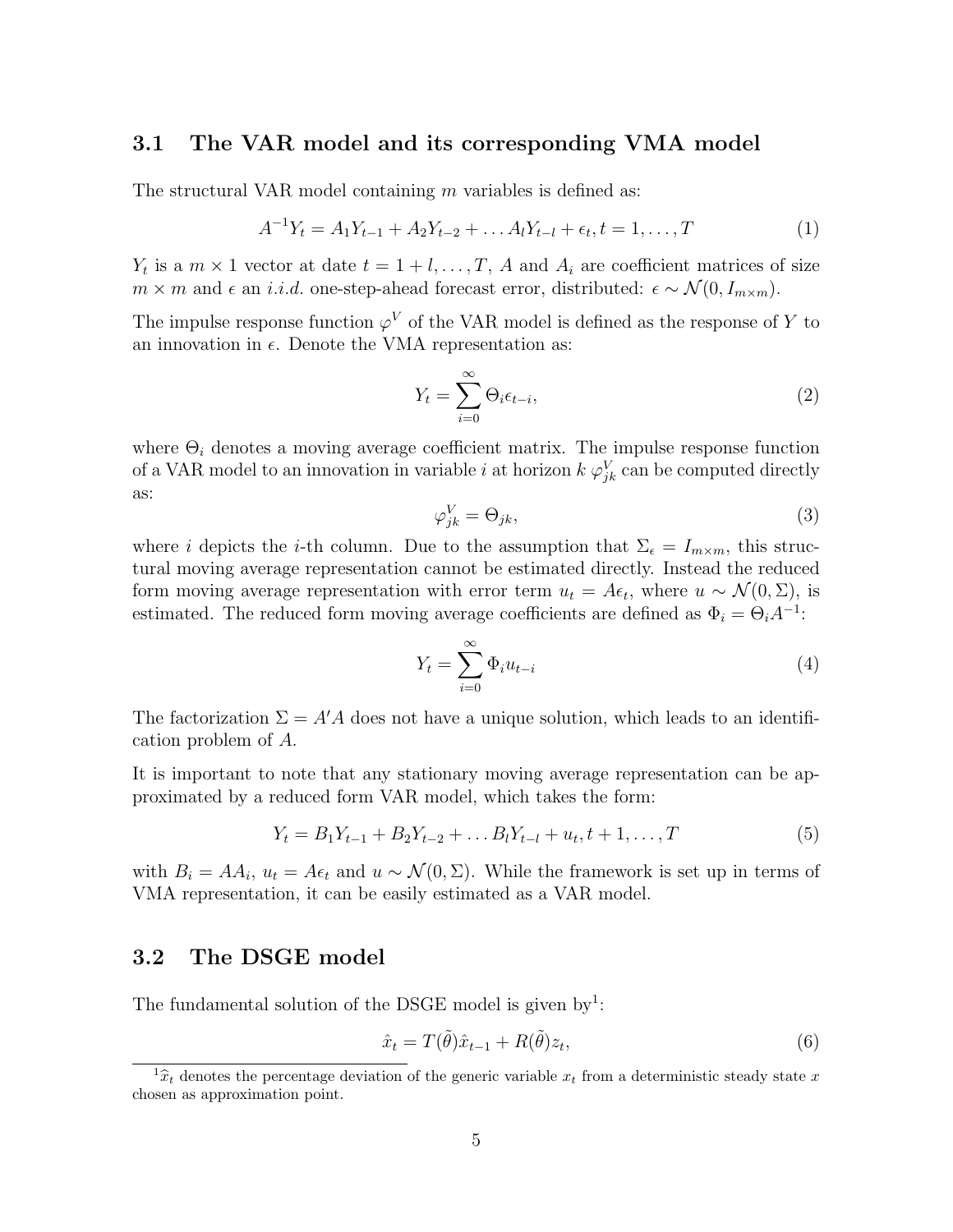where z is a vector collecting the structural shocks of the DSGE model, while  $T(\tilde{\theta})$ and  $R(\tilde{\theta})$  are matrices one obtains after solving a DSGE model with standard solution techniques.

The impulse response functions of the variables in  $x$  to a structural shock  $i$  at horizon  $k \varphi_{ik}^D$  are given by:

$$
\varphi_{i,0}^D = R(\tilde{\theta})z_i, k = 0 \tag{7}
$$

$$
\varphi_{i,k}^D = T(\tilde{\theta}) \varphi_{k-1,i}^D, k = 1, 2, \dots K.
$$
\n(8)

The vector of structural parameters of the DSGE model defined as in (6) does not contain any variances or covariances of a measurement error or any error term emerging from confronting the DSGE model with the data, but only the variances of the structural shocks. When the DSGE model is estimated by matching the corresponding impulse response functions, an additional error term occurs. Its variance covariance matrix is denoted by  $\Omega$  and is also estimated. The vector comprising the vector of deep parameters  $\tilde{\theta}$  and the vectorized  $\Omega$  is defined as  $\theta = [\tilde{\theta} \quad vec(\Omega)]'$ .

### 3.3 The idea in a nutshell

On the one hand, the distribution of the parameters of the DSGE model is estimated by matching the corresponding impulse response function of the VMA model. On the other hand, the distribution of structural impulse response functions of the VMA model are identified by applying sign restrictions which are derived from the DSGE model. Both distributions are therefore conditional distributions: they depend on a realization of the impulse response function of the VMA model and on restrictions from the DSGE model, i.e. a realization of a vector of structural parameters of the DSGE model, respectively. This section sets out how the conditional distributions can be combined to derive the joint distribution.

The joint posterior distribution of  $\theta$  and  $\varphi$ , given a matrix with time series observations Y,  $p(\theta, \varphi^V | Y)$ , can be decomposed in different ways, depending on whether the DSGE model is employed to identify the VMA model or not. In the latter case the joint posterior is given by:

$$
p(\varphi^V, \theta | Y) = p(\varphi^V | Y) p(\theta | \varphi^V).
$$
\n(9)

This equation can be justified twofold: In the case that the DSGE model is estimated by matching the corresponding impulse response functions and not time series observations, the distribution of  $\theta$  conditional on  $\varphi^V$  and Y is equal to the distribution of  $\theta$  conditional on  $\varphi^V$  only<sup>2</sup>. The second justification is shown by Smith (1993) and DelNegro and

<sup>2</sup>It then holds:

$$
p(\theta | \varphi^V, Y)p(\varphi^V | Y) = p(\varphi^V | Y)p(\theta | \varphi^V)
$$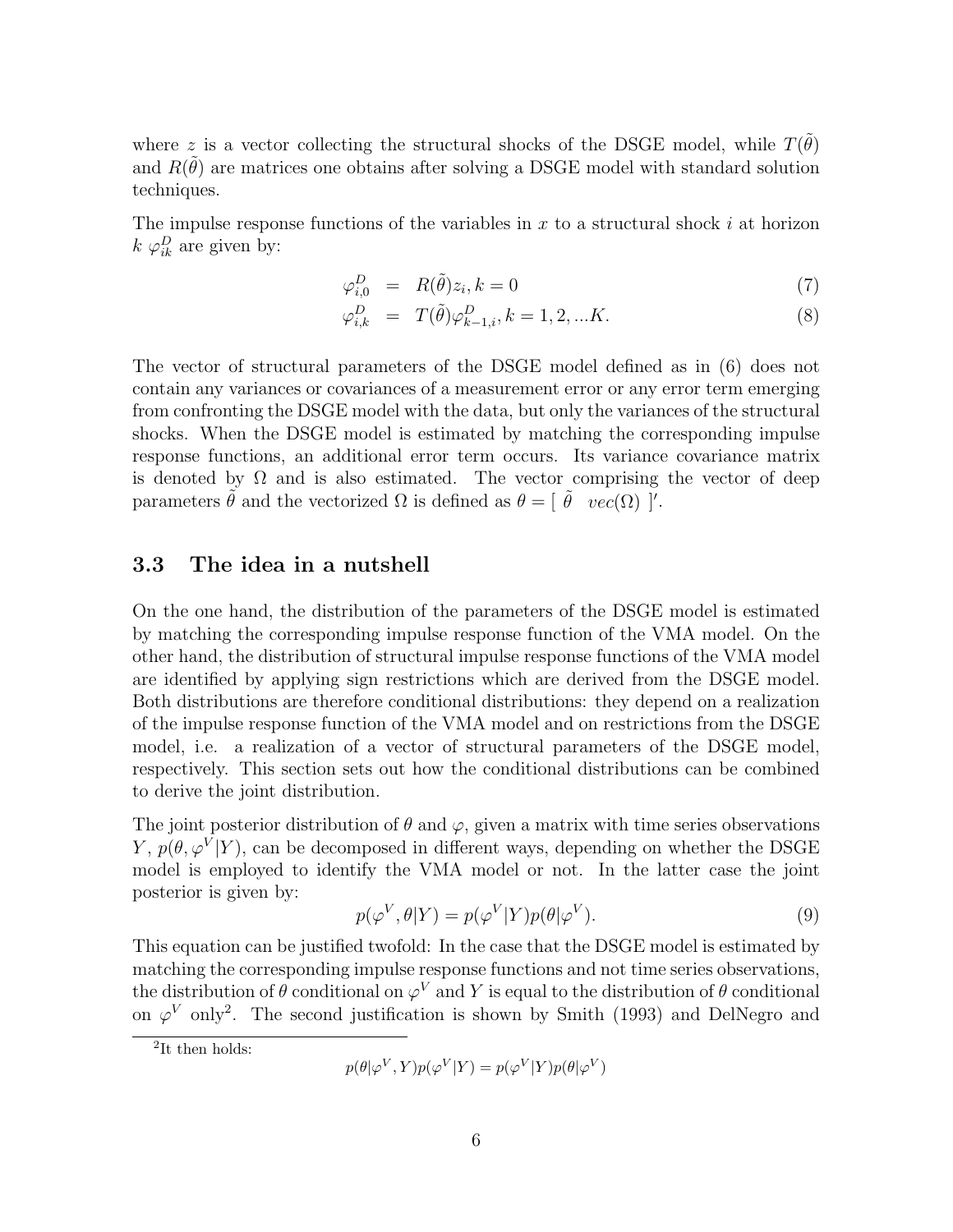Schorfheide (2004) and discussed in section 3.4, when setting the framework in a broader context.

In the case that the likelihood of the VMA model impulse response functions depends on restrictions from the DSGE model,  $p(\theta, \varphi^V|Y)$  is given as:

$$
p(\varphi^V, \theta | Y) = p(\varphi^V | \theta, Y)p(\theta | Y).
$$
\n(10)

The framework presented in this paper is based on the argument that both distributions are at least proportionally equal:

$$
p(\varphi^V|Y)p(\theta|\varphi^V) \propto p(\varphi^V|\theta, Y)p(\theta|Y),\tag{11}
$$

and can be approximated sufficiently well by Monte Carlo Markov Chain Methods.

Denote the Jacobian matrix collecting the derivatives of  $\varphi^V$  with respect to  $\Phi$  by  $J(\varphi^V \to A, \Phi)$ . Considering the relationship between the coefficients of the VMA model and the impulse response function of the VMA model  $(\Phi_i A = \varphi_i^V)$ :

$$
p(\varphi^V|\theta, Y) = p(A, \Phi|\theta, Y)J(\varphi^V \to A, \Phi), \tag{12}
$$

equation (11) is given by:

$$
p(\varphi^V|Y)p(\theta|\varphi^V) \propto p(A, \Phi|\theta, Y)J(\varphi^V \to A, \Phi)p(\theta|Y). \tag{13}
$$

Note that the conditional distributions of interest  $(p(\theta|\varphi^V)$  and  $p(A, \Phi|\theta, Y)J(\varphi^V \to Y)$  $A, \Phi$ ) are on different sides of the proportionally sign in (13). It is therefore possible to employ a Gibbs sampling algorithm, i.e. to draw from two conditional distributions in order to evaluate the joint distribution. In the following section I will first relate the approach to existing methodologies before I describe both conditional distributions in detail.

### 3.4 Nested approaches

Taking a broader perspective, several closely-related methodologies evolve as special cases of this approach: the pure sign restriction approach of Uhlig (2005a), the DSGE-VAR methodology of DelNegro and Schorfheide (2004) and the case of probabilistic restrictions of Kociecki (2005).

The latter arises if the restrictions derived from the DSGE model are constant across the parameter space. Then it is possible to generate a prior distribution for the impulse response functions of the VAR model from the DSGE model and use it as a prior for the parameters of the VAR model. Since, as pointed out by Kociecki (2005), the sign restriction approach is a special case of the probabilistic approach, this methodology is also nested. The sign restriction approach arises if the prior distribution for some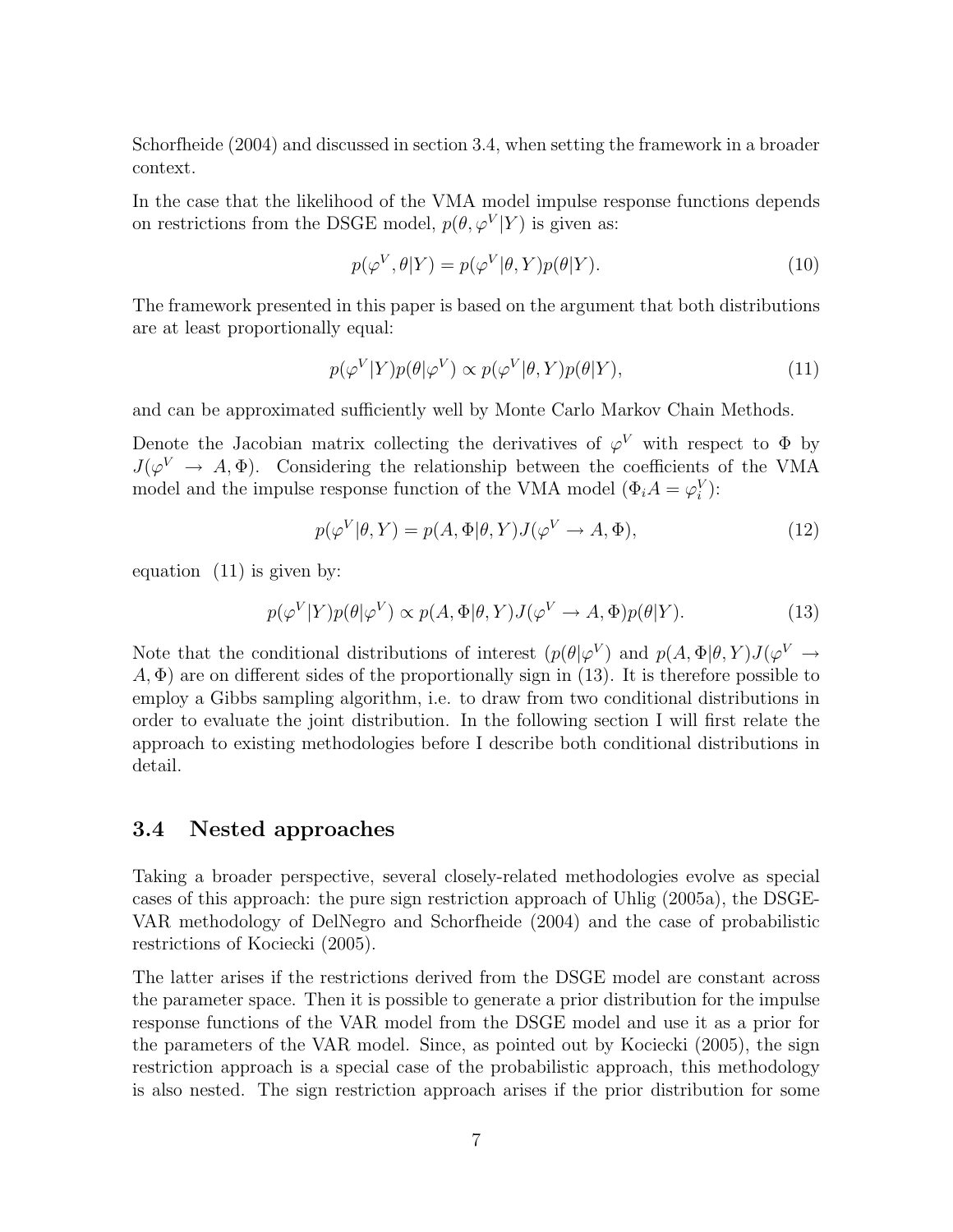impulse response function exhibits a very small variance, i.e. determines the sign of this impulse. It is equivalent to using an indicator function placing zero probability weight on VAR model parameter regions whenever the a priori sign restrictions are not satisfied. Therefore, in the case that the DSGE model determines constant sign restrictions across the parameter space it is not necessary to draw from the conditional distribution of  $\theta$ . One only needs to draw from  $p(A, B | \theta, Y)$ .

The DSGE-VAR methodology arises once the framework is rewritten in terms of the parameters instead of the impulse response functions of the VAR model, and in the case that the DSGE model is fully stochastically specified.

$$
p(A, B|Y)p(\theta|A, B) \propto p(A, B|\theta, Y)p(\theta|Y)
$$
\n(14)

The right-hand side is the expression used to evaluate the joint posterior distribution of  $p(A, B, \theta|Y)$ : since the DSGE model is fully stochastically specified it is possible to derive an analytical solution for the marginal posterior of  $\theta$ . The decomposition on the left-hand side again legitimates the decomposition used in (9): the posterior distribution of the parameters of the VAR does not depend on the vector of structural parameters of the DSGE model. As argued in DelNegro and Schorfheide (2004) and Smith (1993), A and B can then be used to learn about the parameter vector  $\theta$ .

## 4 Evaluating the joint distribution

In this section the conditional distributions employed in the estimation process are described in detail. I start by describing the distribution of the VMA model conditional on the parameter vector of the DSGE model. Then the distributions of the parameters of the DSGE conditional on the impulse response functions of the VMA model are set out.

### 4.1 Conditional distribution of the VMA model parameters

The conditional distribution described in this section is  $p(\varphi^V|\theta, Y)$  from the righthand side of (11). It is conditional since the prior distribution for the impulse response functions  $p(\varphi^V) = p(\varphi^V|\theta)$  is derived from the DSGE model<sup>3</sup> The posterior distribution of the structural impulse responses  $\varphi^V$  is obtained by combining the coefficient estimates of the reduced-form VMA model  $\Phi$  with an impulse matrix A. In order to write this distribution in terms of the reduced-form VMA model coefficients and the impulse matrix, it has to be scaled by the Jacobian  $J(\varphi^V \to A, \Phi)$ . The prior distribution for

<sup>&</sup>lt;sup>3</sup>The impulse response functions of the DSGE model define a probability distribution of impulse response functions dependent on  $\theta$ .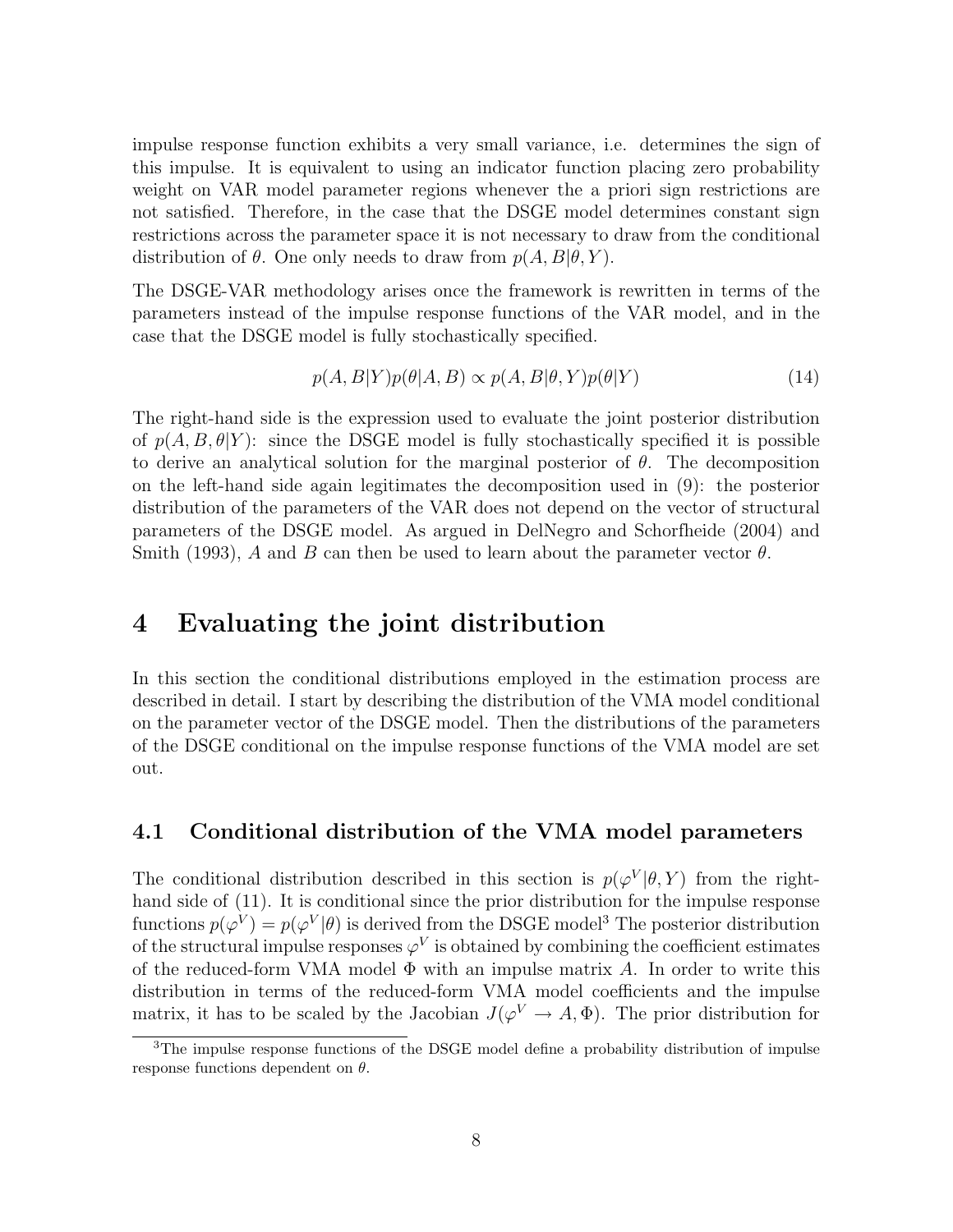the structural impulse response function is set out and the Jacobian is derived in the first subsection.

Afterwards, the distribution  $p(A, \Phi | \theta)$  is decomposed into a conditional distribution of the VMA model coefficients and a marginal distribution of the impulse matrix A:

$$
p(\Phi, A|\theta) = p(\Phi|A, \theta)p(A|\theta).
$$
\n(15)

Combining this prior distribution with the likelihood yields the posterior distribution  $p(A, \Phi | \theta, Y) J(\varphi^V \to A, \Phi)$ . The likelihood is described in the third part of this section. The resulting posterior distribution is difficult to evaluate for various reasons: given the restrictions, it is, to the best of my knowledge, not possible to draw the impulse matrix A of the VMA model for a reasonably large set of variables. It is not possible if only submatrices, i.e. fewer shocks than variables, are considered. This also implies that the distributions conditional on A are not defined, causing problems in the case that the restrictions are formulated for more than one period.

I therefore suggest in the fourth section deriving the restrictions from the DSGE model as sign restrictions. For each realization of the impulse response function of the DSGE model the corresponding sign restrictions are put on the VMA model. The coefficients of the VMA model are conditional on the impulse response functions of the DSGE model, similar to Uhlig (2005a), where the posterior distribution of the VAR parameters is multiplied by an indicator function that puts zero probability in parameter regions whenever the restrictions derived from the DSGE model are not satisfied. The distribution of parameters of the DSGE model  $\theta$  defines a set of restrictions put on the parameters of the VMA model. This conditional prior distribution combined with the likelihood then yields the posterior distribution. A further simplification is considered in the concluding part of this section: the approximation of the VMA model by a VAR model.

### **4.1.1** The Jacobian  $J(\varphi^V \to A, \Phi)$

Denote the impulse response functions in period k as  $\varphi_k^V$ . If all shocks are included, the matrix is of size  $m \times m$ , where the entry i, j corresponds to the response of variable i to an innovation in variable  $j$ . The prior for the impulse responses has to be specified for as many periods as there are impulse response functions to be estimated. The vectorized impulse responses are assumed to be normally distributed:

$$
\begin{bmatrix}\nvec(\varphi_0) \\
vec(\varphi_1) \\
vec(\varphi_2) \\
\vdots \\
vec(\varphi_l)\n\end{bmatrix}\n\sim\n\mathcal{N}\n\begin{bmatrix}\nvec(\bar{\varphi}_0) \\
vec(\bar{\varphi}_1) \\
vec(\bar{\varphi}_2) \\
\vdots \\
vec(\bar{\varphi}_k)\n\end{bmatrix},\n\begin{bmatrix}\n\bar{V}_{00} & \bar{V}_{01} & \bar{V}_{02} & \cdots & \bar{V}_{0l} \\
\bar{V}_{10} & \bar{V}_{11} & \bar{V}_{12} & \cdots & \bar{V}_{1k} \\
\bar{V}_{20} & \bar{V}_{21} & \bar{V}_{22} & \cdots & \bar{V}_{2k} \\
\vdots & \vdots & & \vdots \\
\bar{V}_{k0} & \bar{V}_{k1} & \bar{V}_{k2} & \cdots & \bar{V}_{kk}\n\end{bmatrix}.
$$
\n(16)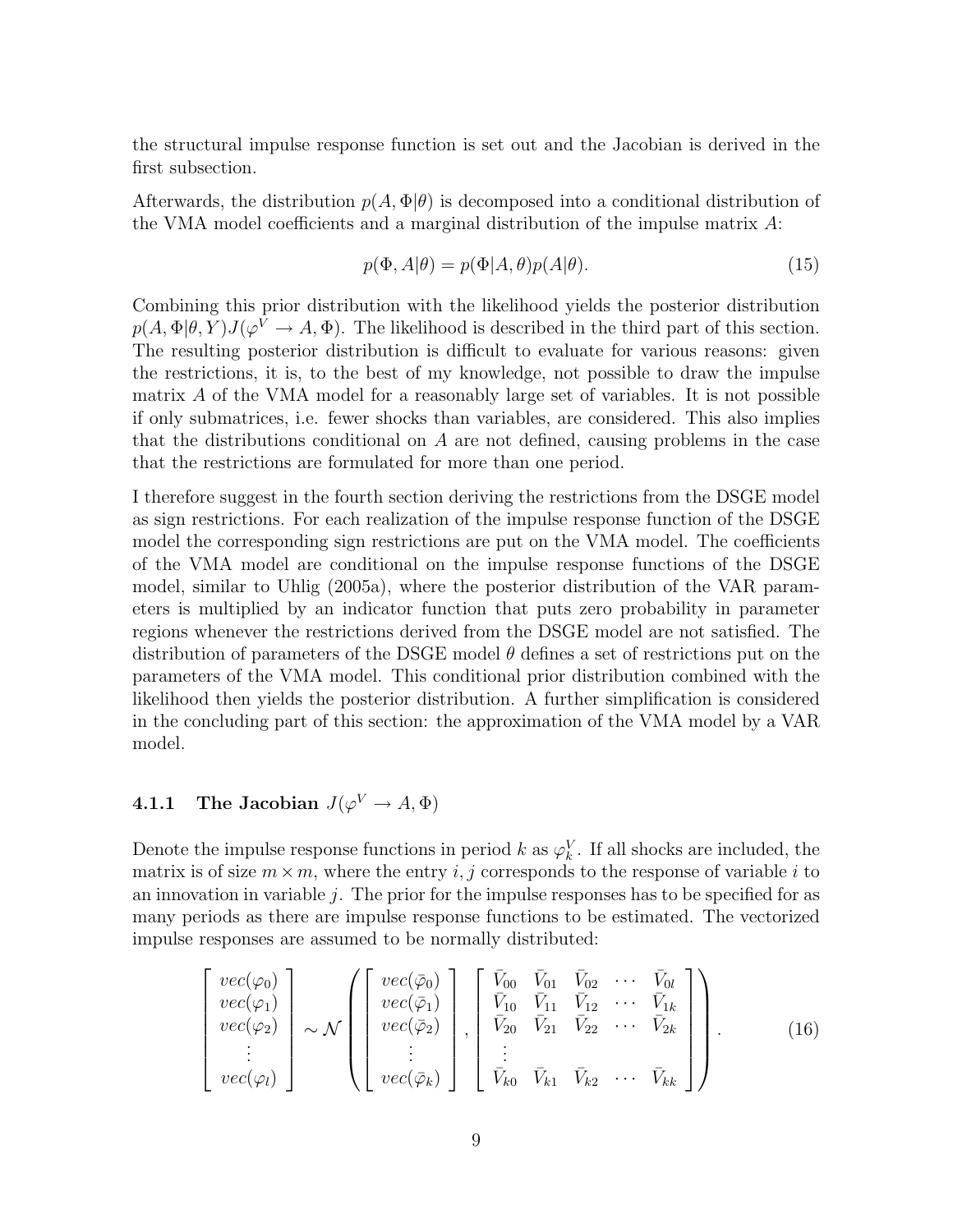The probability distribution  $p(\varphi_0, \varphi_1, ..., \varphi_k)$  can be decomposed into a marginal distribution of  $p(\varphi_0)$  and succeeding conditional distributions:

$$
p(\varphi_0, \varphi_1, ..., \varphi_k) = p(\varphi_k | \varphi_{k-1} \cdots \varphi_0) p(\varphi_{k-1} | \varphi_{k-2} \cdots \varphi_0) \cdots p(\varphi_1 | \varphi_0) p(\varphi_0), \qquad (17)
$$

with

$$
p(vec(\varphi_0)) = \mathcal{N}(vec(\bar{\varphi}_0), \bar{\bar{V}}_{00})
$$
\n(18)

$$
p(vec(\varphi_i|vec(\varphi_{i-1})\cdots vec(\varphi_0)) = \mathcal{N}(\theta_i, \Delta_{ii}), i = 1 \cdots k,
$$
\n(19)

and  $\theta_i$  and  $\Delta_{ii}$  abbreviate the usual definitions for conditional distributions:

$$
\theta_{i} = vec(\bar{\varphi}) + [\bar{V}_{i0} \cdots \bar{V}_{i i-1}] \begin{bmatrix} \bar{V}_{00} & \cdots & \bar{V}_{0 i-1} \\ \vdots & \ddots & \vdots \\ \bar{V}_{i-1,0} & \cdots & \bar{V}_{i-1,i-1} \end{bmatrix}^{-1} \begin{bmatrix} vec(\varphi_{0} - \bar{\varphi}_{0}) \\ \vdots \\ vec(\varphi_{i-1} - \bar{\varphi}_{i-1}) \end{bmatrix}
$$

$$
\Delta_{ii} = \bar{V}_{ii} - [\bar{V}_{i0} \cdots \bar{V}_{i i-1}] \begin{bmatrix} \bar{V}_{00} & \cdots & \bar{V}_{0 i-1} \\ \vdots & \ddots & \vdots \\ \bar{V}_{i-1,0} & \cdots & \bar{V}_{i-1,i-1} \end{bmatrix}^{-1} \begin{bmatrix} \bar{V}_{0i} \\ \vdots \\ \bar{V}_{i-1,i} \end{bmatrix}
$$

In order to write the prior distribution in terms of the reduced form coefficients it is necessary to scale the probability distribution with the Jacobian:

$$
p(\varphi) = p(f(\Phi))J(\varphi \Rightarrow \Phi). \tag{20}
$$

The relationship between structural and reduced form moving average coefficients is given by:

$$
\varphi_0 = A \tag{21}
$$

$$
\varphi_i = \Phi_i A, i = 1 \cdots k \tag{22}
$$

Note that I have left out  $\Phi_0$  since this matrix is normalized to an identity matrix by assumption. This also indicates that it is not possible to infer on  $\varphi_0$  from the estimated reduced VMA model.

The Jacobian is calculated in the following way. Applying the vec-operator yields:<sup>4</sup>

.

$$
vec(\varphi_i) = (A' \otimes I_{m \times m})vec(\Phi_i). \qquad (23)
$$

The Jacobian matrix is defined as:

$$
J(\varphi \to \Phi) = det \begin{bmatrix} \frac{\partial vec(\varphi_1)}{\partial vec(\Phi_0)} & \frac{\partial vec(\varphi_1)}{\partial vec(\Phi_1)} & \cdots & \frac{\partial vec(\varphi_1)}{\partial vec(\Phi_k)} \\ \vdots & \vdots & \ddots & \vdots \\ \frac{\partial vec(\varphi_k)}{\partial vec(\Phi_0)} & \frac{\partial vec(\varphi_k)}{\partial vec(\Phi_1)} & \cdots & \frac{\partial vec(\varphi_k)}{\partial vec(\Phi_k)} \end{bmatrix} .
$$
 (24)

<sup>4</sup>Note that  $vec(AB) = (I \otimes A)vec(B) = (B' \otimes I)vec(A)$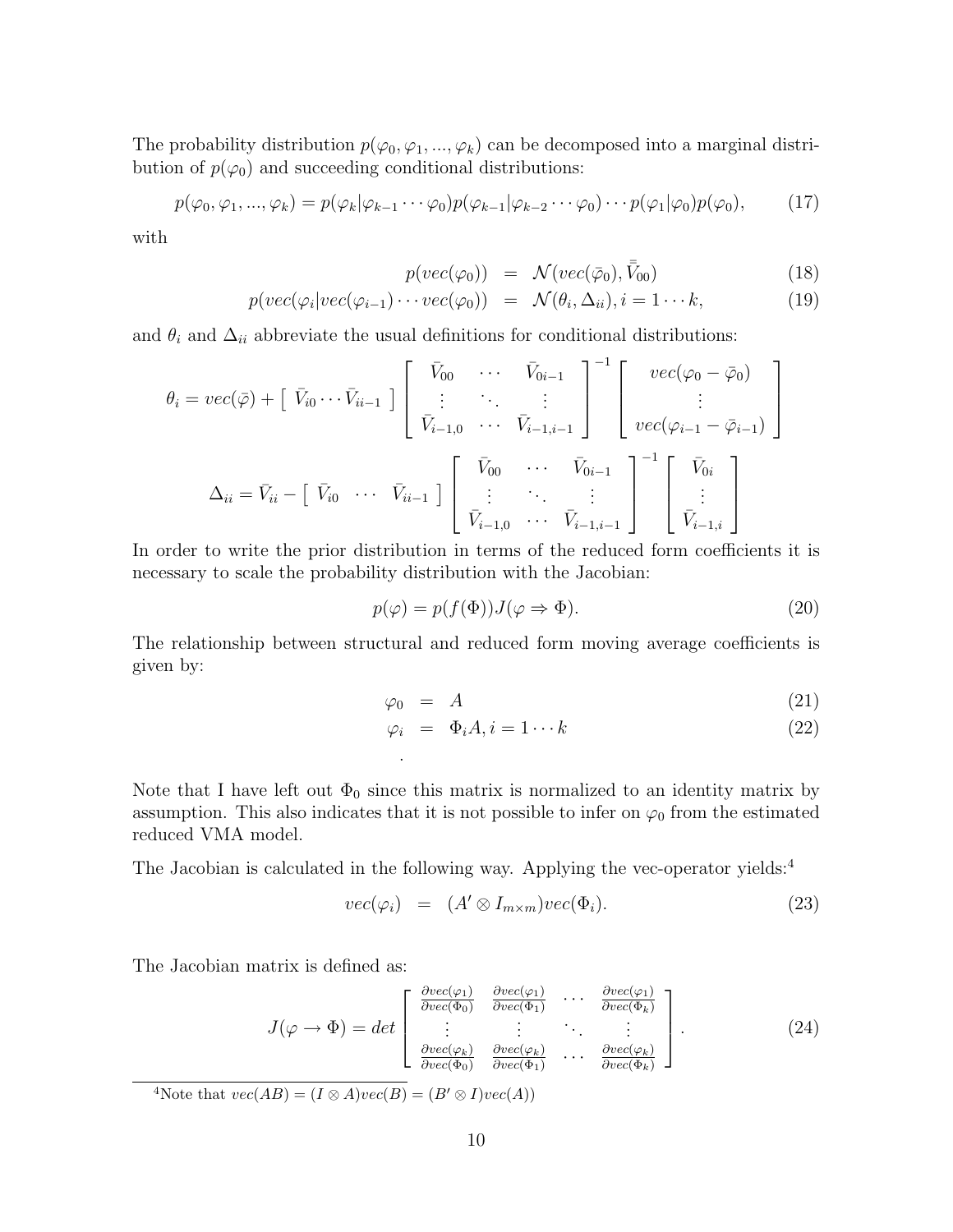Due to the fact that  $\frac{\partial vec(\varphi_i)}{\partial vec(\Phi_j)} = 0$  for  $j > i$ , the matrix becomes a block triangular matrix and the determinant is given by:

$$
J(\varphi \to \Phi) = |\frac{\partial vec(\varphi_0)}{\partial vec(\Phi_0)}| \times |\frac{\partial vec(\varphi_1)}{\partial vec(\Phi_1)}| \cdots |\frac{\partial vec(\varphi_k)}{\partial vec(\Phi_k)}|
$$
  

$$
J(\varphi \to \Phi) = |(A' \otimes I_{m \times m})|^k = |A|^{mk}
$$
(25)

### 4.1.2 Decomposition of the distribution  $p(\Phi, A) = p(\Phi|A)p(A)$

A prior distribution for the reduced form coefficients conditional on  $\varphi_0 = A$  is formulated as:

$$
p(A, \Phi_1, ..., \Phi_k) = p(\Phi_k | \Phi_{k-1} \cdots \Phi_0) p(\Phi_{k-1} | \Phi_{k-2} \cdots A) \cdots p(\varphi_1 | A) p(A) J(\varphi \to \Phi), (27)
$$

where

$$
p(vec(A)) = \mathcal{N}(vec(\bar{\varphi}_0), \bar{\bar{V}}_{00}) \tag{28}
$$

$$
p(vec(\Phi_i)|vec(\Phi_{i-1})\cdots vec(A)) = \mathcal{N}(\bar{\Phi}_i, \bar{\bar{V}}_i)
$$
\n(29)

with

$$
\bar{\Phi}_i = (A' \otimes I_{m \times m})\theta_i \tag{30}
$$

$$
\bar{\bar{V}}_i i = (A^{-1'} \otimes I_{m \times m}) \Delta_{ii} (A^{-1'} \otimes I_{m \times m}). \tag{31}
$$

#### 4.1.3 The likelihood for the reduced-form coefficients

Consider the VMA(k) process:

$$
Y_t = u_t + \Phi_1 u_{t-1} + \Phi_2 u_{t-2} + \dots + \Phi_k u_{t-k}.
$$
\n(32)

This can be written in state space form:

$$
\xi_{t+1} = F\xi_t + U_{t+1} \tag{33}
$$

$$
y_t = H\xi_t, \tag{34}
$$

where

$$
\xi_t = \begin{bmatrix} u_t & \cdots & u_{t-k} \end{bmatrix}'
$$

$$
F = \begin{bmatrix} 0 & 0 & \cdots & 0 & 0 \\ I_m & 0 & \cdots & 0 & 0 \\ 0 & I_m & \cdots & 0 & 0 \\ \vdots & \vdots & \ddots & \vdots & \vdots \\ 0 & 0 & \cdots & I_m & 0 \end{bmatrix}
$$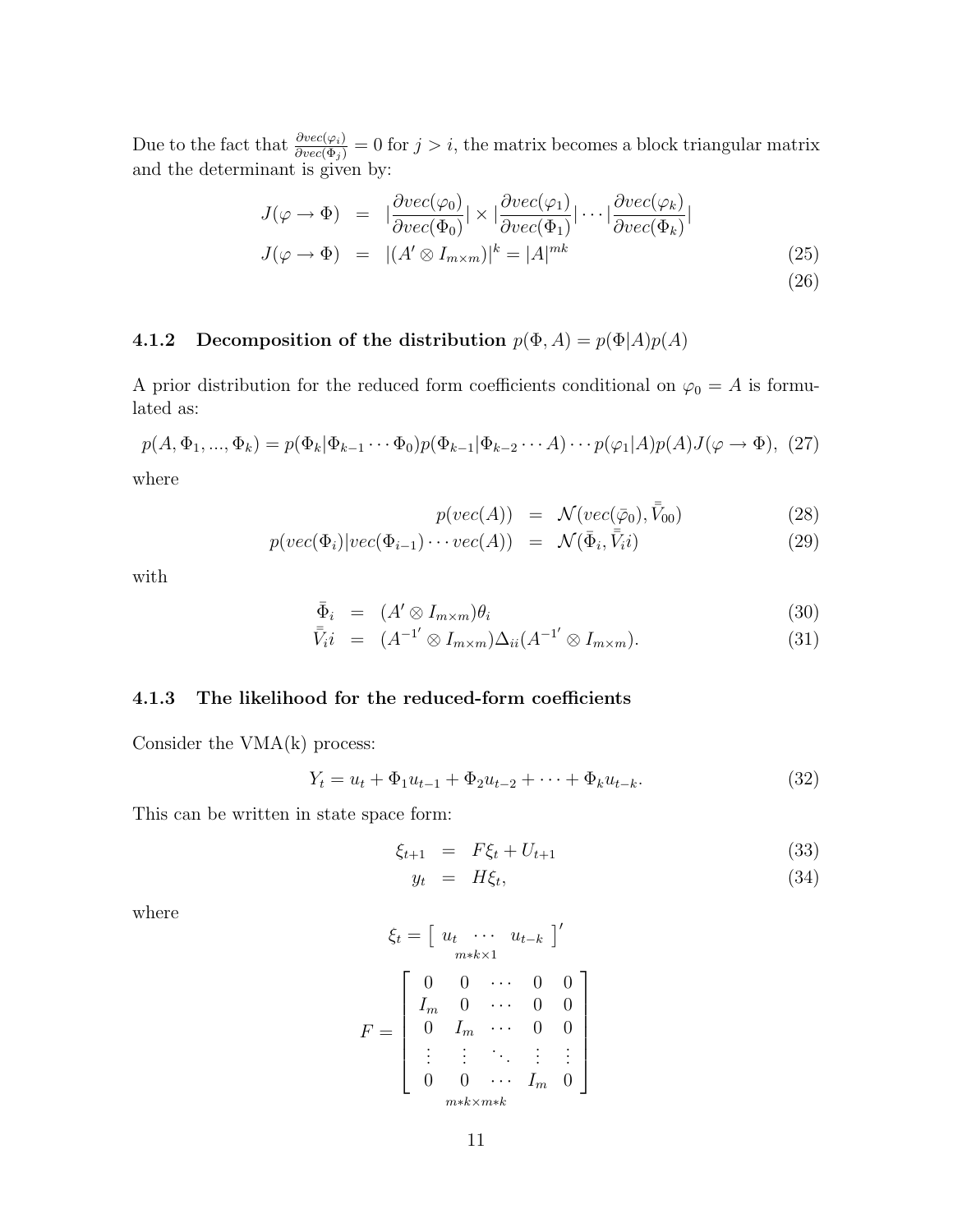$$
U_{t+1} = \begin{bmatrix} u_{t+1} & 0 & \cdots & 0 \end{bmatrix}'
$$

$$
H = \begin{bmatrix} I_m & \Phi_1 & \cdots & \Phi_k \end{bmatrix}.
$$

Given an initial condition for  $y_0$  and  $\Sigma_0$ , the likelihood can then be written as:

$$
p(y_T, \ldots, y_0 | \Phi_1, \ldots, \Phi_k, \Sigma) = p(y_T | y_{T-1} \ldots y_0, \Phi_1, \ldots, \Phi_k, \Sigma) \cdots p(y_0 | \Phi_1, \ldots, \Phi_k, \Sigma), \quad (35)
$$

where:

$$
p(y_t|y_{t-1}\dots y_0, \Phi_1, \dots, \Phi_k) = \mathcal{N}(y_{t|t-1}, \Sigma_{t|t-1}).
$$
\n(36)

 $y_{t|t-1}$  and  $\Sigma_{t|t-1}$  denote the optimal forecast at time t, which is a function of the coefficient matrices. The impulse matrix  $A$  is not part of the likelihood function, instead the variance covariance matrix  $\Sigma = A'A$ .

#### 4.1.4 The posterior distribution

The posterior of the reduced form coefficients is derived by combining (35) and (27):

$$
p(\Phi_1, \cdots \Phi_k, A | \theta, Y) = p(y_T, \dots, y_0 | \Phi_1, \dots, \Phi_k, \Sigma) p(A, \Phi_1, \dots, \Phi_k | \theta).
$$
 (37)

To identify the impulse matrix A from the likelihood estimate of the variance covariance matrix I utilize the prior distribution for  $\varphi_0 = A$  derived from the DSGE model in the following way: the impulse matrix A is defined as a sub matrix of A of size  $m \times n$  where n is the number of structural shocks under consideration, i.e. the structural shock of interest as well as other shocks necessary to distinguish this shock. These shocks have to be included in the DSGE model as well. In order to indicate that the restrictions put on A rely on the model and therefore its parameter vector  $\theta$ , I write  $\tilde{A}(\theta)$ . Given a number of rowvectors  $q_j$  forming an orthonormal matrix  $Q$  and the lower Cholesky decomposition of  $\Sigma$ ,  $\tilde{A}$ ,  $\tilde{A}(\theta)$  is defined as:  $\tilde{A}(\theta) = \tilde{A}Q(\theta)$ .

Every realization of the vector of the parameters of the DSGE model  $\theta$  is associated with an impulse response function of the DSGE model and a realization of  $\check{A}(\theta)$ . A sequence of realizations of  $\theta$  yields a sequence of restrictions and therefore a related prior probability distribution. Given a realization of an impulse response function of the DSGE model  $\varphi^D$  the posterior distribution is evaluated the following way:

- 1. Derive the sign restrictions from  $\varphi^D$ .
- 2. Draw a realization of  $\Phi$  and  $\Sigma$  from the distribution (37).
- 3. Calculate  $\tilde{A}$  and draw  $Q(\theta)$  from a uniform distribution such that  $\tilde{A}(\theta) = \tilde{A}Q(\theta)$ fulfils the sign restriction.
- 4. Given A, compute the structural impulse responses from  $\varphi_i = \Phi_i A, i = 1 \cdots k$ .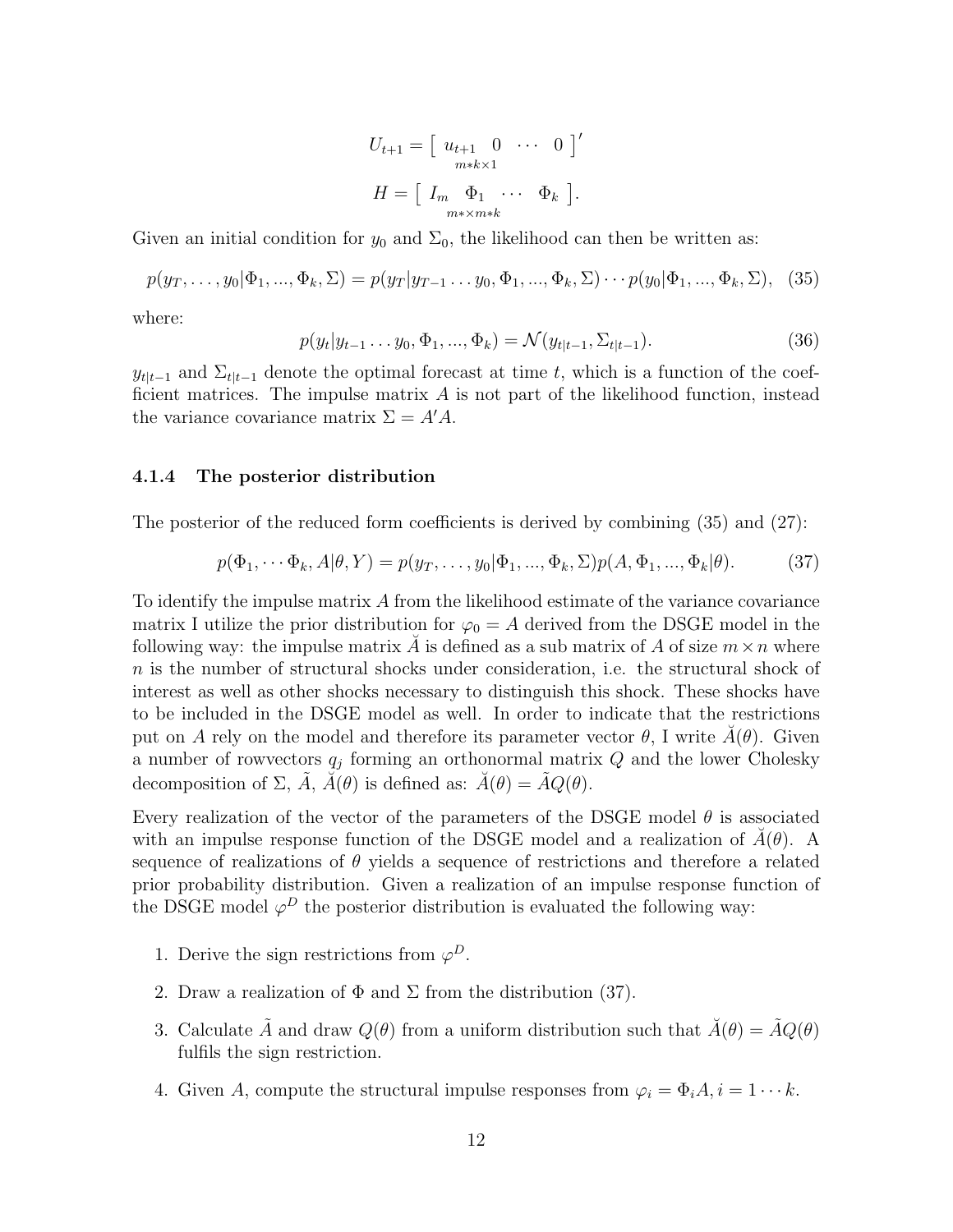#### 4.1.5 The conditional distribution of the VAR model

Estimating a VAR model is less complicated. In practice whenever possible, i.e. if the VMA model is stationary, it is approximated by a VAR model<sup>5</sup>. In this section I therefore briefly lay out the approach for this case.

As shown by Uhlig (1997), the prior distribution for B and  $\Sigma$  can be specified choosing appropriate  $B_0$ ,  $N_0$ ,  $S_0$ ,  $v_0$  as:

$$
vec(B)|\Sigma \sim \mathcal{N}(vec(B_0), \Sigma \otimes N_0^{-1})
$$
\n(38)

$$
\Sigma \sim \mathcal{IW}(v_0 S_0, v_0). \tag{39}
$$

Denote the maximum likelihood estimates of  $\Sigma$  and  $B$  as  $\tilde{\Sigma} = \frac{1}{T}(Y - X\hat{B})'(Y - X\hat{B})$ and  $\hat{B} = (X'X)^{-1}X'Y$ . The posterior is then given as<sup>6</sup>:

$$
vec(B)|\Sigma \sim \mathcal{N}(vec(B_T), \Sigma \otimes N_T^{-1}) \tag{40}
$$

$$
\Sigma \sim \mathcal{IW}(v_T S_T, v_T), \tag{41}
$$

where

$$
N_T = N_0 + X'X \tag{42}
$$

$$
B_T = N_T^{-1}(N_0 B_0 + X' X \hat{B}) \tag{43}
$$

$$
S_T = \frac{v_0}{v_T} S_0 + \frac{T}{v_T} \tilde{\Sigma} - \frac{1}{v_T} (B_0 - \hat{B})' N_0 N_T^{-1} X' X (B_0 - \hat{B})
$$
(44)

$$
v_T = v_0 + T. \tag{45}
$$

Drawing from a joint posterior of B,  $\Sigma$  and  $\breve{A}(\theta)$  is conducted in the following steps:

- 1. The impulse responses of the DSGE determine the restrictions put on  $\hat{A}(\theta)$ .
- 2. Draw B and  $\Sigma$  from the posterior (40) and (41).
- 3. Calculate  $\tilde{A}$  and draw  $Q(\theta)$  from a uniform distribution such that  $\tilde{A}(\theta) = \tilde{A}Q(\theta)$ fulfills the sign restriction.

## 4.2 The conditional distribution of the DSGE model parameters

Since the DSGE model is not assumed to be a proper representation of the datagenerating process, the structural parameters are not estimated by matching the data

<sup>5</sup> I will employ the expression VAR model in the remaining sections too.

<sup>6</sup>A formal derivation is given in appendix A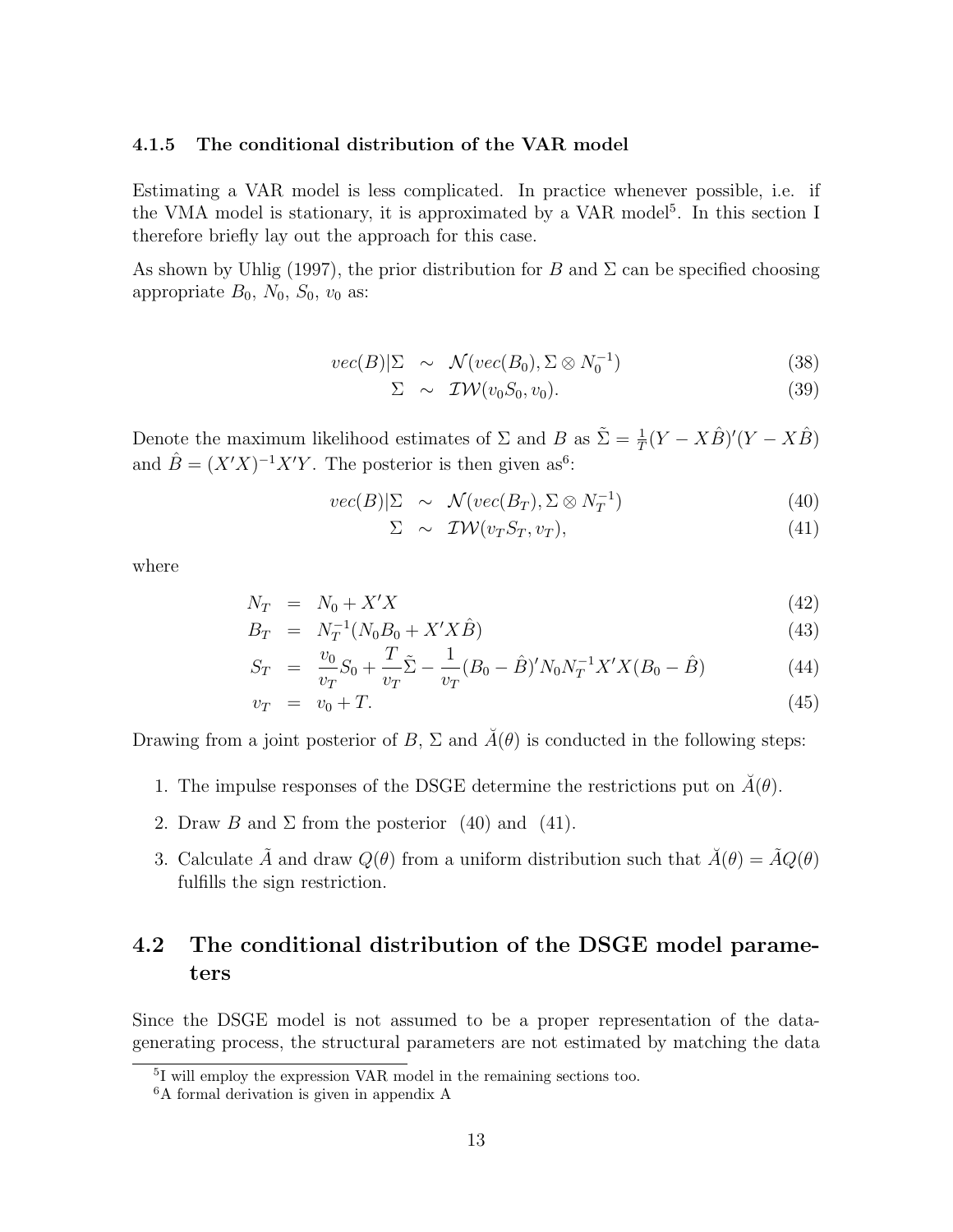Y. Instead, the DSGE model is assumed to replicate the implied dynamics of the data, i.e. the impulse response functions of the VAR model. This induces matching a given realization of the impulse response function of the VAR model to the i-th shock at horizon  $k, \varphi_{i,k}^V$ :

$$
\varphi_{i,k}^V = \varphi_{i,k}^D(\tilde{\theta}) + \omega_{i,k}.\tag{46}
$$

Stacking the impulse response functions over  $1, \ldots, K$  periods together yields:

$$
\varphi_i^V = \varphi_i^D(\tilde{\theta}) + \omega_i \tag{47}
$$

with all vectors of dimension  $m*k \times 1$ . The error term  $\omega_i$  has the property  $E[\omega_i \omega'_i] = \Omega_{\omega_i}$ , which is part of the vector  $\theta$ . Since the structural shocks are assumed to be independent, the probability of  $p(\theta|\varphi^V)$  can be written as:

$$
p(\theta|\varphi^V) = p(\theta|\varphi_1^V, \varphi_2^V, \cdots \varphi_i^V) = p(\theta|\varphi_1^V)p(\theta|\varphi_2^V) \cdots p(\theta|\varphi_i^V).
$$
 (48)

The vector  $\theta$  is estimated in two steps: First  $\Omega_{\omega_i}$  is estimated, and afterwards the vector of deep parameters  $\theta$ . The variance covariance is estimated by making use of the relationship:

$$
\omega_i = \varphi_i^V - \varphi_i^D(\tilde{\theta}).\tag{49}
$$

For every realization of  $\varphi_i^V$  a reasonable number of draws from  $p(\theta)$  is taken<sup>7</sup>, and the corresponding impulse response function  $\varphi_i^D(\tilde{\theta})$  and the error terms are computed.  $\tilde{\Omega}_{\omega_i}$ is then estimated as the covariance matrix of these error terms. For each shock  $i$  the likelihood  $l_i\left(\tilde{\theta}|\varphi_i^V,\tilde{\Omega}_{\omega_i}\right)$ is given by:

$$
l_i\left(\tilde{\theta}|\varphi_i^V,\tilde{\Omega}_{\omega_i}\right) = -\frac{Km}{2}ln(2\pi) - \frac{1}{2}ln(|\tilde{\Omega}_{\omega_i} \otimes I_K|) - \frac{1}{2}(\omega_i)'(\tilde{\Omega}_{\omega_i} \otimes I_K)^{-1}(\omega_i). (50)
$$

Combining this likelihood with a prior distribution for  $\theta$  yields the posterior distribution.

One potential issue arising when matching impulse response functions of a DSGE model and a VAR model was pointed out by McGrattan, Chari, and Kehoe (2005): the implied VAR model representation of the DSGE model might be of infinite order but the empirical VAR model is often of lower order. One solution, suggested by Cogley and Nason (1995), is to simulate artificial time series from the DSGE model, estimate a VAR model from the artificial time series and compare this VAR model to the VAR model estimated from the actual data.

### 4.3 Sampling algorithm for the joint posterior distribution

In order to evaluate the joint posterior distribution of the parameters of the DSGE model and the VAR model I propose a Gibbs sampling algorithm combined with a

<sup>7</sup> In the simulation and estimation I used 50 draws per realization.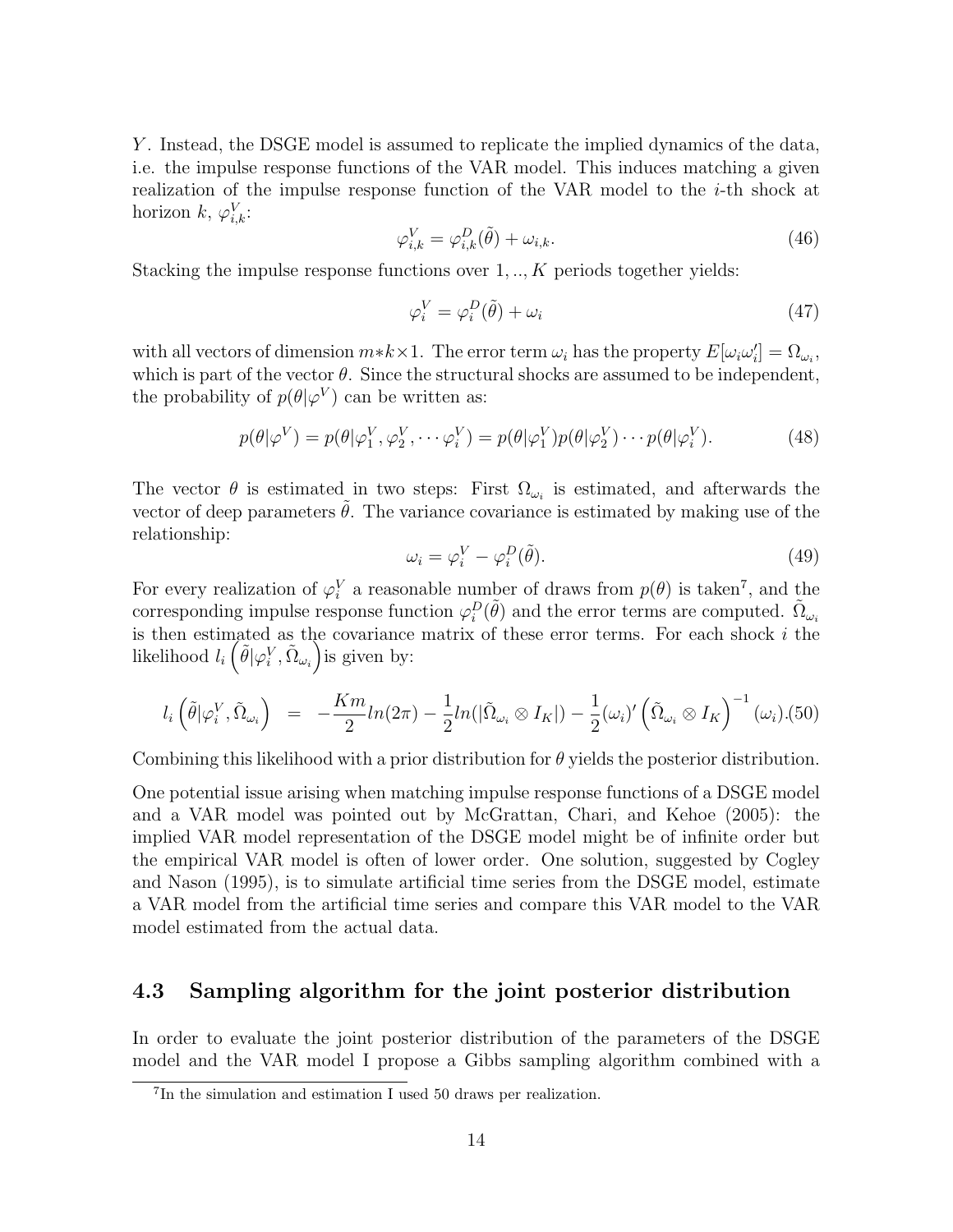Metropolis-Hastings step. The Gibbs sampling algorithm allows to draw from the conditional distributions laid out in detail in sections 4.1.4 and 4.2. The Metropolis-Hastings step is an acceptance/rejection sampling algorithm that determines the probability space in which the implied impulse response functions of the DSGE model and those of the VAR model coincide. It is carried out I times.

The algorithm can roughly be summarized in the following way. At each iteration  $i = 1, \ldots, I$  d-draws are taken from the conditional densities  $p(\theta | \varphi^V)^i$  and  $p(\varphi^V | \theta, Y)^i$ .<sup>8</sup> These draws form candidate distributions  $p(\theta|\varphi^V)^{\tilde{i}}$  and  $p(\varphi^V|Y,\theta)^{\tilde{i}}$ . Via acceptance/rejection, the candidate distributions are compared with  $p(\theta|\varphi^V)^i$  and  $p(\varphi^V|\theta, Y)^i$ . Draws with higher posterior density are kept and form the new densities  $p(\theta|\varphi^V)^{i+1}$  and  $p(\varphi^V|\theta, Y)^{i+1}$ . More precisely, at each iteration  $i = 1, \ldots, I$  the algorithm involves the following steps:

- 1. Draw  $j = 1 \dots d$  times from  $p(\theta | \varphi^V)^i$ .
- 2. For every realization  $\theta_j$  of the vector of deep parameters of the DSGE model derive the corresponding sign restriction.
- 3. Draw  $\Sigma_j$  from (41) and  $B_j$  from (40). Compute the lower Cholesky decomposition and find an  $\check{A}_j = \tilde{A}_j Q_j$  fulfilling the sign restrictions from  $\varphi_j^D(\tilde{\theta}_j)$ . Compute  $\varphi_j^V$ , yielding  $p(\varphi^V|Y,\theta)^{\tilde{i}}$ .
- 4. For every realization of  $\varphi_j^V$  derived in step 3 find the  $\theta$  that maximizes (50) combined with the prior  $p(\theta)$ . This yields  $p(\theta|\varphi^V)^{\tilde{i}}$ .
- 5. Do acceptance-rejection by comparing  $p(\theta|\varphi^V)^{\tilde{i}}$  with  $p(\theta|\varphi^V)^{i-1}$ . Keep the corresponding vectors from  $p(\varphi^V|\theta)^{\tilde{i}}$ . This yields  $p(\theta|\varphi^V)^{i+1}$  and  $p(\varphi^V|\theta)^{i+1}$ .
- 6. Start again at 1.

The chain converges if  $p(\theta|\varphi^V)^i$  and  $p(\theta|\varphi^V)^{i-1}$  and also  $p(\varphi^V|\theta)^i$  and  $p(\varphi^V|\theta)^{i-1}$  are similar, i.e. the acceptance rate is low.

In the remaining sections of the paper I will discuss the properties of the sampling algorithm in more detail using a Monte Carlo experiment, i.e. specify precisely the number of iterations and the convergence of the algorithm. Afterwards I will put the methodology to work and confront it with the data.

## 5 Example 1: A Monte Carlo Experiment

In order to illustrate the methodology suggested above I use a simple fiscal theory of the price level (FTPL) model as described in Leeper (1991) to identify the response of

<sup>&</sup>lt;sup>8</sup>In the first iteration step  $p(\theta|\varphi^V)^1 = p(\theta)$ .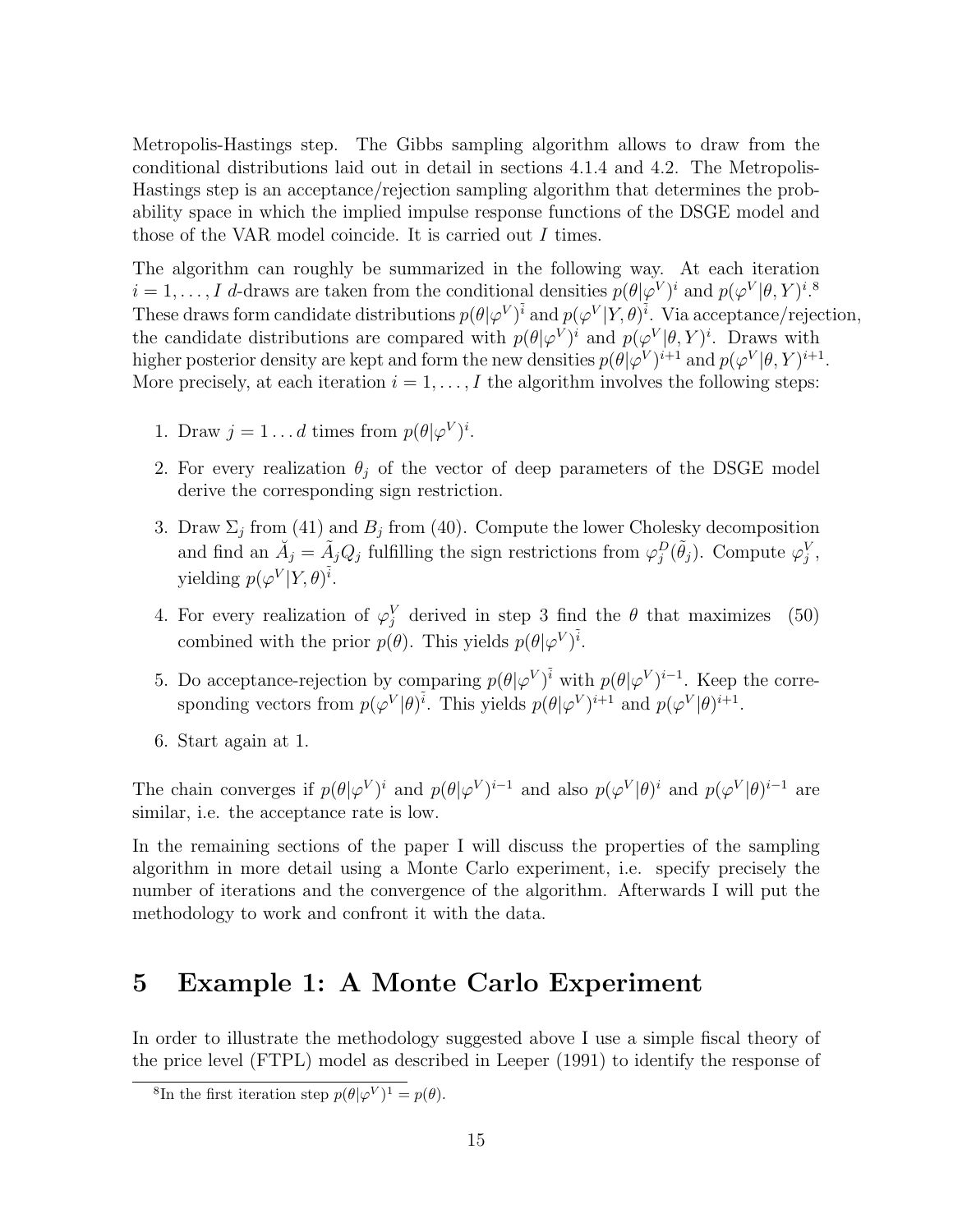inflation to a monetary policy shock, i.e. an unexpected increase in the interest rate. The FTPL model is chosen because it can be reduced to two equations in real debt and inflation. It is the most simple DSGE model exhibiting different signs of the impulse response functions depending on two parameters only. Furthermore, the solution and properties of the FTPL model are well known by economists, which makes the example very transparent.

I simulate data from the FTPL model and using the methodology outlined above show that the 'true' signs of the impulse response functions and the corresponding distribution of the parameters of the FTPL model are found, even if the chain is initialized with a wrong guess.

### 5.1 The FTPL model

The representative household maximizes its utility in consumption  $9 c_F$  and real money balances  $m_F$ :

$$
U_t = log(c_{F,t}) + log(m_{F,t})
$$
\n
$$
(51)
$$

subject to the budget constraint:

$$
c_{F,t} + m_{F,t} + b_{F,t} + \tau_{F,t} = yF + \frac{1}{\pi_{F,t}} m_{F,t-1} + \frac{R_{F,t-1}}{\pi_{F,t}} b_{F,t},
$$
\n(52)

where  $b_F$  denotes bond holdings,  $\tau_F$  lump sum taxes,  $y_F$  income,  $R_F$  nominal interest rates and  $\pi_F$  inflation. Small letters denote real variables, capital letters nominal variables.

The government has to finance government expenditures  $g_F$  by issuing bonds, collecting taxes and seignorage. The budget constraint is therefore given by:

$$
b_{F,t} + m_{F,t} + \tau_{F,t} = g_F + \frac{M_{F,t-1}}{P_{F,t}} + R_{F,t-1} \frac{B_{F,t-1}}{P_{F,t}}.
$$
\n
$$
(53)
$$

The monetary authority sets the nominal interest rate  $R_F$  following the interest rate rule:

$$
R_{F,t} = \alpha_{F0} + \alpha_F \pi_{F,t} + z_{F,t},\tag{54}
$$

where  $\alpha_{0F}$  and  $\alpha_F$  are policy coefficients.  $z_F$  denotes a monetary policy shock, specified as

$$
z_{F,t} = \rho_{F,1} z_{F,t-1} + \epsilon_{F1,t} \tag{55}
$$

$$
\epsilon_{F1,t} \sim N(0, \sigma_{F1}). \tag{56}
$$

The fiscal authority sets taxes according to:

$$
\tau_{F,t} = \gamma_{F0} + \gamma_F b_{F,t-1} + \psi_{F,t},\tag{57}
$$

 $9$ All variables and parameters associated with the FTPL model are labeled with a  $F$ .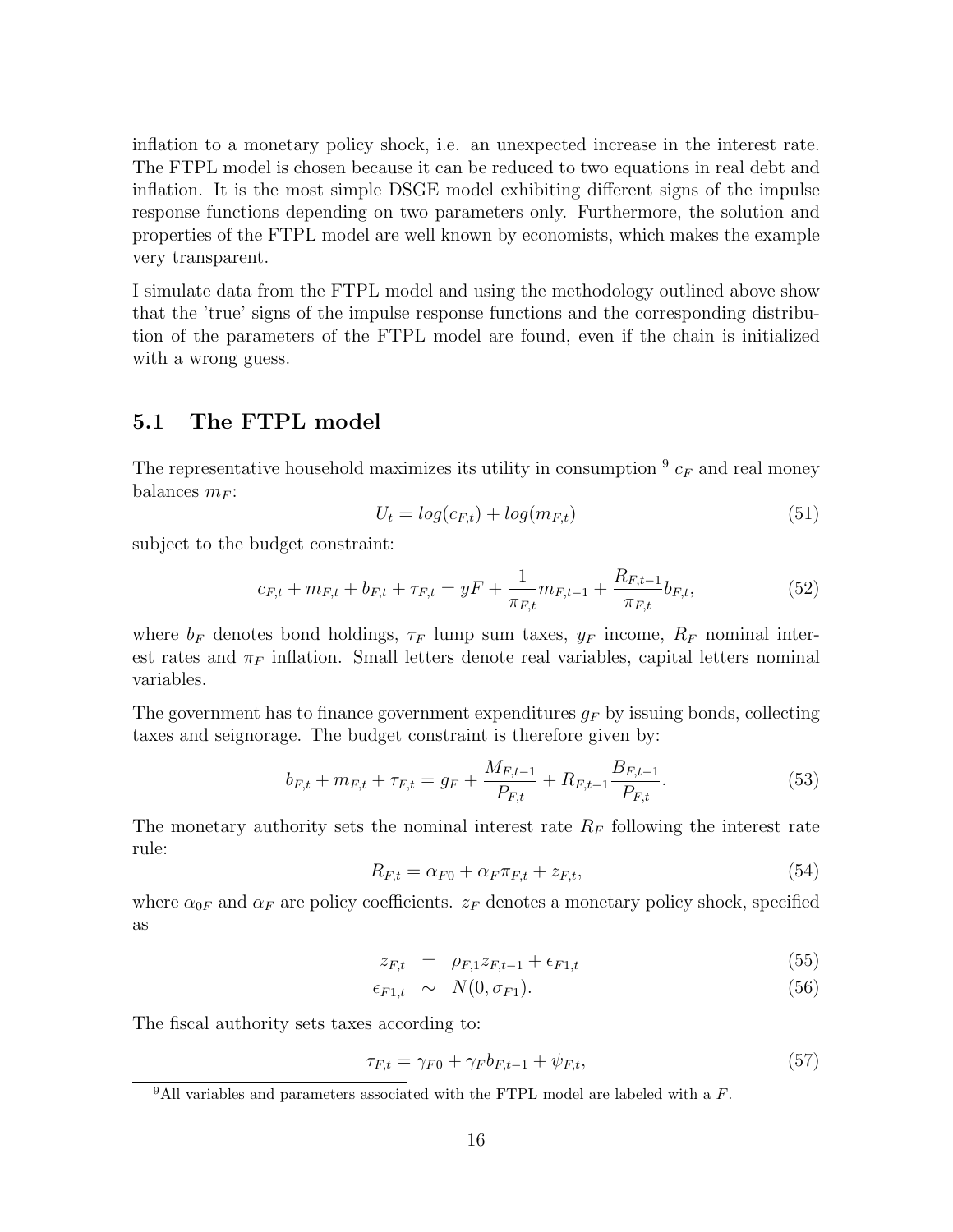where again  $\gamma_{F0}$  and  $\gamma$  denote policy coefficients. The innovation in fiscal policy has the following characteristics:

$$
\psi_{F,t} = \rho_F 2\psi_{F,t-1} + \epsilon_{F2,t} \tag{58}
$$

$$
\epsilon_{F2,t} \sim N(0, \sigma_{F2}). \tag{59}
$$

The model can be linearized and summarized by two equations<sup>10</sup>:

$$
\tilde{\pi}_{F,t+1} = \beta_F \alpha_F \tilde{\pi}_{F,t} + \beta_F z_{F,t} \tag{60}
$$

$$
\tilde{b}_{F,t} + \varphi_{F1}\tilde{\pi}_{F,t} + \varphi_{F3}z_{F,t} + \psi_{F,t} = (\beta_F^{-1} - \gamma_F)\tilde{b}_{F,t-1} - \varphi_{F4}z_{F,t-1} - \varphi_{F2}\tilde{\pi}_{F,t-1}.
$$
 (61)

### 5.2 Dynamics of the FTPL model

The dynamics of the system depend on whether fiscal and monetary policy are active or passive, i.e. they depend on the policy parameters  $\alpha_F$  and  $\gamma_F$  only. Different policy regimes emerge for:

- $|\alpha_F \beta_F| > 1$  and  $|\beta_F^{-1} \gamma_F| < 1$  for active monetary (AM) and passive fiscal (PF) policy. This will be referred to as regime I.
- $|\alpha_F \beta_F|$  < 1 and  $|\beta_F^{-1} \gamma_F| > 1$  for active fiscal (AF) and passive monetary (PM) policy. This will be referred to as regime II.
- AM/AF and PF/PM. These cases are not considered here.

Both policy regimes imply different signs of the impulse response function for inflation and real debt. In regime I a monetary policy shock (an unanticipated increase in the nominal interest rate) will lead to a negative response of inflation and a positive response of real debt. A fiscal policy shock (an unanticipated increase in taxes) will have no effect on inflation and decrease the real debt. In regime II, a monetary policy shock leads to an increase in inflation and an initial decrease in real debt. A fiscal policy shock has a negative effect on both variables. Impulse response functions for each shock, regime and variable are plotted in appendix E together with the corresponding distributions of  $\alpha_F$  and  $\gamma_F$ .

### 5.3 Specification and Identification of the VAR

The VAR model consists of two variables, inflation  $\pi_F$  and real debt  $b_F$ , with no constant or time trend:  $y_{F,t} = [\pi_{F,t} b_{F,t}]'$ . The VAR model with one lag is given by:

$$
y_{F,t} = By_{F,t-1} + u_{F,t}
$$

$$
E[u_{F,t}u'_{F,t}] = \Sigma_F.
$$

<sup>10</sup>See appendix B for a derivation.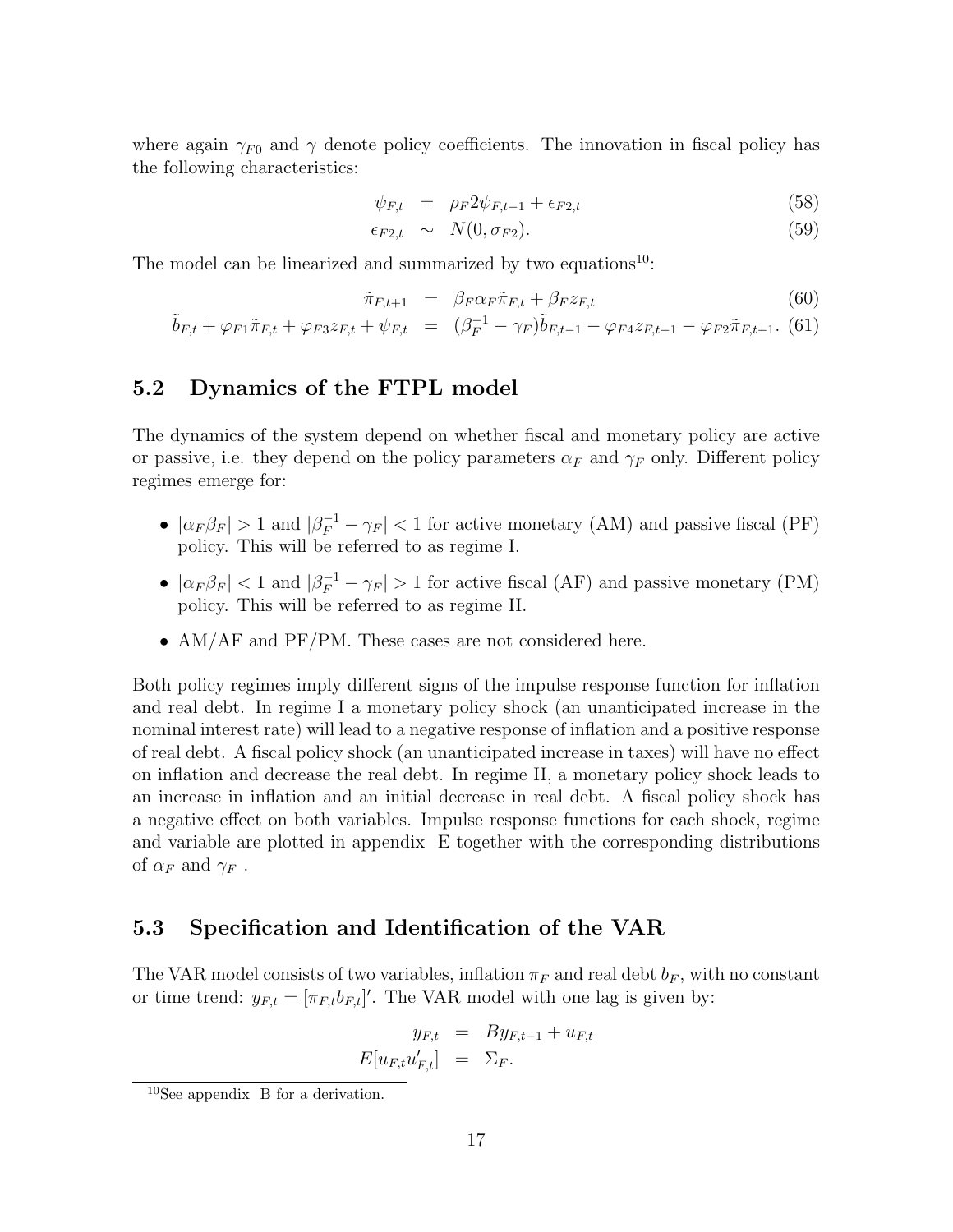Ordering the fiscal policy shock first and the monetary policy shock second, based on the model the following characteristics of the impulse matrix  $A_F$  have to hold:

- If regime I holds:
	- Fiscal policy shock:  $A_{F,11} = 0$   $A_{F,21} < 0$ .
	- Monetary policy shock:  $A_{F,21} < 0$  and  $A_{F,22} > 0$ .
- If regime II holds:

 $\overline{\phantom{0}}$ 

- Fiscal policy shock:  $A_{F,11} < 0 A_{F,21} < 0$ .
- Monetary policy shock:  $A_{F,21} > 0$  and  $A_{F,22} < 0$ .

Since the sign of the reaction of real debt to a monetary policy shock does not identify the shock in the case of regime II, the monetary policy shock is ordered second, implying that both variables have to fulfil the sign restriction for a fiscal policy shock first. Then the sign of the response of real debt is restricted, while the response of inflation is left open.

### 5.4 A Monte Carlo Experiment

I simulate data from the model over 200 periods with  $\alpha_F = 0.5$  and $\gamma_F = -0.00001$ , i.e. the case of active fiscal and passive monetary policy. I choose the prior distribution of  $\alpha_F$  and  $\gamma_F$  based on estimates by Davig and Leeper (2005):

|  |  | Parameter $mean(I)$ standard deviation(I) mean(II) standard deviation(II) |
|--|--|---------------------------------------------------------------------------|
|  |  |                                                                           |

| $\alpha_F$      | 1.308  | 0.253                    | 50c<br>J.J44  | $\overline{a}$<br>∪.⊥ I ∪ |  |
|-----------------|--------|--------------------------|---------------|---------------------------|--|
| $\gamma_E$<br>F | 0.0136 | 01 <sup>6</sup><br>U•∪⊥∠ | 0094<br>$-0.$ | 0.UIJ                     |  |

Table 1: Prior distribution for parameters of the FTPL model

The prior distribution is plotted in figure 1. The model fulfills the requirements for investigating the question of how inflation reacts after a monetary policy shock: depending on the parameterization it allows for qualitatively different reactions of inflation, and the DSGE model incorporates all other shocks necessary, here the fiscal policy shock, to distinguish the shock of interest. The corresponding impulse responses for each regime are plotted in appendix E: Figures 2 and 3 provide Bayesian impulse response plots for draws from the prior distribution of regime I and figures 4 and 5 for draws from the prior distribution of regime II.

The sampling algorithm is specified by setting  $d = 200$  to approximate the candidate distribution. Afterwards,  $I = 50$  and 200 draws are taken at each iteration. Since the data are simulated from regime II, the outcome expected is the distribution of regime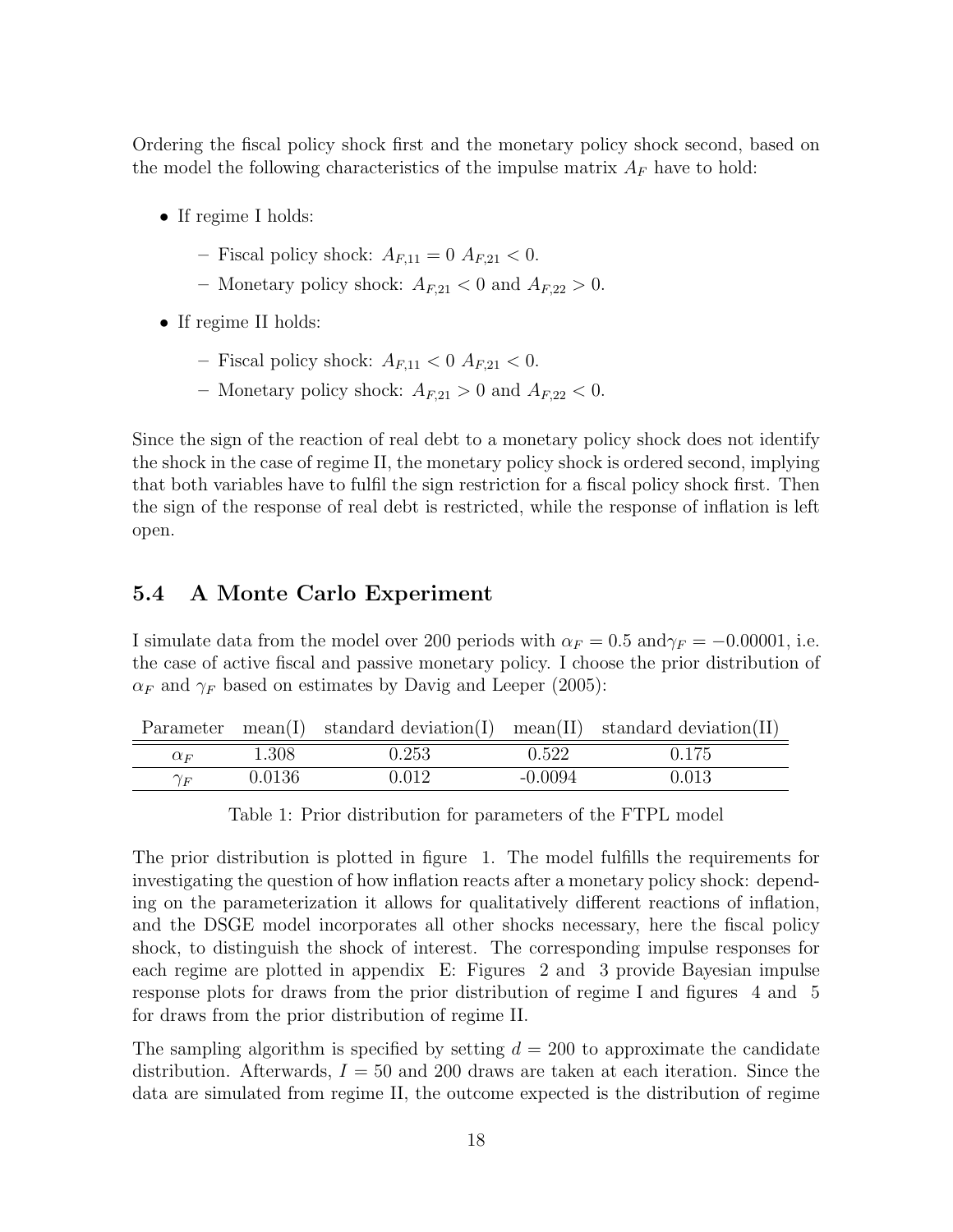II, with the corresponding impulse responses of inflation and real debt for a fiscal policy shock and real debt for a monetary policy shock. Furthermore, inflation should rise in response to a monetary policy shock.

As figure 6 indicates, this is indeed the case, even though I initialize the chain with a wrong guess. The posterior distribution of  $\alpha_F$  and  $\gamma_F$  stems from regime II only. Figure 7 shows the response to a fiscal policy shock and figure 8 the response to a monetary policy shock. Inflation is indeed increasing.

## 6 Example 2: Application to the data

In this section I take the methodology to the data. Since the FTPL model is too stylized I introduce another very simple DSGE model: the deep habit model. This model was employed by Ravn, Schmitt-Grohé, Uribe, and Uuskula (2008) to answer the question whether a simple model can account for the so-called price puzzle, i.e. the increase of inflation after a contractionary monetary policy shock. This DSGE model is able to generate a positive as well as a negative response of inflation after a monetary policy shock.

I flip the question and explore whether prices increase or decrease after a monetary policy shock using the methodology set out in this paper. I identify the monetary policy shock by employing sign restrictions from the DSGE model. The response of inflation will be left open.

In the remaining part of the section, first the DSGE model is set up and its dynamics are described. Finally, the DSGE model and the VAR model are estimated jointly.<sup>11</sup>

## 6.1 Deep habits model

The DSGE model consists of households, firms and a monetary authority. In the following, these parts of the DSGE model are characterized, the equilibrium is defined and the impulse response functions are analyzed. All variables and parameters associated with the deep habits model are labeled with an H.

 $11$ The (uncommented) matlab codes are available upon request and will (hopefully) be made available commented on my webpage soon.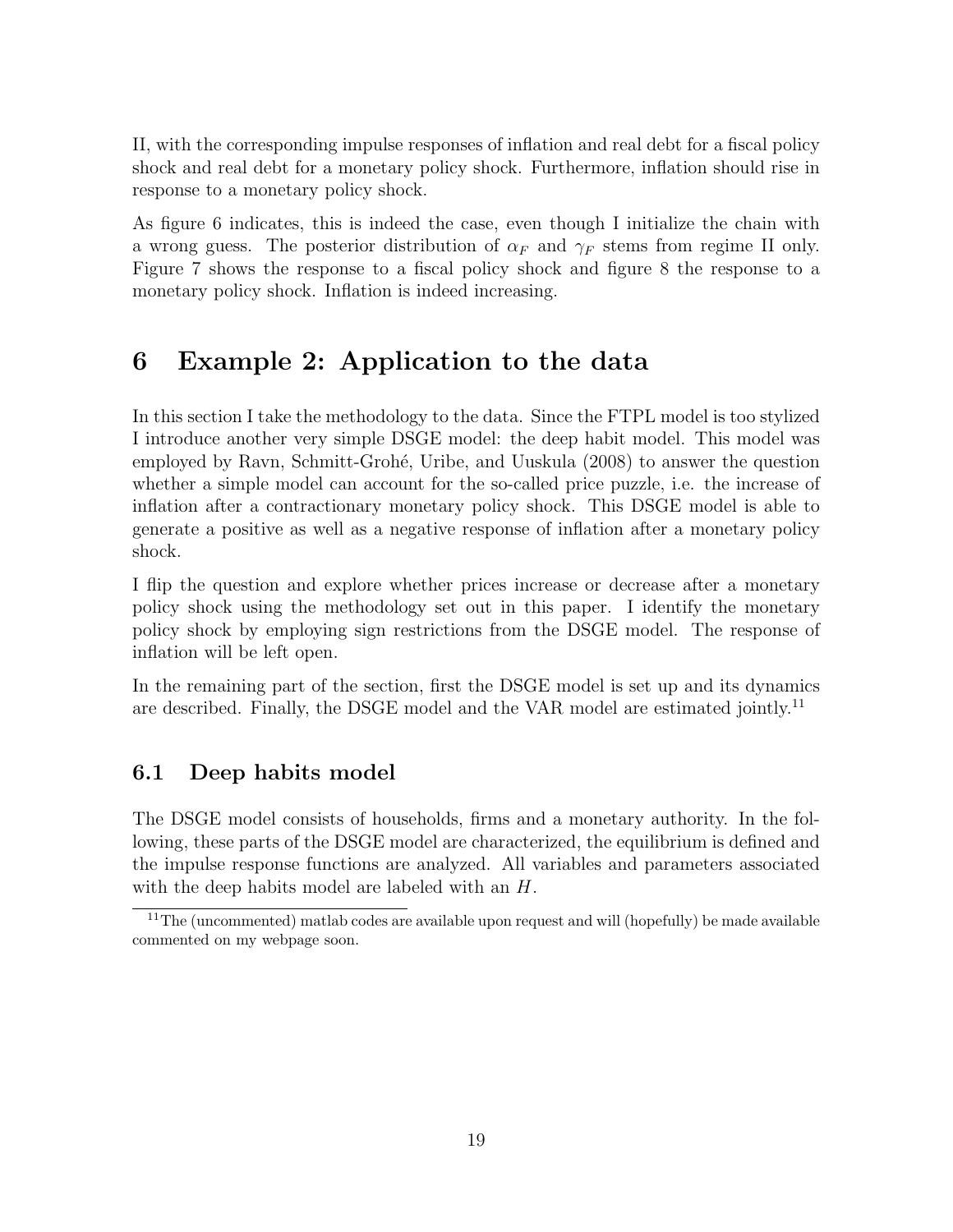#### 6.1.1 Households

There is a continuum of households indexed by  $j \in [0,1]$ , which are all identical and infinitively lived. Household  $j$ 's preferences are given by:

$$
U_0^j = E_0 \sum_{t=0}^{\infty} \beta_H^t \left[ \frac{1}{1 - \sigma_H} x_{H,t}^j - \frac{\gamma_H}{1 + \kappa_H} (h_{H,t}^j)^{1 + \kappa_H} \right]
$$
(62)

$$
x_{H,t}^j = \left[ \int_0^1 (c_{Hi,t}^j - \theta_H^d c_{Hi,t-1})^{1 - \frac{1}{\eta_H}} di \right]^{\frac{1}{1 - 1/\eta_H}}
$$
(63)

$$
c_{Hi,t} = \int_0^1 c_{Hi,t}^j dj \tag{64}
$$

where  $\beta_H$  denotes the discount factor,  $\kappa_H$  the inverse of the Frisch elasticity of labor supply,  $\gamma_H$  a preference weight on households j's labor supply and  $x_{H,t}^j$  denotes the consumption basket. Equation  $(63)$  defines the deep habit: consumption of variety i is related to the past aggregate of this variety. Deep habits therefore imply that the level of marginal utility of individual goods varies. The aggregate is assumed to be exogenously given. The parameter  $\theta_H^d$  measures the importance of the habit.

Demand for  $c_{it}^j$  is given by:

$$
c_{Hi,t}^{j} = \left(\frac{P_{Hi,t}}{P_{Hi,t}} x_{Hi,t}^{j} + \theta_{H}^{d} c_{Hi,t-1}\right),
$$
\n(65)

where  $P_{H,t}$  denotes an aggregate price index:

$$
P_{H,t} = \left[ \int_0^1 P_{Hi,t}^{1-\eta_H} di \right]^{1/(1-\eta_H)}.
$$
\n(66)

Households act as monopolistically competitive labor unions in the labor market earning the wage rate  $W_H^j$ . They face costs of changing wages  $\zeta_{H_w}$ , which are quadratic in the deviation of nominal wage growth from an index factor  $\tilde{\pi}_{Hw,t}$ . The index factor evolves according to:

$$
\tilde{\pi}_{Hw,t} = \vartheta_{Hw} \pi_{Hw}^{\star} + (1 - \nu_{Hw}) \pi_{Hw,t-1},\tag{67}
$$

where  $\nu_{Hw}$  measures the extent of wage indexation.

Households own firms and receive dividends  $D_{H,t}^j$ , and furthermore have access to a nominal risk-free bond  $B_H$  yielding the gross nominal interest rate  $R_H$ .

They maximize utility with respect to the budget constraint:

$$
P_{H,t}x_{H,t}^{j} + \theta_{H}^{d} \int_{0}^{1} P_{Hi,t}c_{Hi,t-1}di + B_{H,t}^{j}
$$
(68)  
=  $R_{H,t-1}B_{H,t-1}^{j} + W_{H,t}^{j}h_{H,t}^{j} + D_{H,t}^{j} - P_{H,t}\frac{\zeta_{Hw}}{2} \left(\frac{W_{H,t}^{j}}{W_{H,t-1}^{j}} - \tilde{\pi}_{Hw,t}\right).$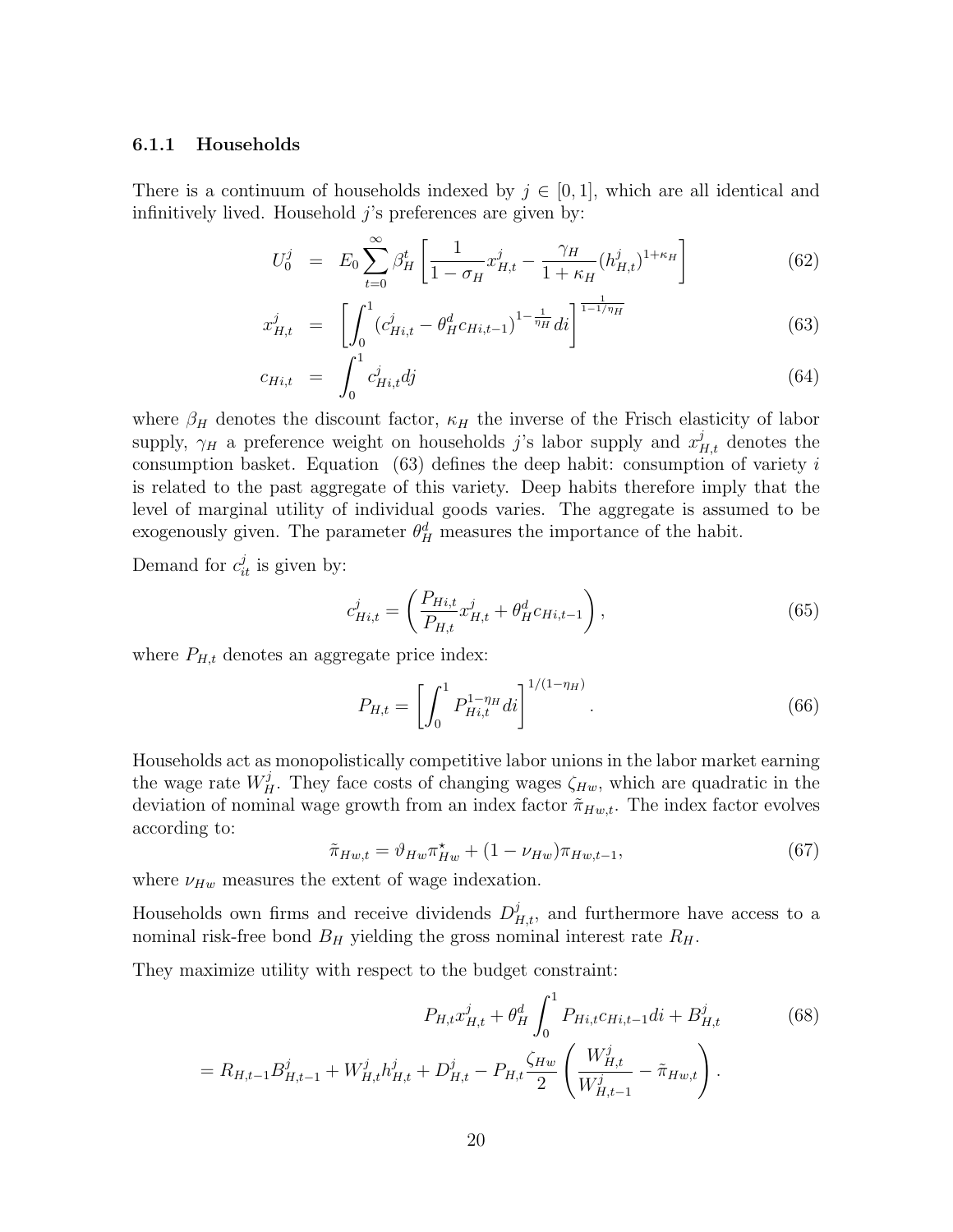#### 6.1.2 Firms

Firms are monopolistically competitive. Firm  $i$  produces output using the following production function:

$$
y_{Hi,t} = h_{Hi,t}.\tag{69}
$$

Labor input is defined as:

$$
h_{Hi,t} = \left(\int_0^1 (h_{Hi,t}^j)^{1-1/\psi_H} dj\right)^{1/(1-1/\phi_H)}.
$$
\n(70)

Given the price  $W_{H,t}^j$  for  $h_{H,t}^j$ , the labor demand function is given by:

$$
h_{Hi,t}^{j} = \left(\frac{W_{H,t}^{j}}{W_{H,t}}\right)^{-\psi_{H}} h_{Hi,t},
$$
\n(71)

where the aggregate wage rate  $W_{H,t}$  is defined as:

$$
W_{H,t} = \left[ \int_0^1 W_{Hj,t}^{1-\psi_H} dj \right]^{1/(1-\psi_H)}.
$$
 (72)

Aggregating  $(71)$  yields the demand for household j's labor:

$$
h_{H,t}^{j} = \left(\frac{W_{H,t}^{j}}{W_{H,t}}\right)^{-\psi_H} h_{H,t}.
$$
\n(73)

Aggregating across consumers, the demand function for firm  $i$ 's product is given by:

$$
c_{Hi,t} = \left(\frac{P_{Hi,t}}{P_{H,t}}\right)^{-\eta_H} x_{H,t} + \theta_H^d \theta_H^d c_{Hi,t-1}
$$
\n
$$
c_{Hi,t} = \int_0^1 c_{Hi,t}^j dj
$$
\n
$$
x_{H,t} = \int_0^1 x_{H,t}^j dj.
$$
\n(74)

From (74) the main mechanism becomes apparent: firms have an incentive to lower prices today if they expect future demand to be high relative to current demand. Additionally, the firm increases its weight on the price elastic term and therefore its price elasticity of demand.

Firms face quadratic adjustment costs  $\zeta_{Hp}$  when changing nominal prices. Firms' profits are discounted by the following discount factor:

$$
q_{H,t} = \beta_H^t \frac{x_{H,t}^{-\sigma_H}}{P_{H,t}}.
$$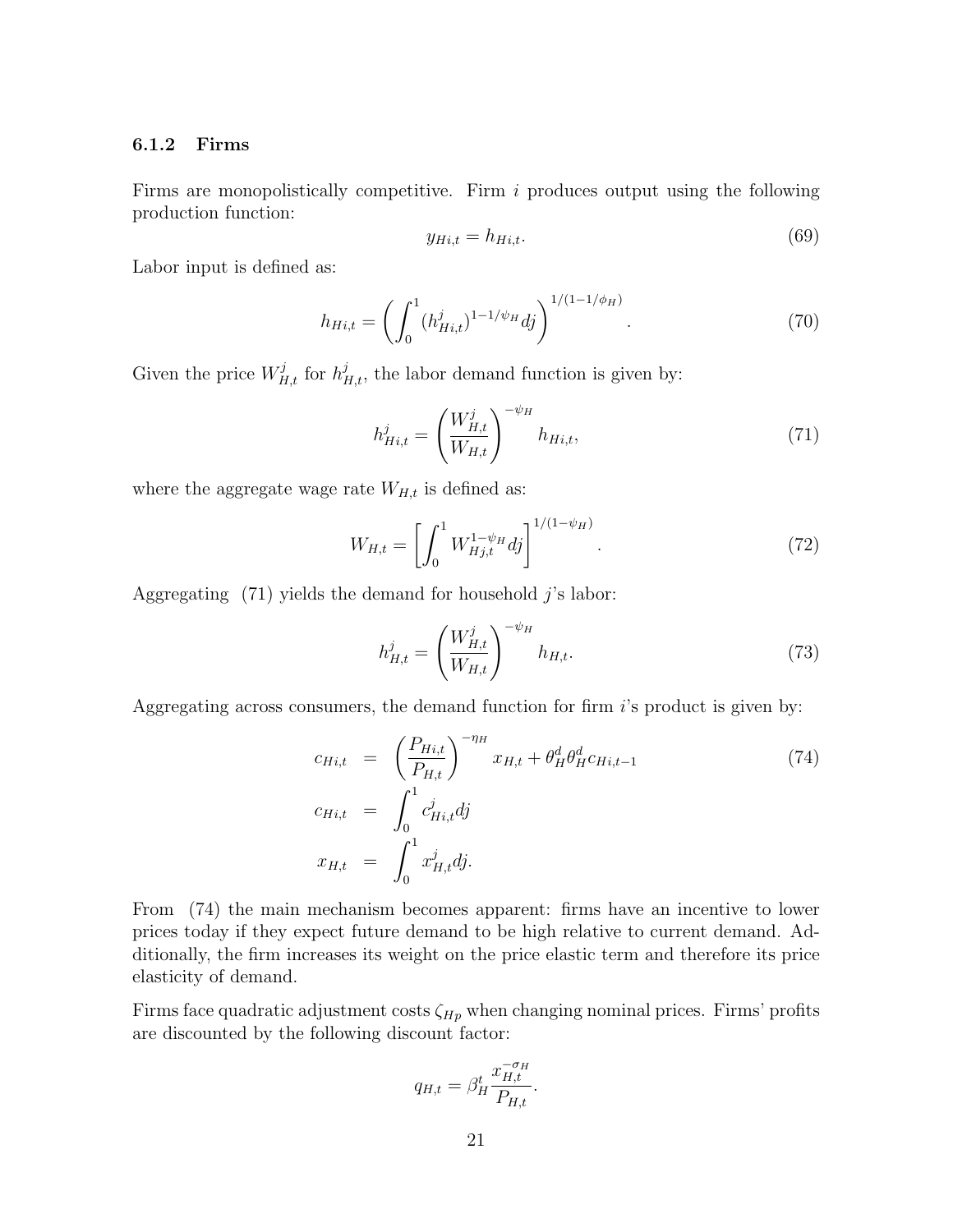The maximization problem of firm  $i$  thus reads:

$$
p_{Hi,t}^{m} = \sum_{t=0}^{\infty} q_{H,t} D_{Hi,t}
$$
\n
$$
D_{Hi,t} = P_{Hi,t} c_{Hi,t} - W_{H,t} h_{Hi,t} - \frac{\zeta_{Hp}}{2} P_{H,t} \left( \frac{P_{Hi,t}}{P_{Hi,t-1}} - \tilde{\pi}_{H,t} \right)^{2}.
$$
\n
$$
(75)
$$

Nominal prices are indexed by  $\tilde{\pi}_{H,t}$ , which evolves according to:

$$
\tilde{\pi}_{H,t} = \nu_{Hp} \pi_H^{\star} + (1 - \nu_{Hp}) \pi_{H,t-1}.
$$
\n(76)

#### 6.1.3 Monetary Policy and market clearing

Monetary policy aims at stabilizing deviations in inflation and output from their steady state values  $\pi_H^*$  and  $y_H^*$ . It sets the policy coefficients  $\rho_{H_r}$ ,  $\alpha_{H,\pi}$  and  $\alpha_{H,y}$  according to the simple interest rate rule:

$$
R_{H,t} = R_H^{\star} + \rho_{H,r}(R_{H,t-1} - R_H^{\star}) + (1 - \rho_{Hr}) \left[ \alpha_{H,\pi}(\pi_{H,t} - \pi_H^{\star}) + \alpha_{Hy} \left( \frac{y_{H,t} - y_H^{\star}}{y_H^{\star}} + \epsilon_{H,t} \right) \right].
$$
\n(77)

 $\epsilon_{H,t}$  denotes the monetary policy shock:  $\epsilon_{H,t} \sim \mathcal{N}(0, \sigma_{HR})$ . Market clearing implies:

$$
h_{H,t}^{j} = \int_{0}^{1} h_{Hi,t}^{j} di
$$
 (78)

$$
h_{Hi, t} = \int_0^1 h_{Hi, t}^j dj \tag{79}
$$

as well as:

$$
c_{H,t} = y_{H,t}.\tag{80}
$$

The aggregate resource constraint is given by:

$$
y_{H,t} = h_{H,t}.\tag{81}
$$

#### 6.1.4 Equilibrium definition

I follow Ravn, Schmitt-Groh´e, Uribe, and Uuskula (2008) by concentrating on the symmetric equilibrium in which all consumers make the same choice over consumption, set the same wage and all firms set the same prices.

A recursive equilibrium is then defined as follows: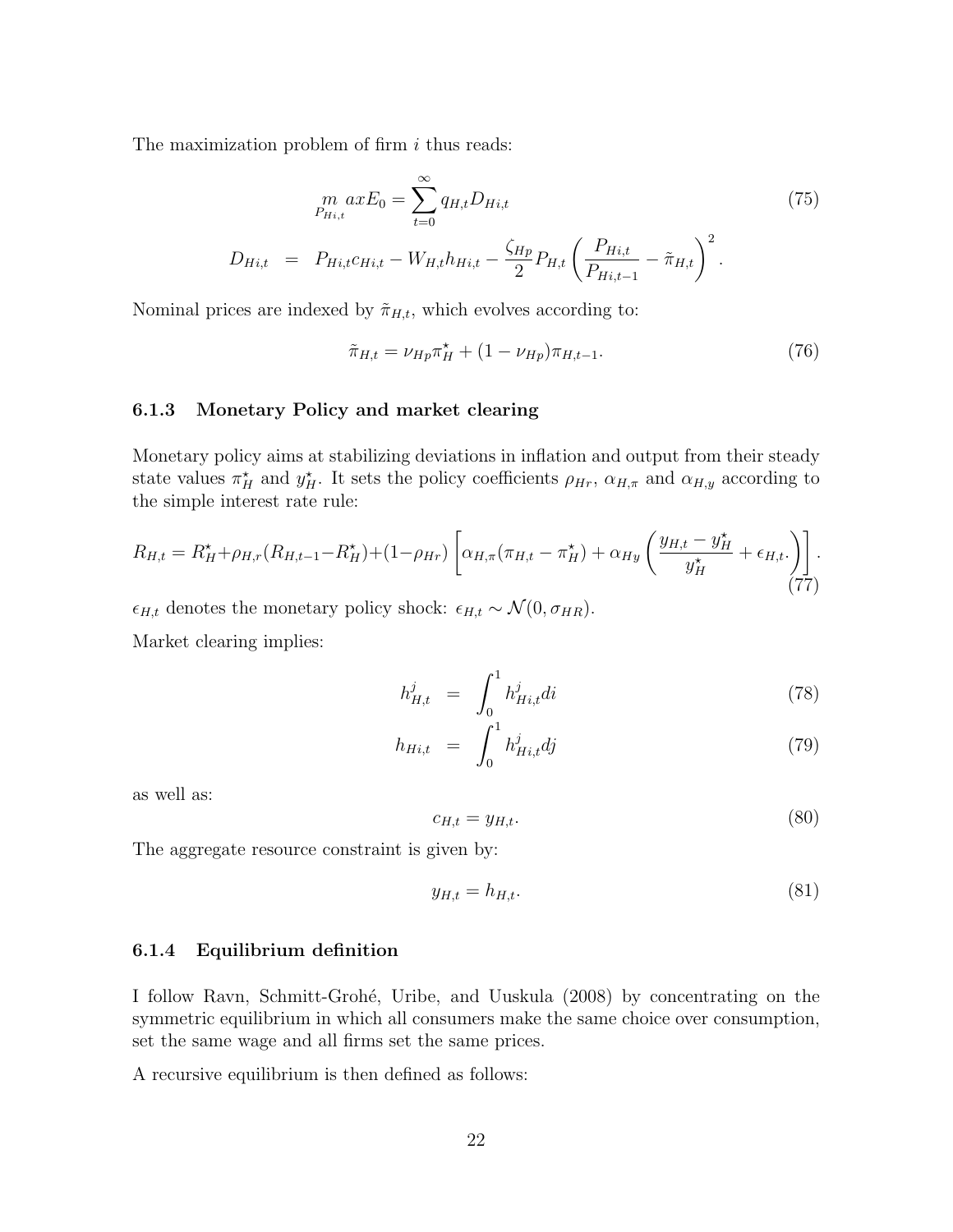**Definition 1** Given initial values  $P_{H,0} > 0$  and  $W_{H,0}$ , the recursive laws of motion for price and wage indexation (76) and (67) and a monetary policy, a rational expectations equilibrium (REE) for  $R_{H,t} \geq 1$ , is a set of sequences  $\{y_{H,t}, c_{H,t}, h_{H,t}, x_{H,t}, w_{H,t}\}$  $P_{H,t}, R_{H,t}\}_{t=t_0}^{\infty}$ 

- (i) that solve the firms' problem  $(75)$  with s.t.  $(74)$ ,
- (ii) that maximize households' utility  $(62)$  s.t.  $(73)$ ,  $(68)$  and a No-Ponzi-scheme condition,
- (iii) that clear the goods market  $(80)$  and labor market, i.e.  $(79)$  and  $(78)$  hold,
- (iv) and that satisfy the aggregate resource constraint  $(81)$ .

The DSGE model is loglinearized around its steady state. An overview of the steady state and the loglinearized equations are given in Appendix C.1 and C.2 respectively.

#### 6.1.5 Prior distribution of the parameters and impulse response functions

I estimate only those structural parameters crucial for the response of inflation $12$ . For those parameters, prior distributions are specified which allow for a wide range of impulse response functions of the deep habits model. The parameters not estimated are calibrated as in Ravn, Schmitt-Grohé, Uribe, and Uuskula (2008). An overview can be found in appendix C.3.

### 6.2 Estimation

In figure 9 the impulse response functions of the DSGE model when drawing from the prior distribution are plotted.<sup>13</sup> The signs of all the impulse response functions except the response of interest (inflation) are constant, i.e. for every draw from the parameter distribution of the DSGE model consumption, real wages and output will be decreasing while the interest rate increases. In order to distinguish the characterization of the shock from other shocks, I compare the combination of signs with combinations implied by other common shocks. These shocks are taken from Smets and Wouters (2003). The sign restriction of the monetary policy shock implied by the deep habits model are different from the signs of common shocks except for the price markup shock in Smets and Wouters (2003). Even though it is the shock exhibiting the smallest variance, I further include adjusted reserves as well as the price index of crude materials into the VAR model to distinguish the estimated shock (following Mountford and Uhlig

 $12$ Ravn, Schmitt-Grohé, Uribe, and Uuskula (2008) also only estimate a subset of the structural parameters.

<sup>13</sup>All figures are provided in appendix E.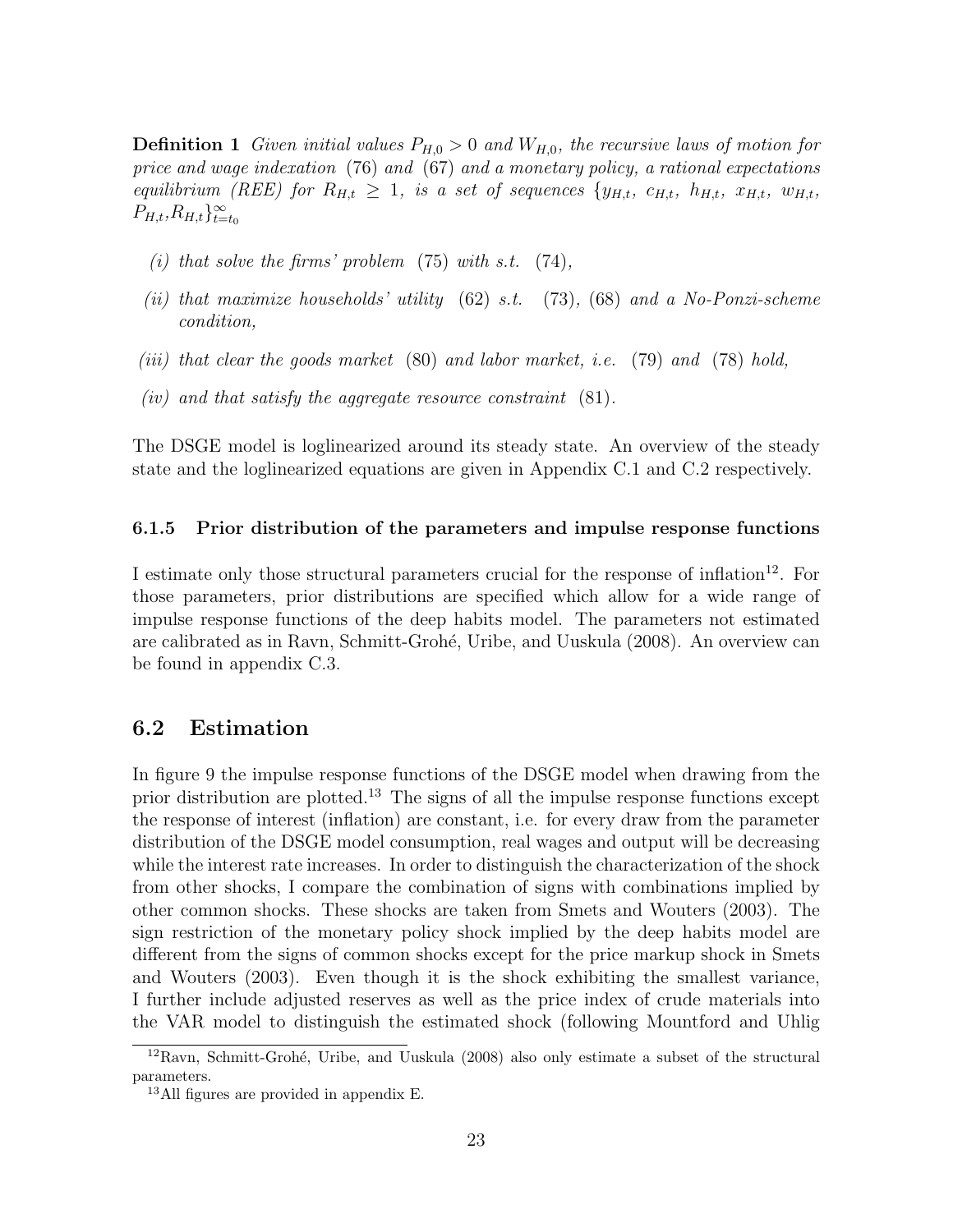(2005)). While the former is restricted to react negativly, the latter is left unrestricted. Since both variables have no counterparts in the DSGE model, they are not matched. Overall, the VAR model consists of 7 variables: real GDP, real personal consumption, real wages, interest rates, adjusted reserves, the GDP deflator and the price index of crude materials. A complete description of the time series is given in Appendix D. The prior distribution of the VAR model is specified as a flat prior.

Before the DSGE model is estimated, I perform a Monte Carlo experiment to ensure the validity of the methodology, the identification and the specification of the sampling algorithm. The candidate distribution for the vector of deep parameters will be the prior distribution. In the Monte Carlo experiment I set  $I = 20$  and draw  $n = 200$ times at each iteration. First only a subvector of the parameters of the DSGE model consisting of  $\theta_d$ ,  $\eta$ ,  $\zeta_w$ , and  $\zeta_p$  is estimated. The results are displayed in table 2 (columns 6 and 7) of appendix C.3 and show that all parameters are estimated very precisely around their true values (column 5). This is a very encouraging result, especially since the prior distribution is not centered around the true value.

Adding more parameters to the vector of estimated parameters has two effects. This is demonstrated by supplementing the vector of structural parameters with the coefficients of the Taylor rule  $(\rho_{Hr}, \alpha_{H\pi}, \alpha_{Hy})$  and the inflation indexation parameter  $\nu_{Hp}$ . On the one hand, this increases the flexibility of the DSGE model and therefore increases the ability to fit the impulse response functions of the data. Figure 10 provides plots of the impulse response function of the DSGE model and the VAR model. Both coincide and, more importantly, the 'true' impulse response function for inflation, i.e. the impulse response function for the parameter vector at which the DSGE model is simulated, is estimated. On the other hand, as shown in table 2 columns 8 and 9, the precision of the estimation is slightly blurred.

Given the encouraging results, I take the methodology to the data. At every iteration I take  $n = 200$  draws, the number of iterations is set to  $I = 20$ . Table 2 column 10 and 11 report the mean and the standard deviation of the posterior distribution respectively. The estimation results for the posterior mean of some of the parameters of the DSGE model are very similar to those obtained by Ravn, Schmitt-Grohé, Uribe, and Uuskula (2008)<sup>14</sup>:  $\eta_H = 2.47$  (2.48),  $\zeta_{Hp} = 14.89$  (14.47),  $\zeta_{Hp} = 42.50$  (40.89), $\alpha_{Hr} = 0.01(0.04)$ . I find slightly different estimates for the deep habit parameter  $\theta_H^d = 0.72$  (0.85), the inflation indexation parameter  $\nu_{Hp} = 0.1$  (0), and the policy coefficients  $\rho_{Hr} = 0.81$  $(0.74)$  and  $\alpha_{H\pi} = 1.56$ , (1.26). Figure 12 displays the impulse response functions: since the parameters of the DSGE model are estimated similarly, the response of inflation is positive and significant for  $68\%$  probability bands.<sup>15</sup> However, while the graph indicates a positive response for the mean response of the VAR model, the uncertainty bands give rise to the conclusion that a negative response of inflation to a monetary shock is as likely as positive one.

<sup>14</sup>For comparison I report their findings in brackets after my estimates.

<sup>15</sup>It is not significant for 100% probability bands.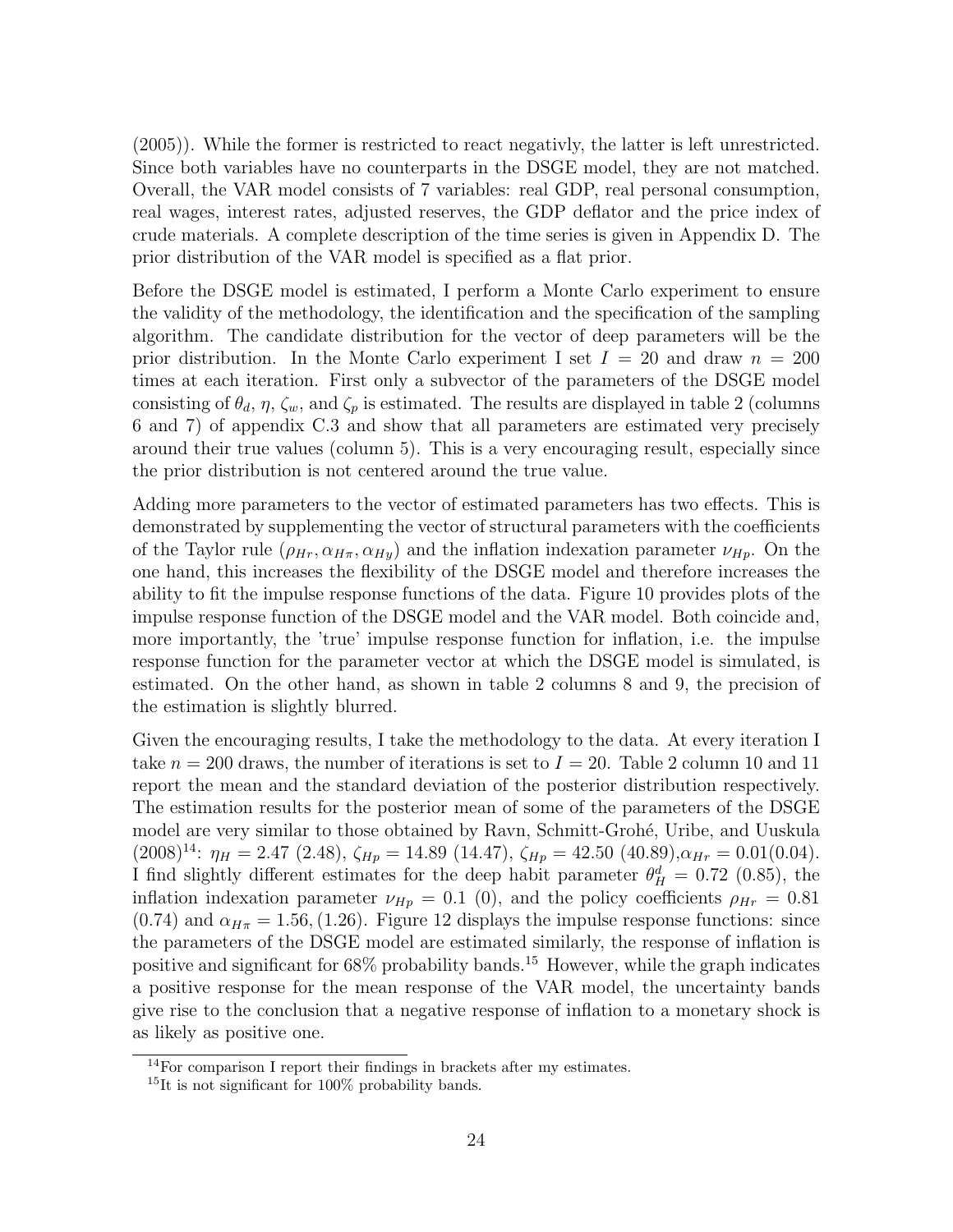## 7 Conclusion

This paper has laid out a methodology for identifying the structural shocks of a Vector Autoregression (VAR) model while at the same time estimating a Dynamic Stochastic General Equilibrium (DSGE) model that is not assumed to replicate the data-generating process. To this end it has presented a framework for jointly estimating the parameters of a VAR model and a DSGE model.

The VAR model is identified based on restrictions from the DSGE model, i.e identification relies on restrictions explicitly derived from theory. This ensures consistency of the identification of the VAR model with the implied structural form of the DSGE model. Restrictions are formulated as sign restrictions. Thus, the DSGE model serves as a way to summarize the ideas economists have about the economy. Ideally, it incorporates the assumptions the researcher wants to discriminate between, but in any case it should be as agnostic as possible about the response of the variables of interest to the shock of interest.

The DSGE model is estimated by matching the impulse response functions of the VAR and of the DSGE, i.e. their implied dynamics. Therefore, it need not be a representation of the data-generating process. While the shock of interest has to be included, as well as other shocks necessary to distinguish it, the DSGE model need not be fully stochastically specified.

The methodology has been first illustrated by means of a Monte Carlo experiment and has been applied to the data afterwards. In the Monte Carlo experiment, artificial data has been simulated from a simple fiscal theory of the price level model in which fiscal policy is active and monetary policy passive. The sign of the response of inflation to a monetary policy shock has been investigated. Depending on the policy regime, i.e. the reaction coefficients of the policy rules, the response can either be negative or positive. The prior distributions of the policy parameters have been chosen such as to ensure that both regimes and therefore both responses are equally likely. The estimated impulse response function of the VAR model as well as the posterior distribution of the parameter of the DSGE model indicate that the methodology works correctly: the response of inflation shows the 'true' sign and the posterior distribution of the parameter of the DSGE model consists solely of policy coefficients from active fiscal and passive monetary policy.

Finally, the methodology has been used to estimate the response of inflation to a monetary policy shock. As a DSGE model, the deep habits model laid out by Ravn, Schmitt-Grohé, Uribe, and Uuskula (2008) has been employed. The posterior estimates of the parameters of the DSGE model are similar or only slightly different from those obtained by the authors. Correspondingly, I find a positive and on a 68% level significant response of inflation to a monetary policy shock. However, while the mean of the impulse response function of the VAR model is positive, the uncertainty bands indicate that a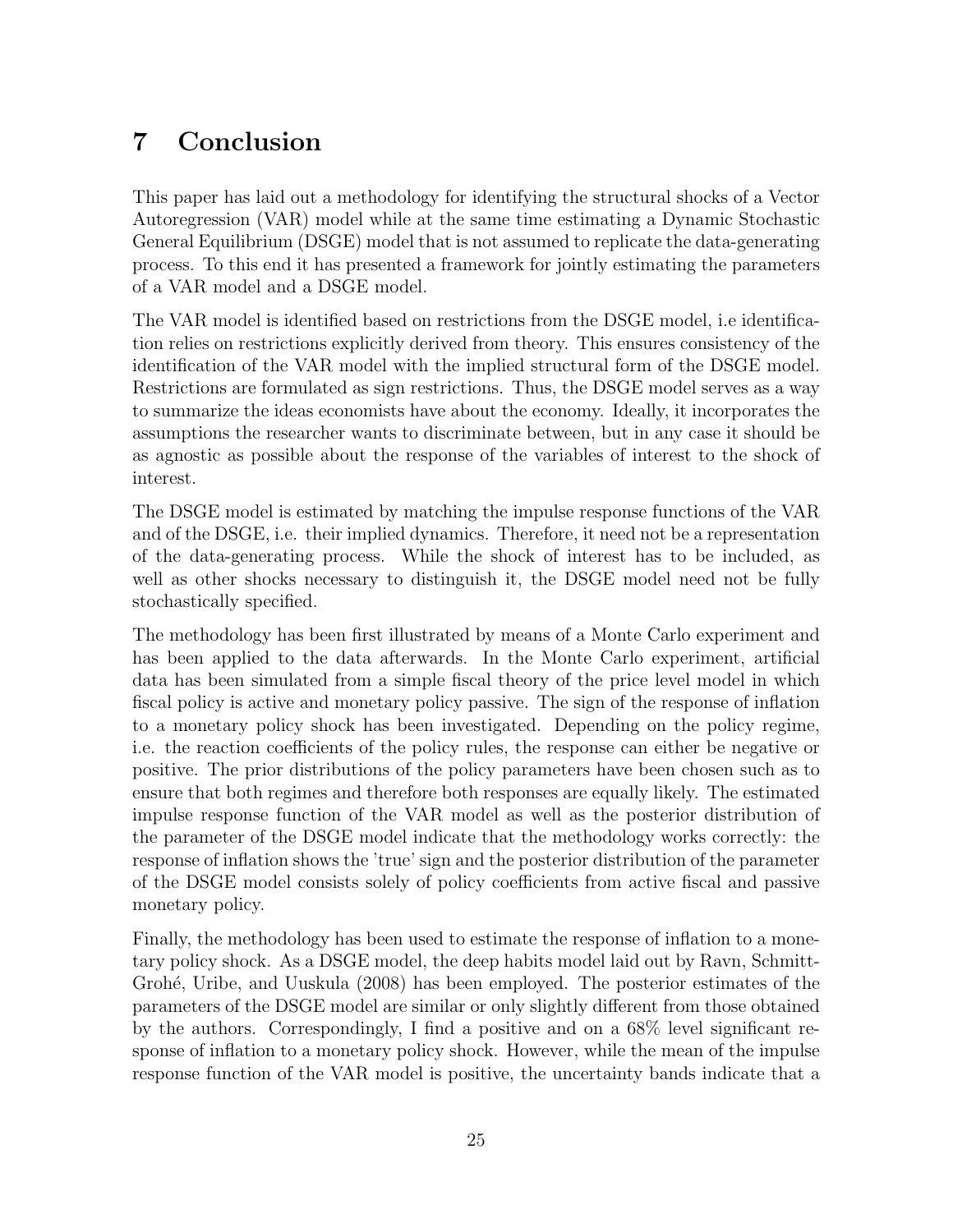negative response of inflation to a monetary policy is as likely as a positive one.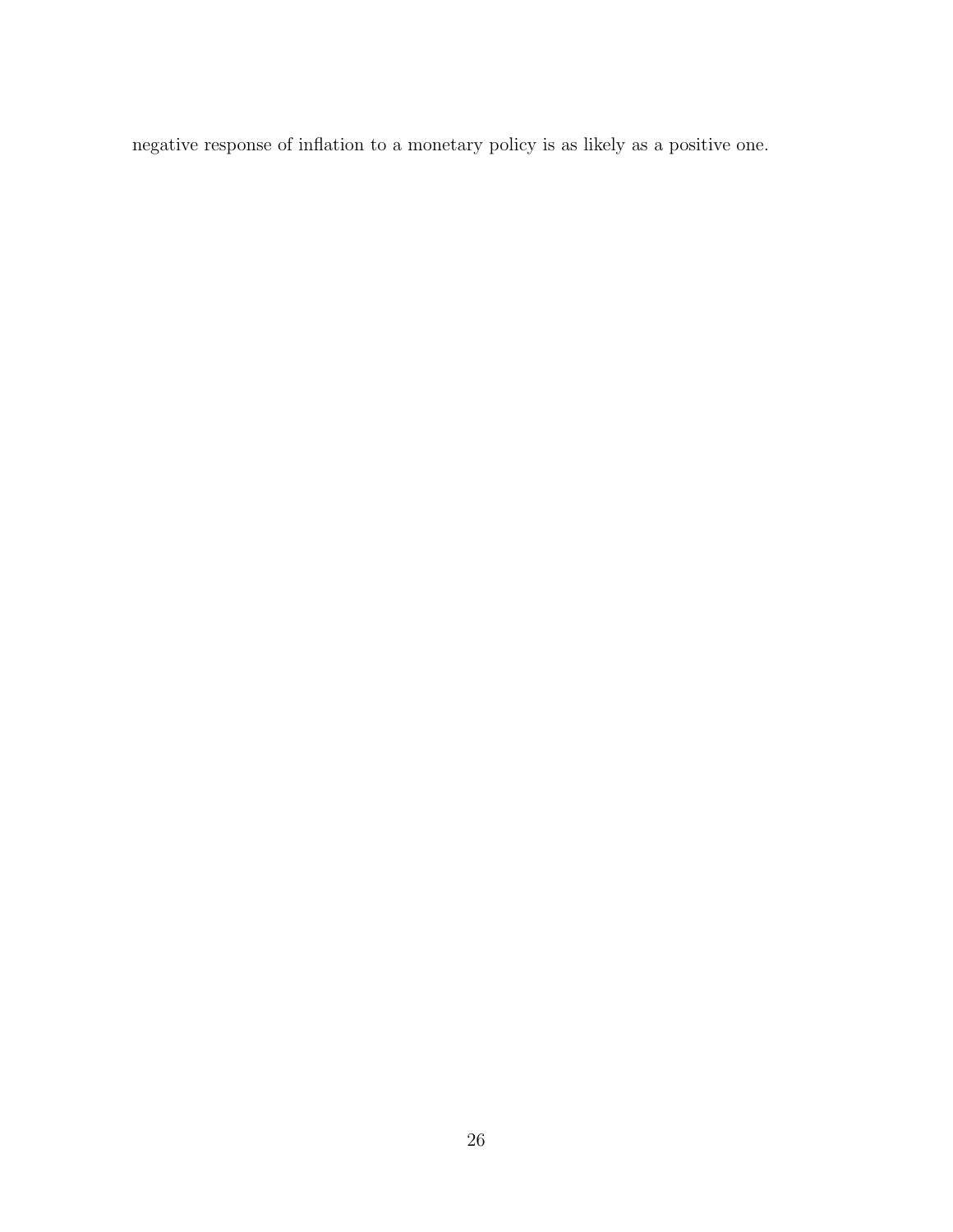## References

- Altig, D., L. J. Christiano, M. Eichenbaum, and J. Linde (2002): "Technology Shocks and Aggregate Fluctuations," draft, Northwestern University.
- Beyer, A., and R. E. Farmer (2006): "Identification Problems in SDGE Models with an illustration to a small Macro model," Computing in Economics and Finance 2006 81, Society for Computational Economics.
- Canova, F., and L. Sala (2006): "Back to Square One: Identification Issues in DSGE Models," Working Papers 303, IGIER (Innocenzo Gasparini Institute for Economic Research), Bocconi University.
- Christiano, L. J., M. Eichenbaum, and C. L. Evans (1999): "Monetary policy shocks: What have we learned and to what end?," in Handbook of Macroeconomics, ed. by J. B. Taylor, and M. Woodford, vol. 1 of Handbook of Macroeconomics, chap. 2, pp. 65–148. Elsevier.
- (2005): "Nominal Rigidities and the Dynamic Effects of a Shock to Monetary Policy," Journal of Political Economy, 113(1), 1–45.
- Cogley, T., and J. M. Nason (1995): "Output Dynamics in Real-Business-Cycle Models," American Economic Review, 85(3), 492–511.
- DAVIG, T., AND E. M. LEEPER (2005): "Fluctuating Macro Policies and the Fiscal Theory," NBER Working Papers 11212, National Bureau of Economic Research, Inc.
- DELNEGRO, M., AND F. SCHORFHEIDE (2004): "Priors from General Equilibrium Models for VARS," International Economic Review, 45(2), 643–673.
- FAUST, J. (1998): "The robustness of identified VAR conclusions about money," International Finance Discussion Papers 610, Board of Governors of the Federal Reserve System (U.S.).
- Geweke, J. (1999): "Computational experiments and reality," Discussion paper, University of Minnesota and Federal Reserve Bank of Minneapolis.
- Ingram, B. F., and C. H. Whiteman (1994): "Supplanting the 'Minnesota' prior: Forecasting macroeconomic time series using real business cycle model priors," Journal of Monetary Economics, 34(3), 497–510.
- Kociecki, A. (2005): "Priors For Impulse Responses in Bayesian Structural VAR Models," Discussion paper, National Bank of Poland.
- LANNE, M., AND H. LÜTKEPOHL  $(2005)$ : "Structural Vector Autoregressions with Nonnormal Residuals," Economics Working Papers ECO2005/25, European University Institute.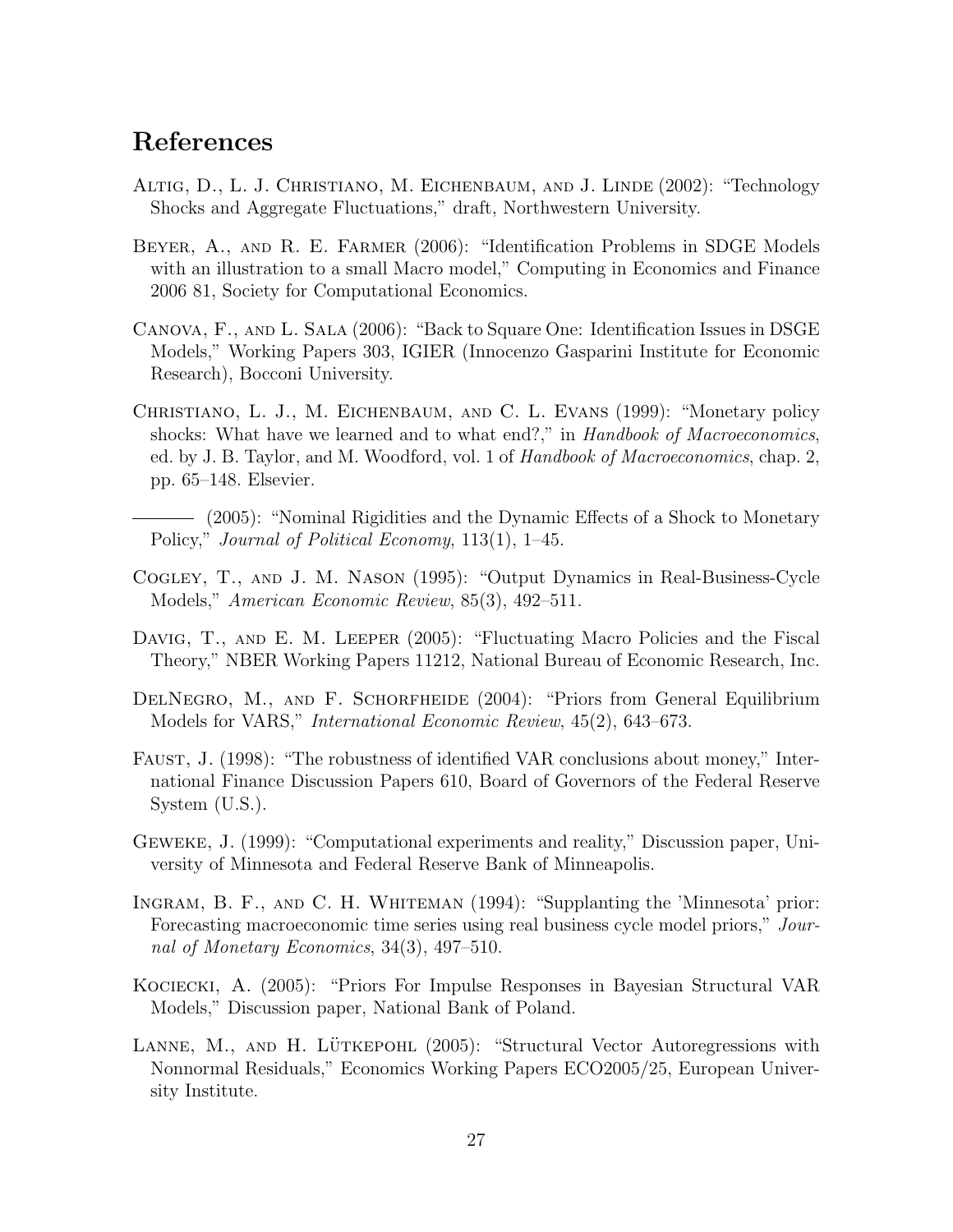- (2008): "Identifying Monetary Policy Shocks via Changes in Volatility," Journal of Money, Credit and Banking, 40(6), 1131–1149.

- LANNE, M., H. LÜTKEPOHL, AND K. MACIEJOWSKA (2009): "Structural Vector Autoregressions with Markov Switching," Economics Working Papers ECO2009/06, European University Institute.
- LEAMER, E. (1978): Specification Searches. John Wiley and Sons.
- Leeper, E. M. (1991): "Equilibria under 'active' and 'passive' monetary and fiscal policies," Journal of Monetary Economics, 27(1), 129–147.
- McGrattan, E., V. V. Chari, and P. Kehoe (2005): "Are Structural VARs Useful Guides for Developing Business Cycle Theories?," 2005 Meeting Papers 664, Society for Economic Dynamics.
- Mertens, K., and M. O. Ravn (2008): "The Aggregate Effects of Anticipated and Unanticipated U.S. Tax Policy Shocks: Theory and Empirical Evidence," Economics Working Papers ECO2008/05, European University Institute.
- MOUNTFORD, A., AND H. UHLIG (2005): "What are the Effects of Fiscal Policy Shocks?," SFB 649 Discussion Papers SFB649DP2005-039, Sonderforschungsbereich 649, Humboldt University, Berlin, Germany.
- RAVN, M. O., S. SCHMITT-GROHÉ, AND M. URIBE (2007): "Explaining the Effects of Government Spending Shocks on Consumption and the Real Exchange Rate," NBER Working Papers 13328, National Bureau of Economic Research, Inc.
- RAVN, M. O., S. SCHMITT-GROHÉ, M. URIBE, AND L. UUSKULA (2008): "Deep Habits and the Dynamic Effects of Monetary Policy Shocks," Economics Working Papers ECO2008/40, European University Institute.
- RIGOBON, R. (2003): "Identification Through Heteroskedasticity," The Review of Economics and Statistics, 85(4), 777–792.
- Rubio-Ramirez, J. F., D. Waggoner, and T. Zha (2005): "Markov-switching structural vector autoregressions: theory and application," Working Paper 2005-27, Federal Reserve Bank of Atlanta.
- Sims, C. A. (1980): "Macroeconomics and Reality," Econometrica, 48(1), 1–48.
- Sims, C. A. (2006b): "Making Macro Models Behave Reasonably," Working Papers 74, Princeton University, Department of Economics.
- SMETS, F., AND R. WOUTERS (2003): "An Estimated Dynamic Stochastic General Equilibrium Model of the Euro Area," Journal of the European Economic Associa*tion*,  $1(5)$ ,  $1123-1175$ .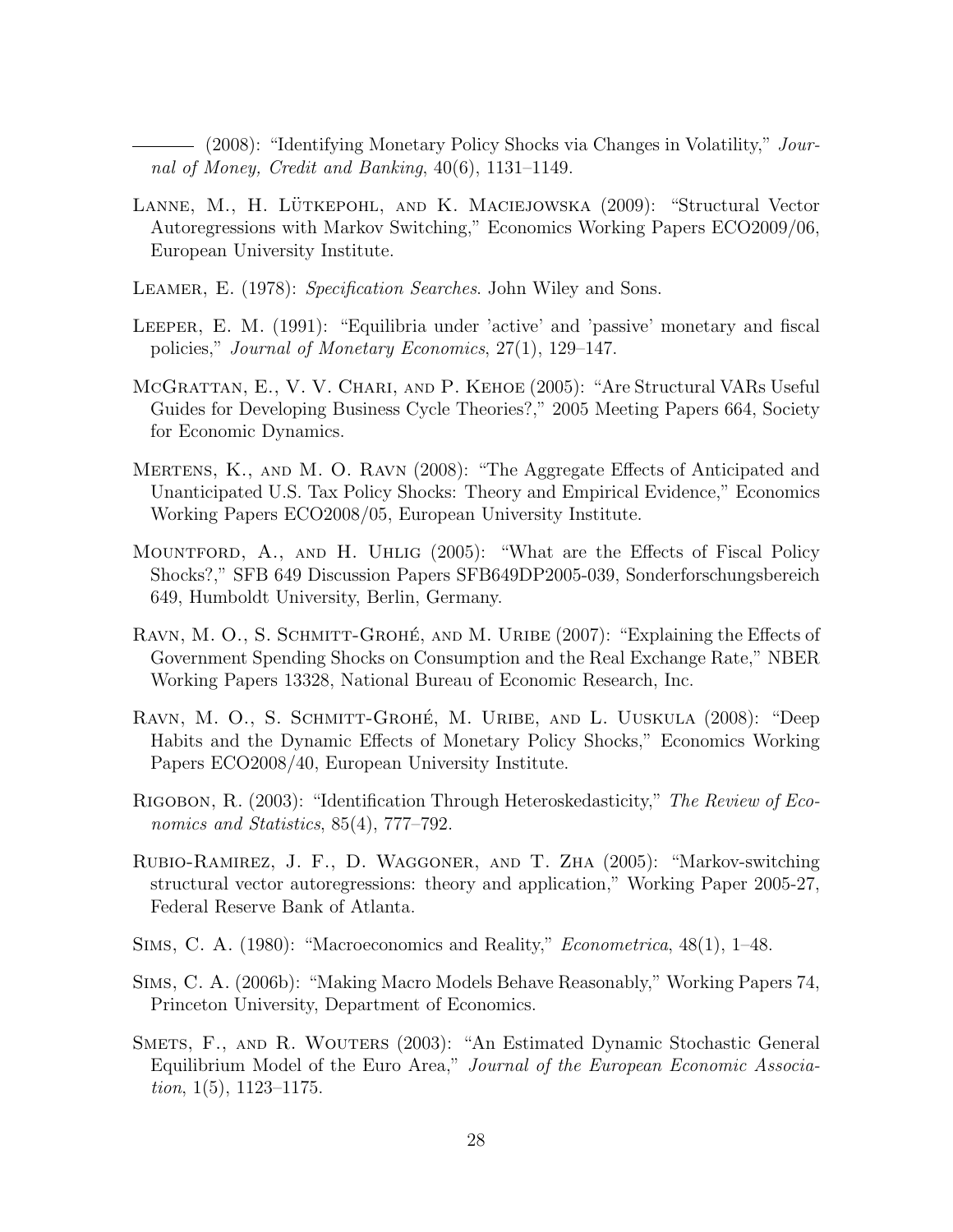- SMETS, F., AND R. WOUTERS (2007): "Shocks and Frictions in US Business Cycles: A Bayesian DSGE Approach," American Economic Review, 97(3), 586–606.
- Smith, A A, J. (1993): "Estimating Nonlinear Time-Series Models Using Simulated Vector Autoregressions," Journal of Applied Econometrics, 8(S), S63–84.
- UHLIG, H. (1997): "Bayesian Vector Autoregressions with Stochastic Volatility," Econometrica, 65(1), 59–74.
- (2005a): "What are the effects of monetary policy on output? Results from an agnostic identification procedure," Journal of Monetary Economics, 52(2), 381–419.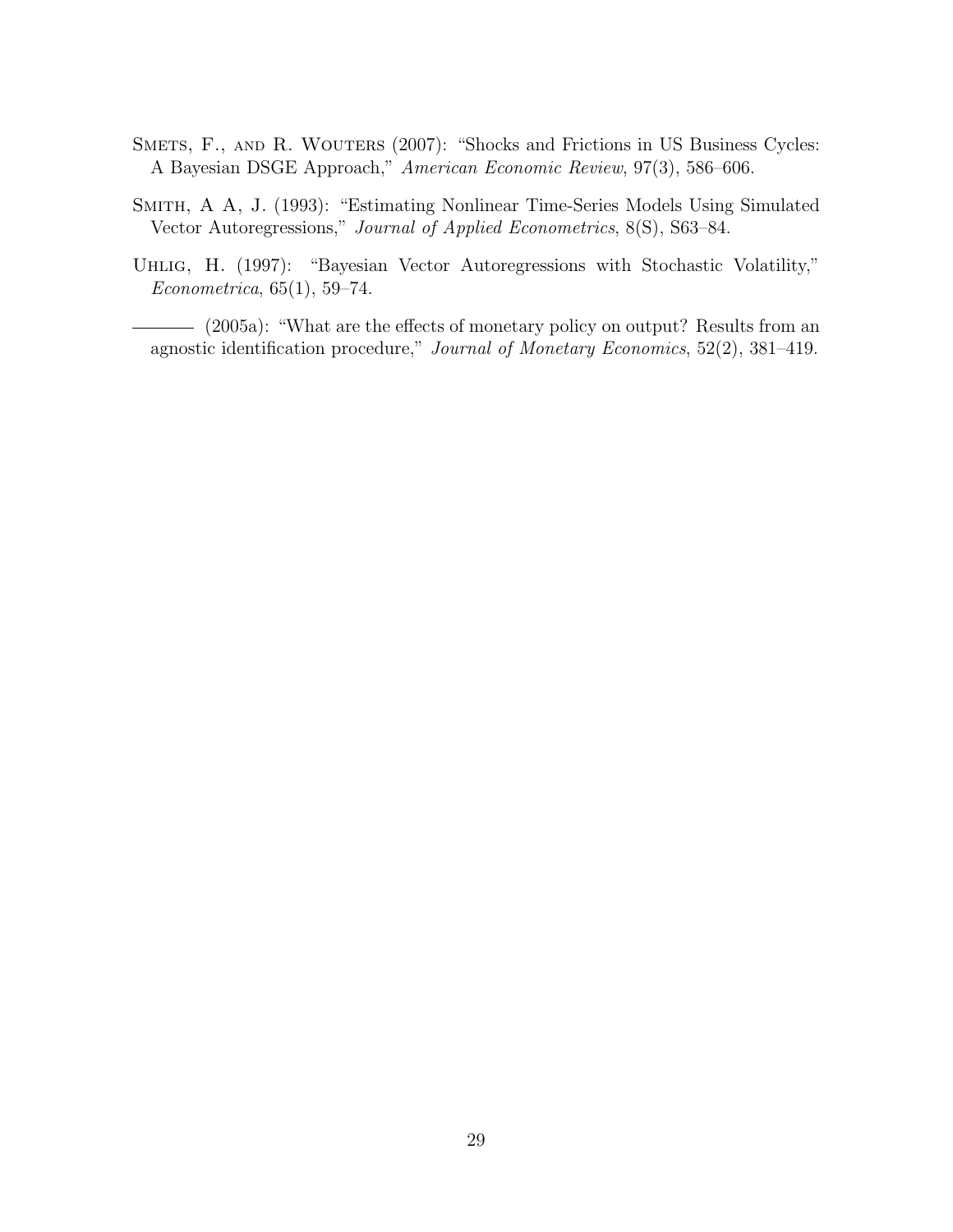## A Derivation of the posterior distribution of the BVAR

### A.1 Prior distribution

$$
vec(B)|\Sigma \sim \mathcal{N}(vec(B_0), \Sigma \otimes N_0^{-1})
$$
 (A-1)

$$
\Sigma \sim \mathcal{IW}(v_0 S_0, v_0) \tag{A-2}
$$

 $\Sigma$  is of size  $m \times m$ ,  $N_0$  of size  $k \times k$ , where  $k = m * l$ . The probability density function  $(p.d.f.)$  of  $vec(B)$  is given by:

$$
p(B|B_0, \Sigma, N_0) = (2\pi)^{-mk/2} |\Sigma \otimes N_0^{-1}|^{-1/2}
$$
  
\n
$$
exp \left[ -\frac{1}{2} (vec(B) - vec(B_0))' (\Sigma^{-1} \otimes N_0) (vec(B) - vec(B_0)) \right]
$$
  
\n
$$
= (2\pi)^{-mk/2} |\Sigma|^{-k/2} |N_0|^{m/2} exp\{-\frac{1}{2}tr [\Sigma^{-1} (B - B_0)' N_0 (B - B_0)] \}.
$$

The p.d.f. of  $\Sigma$  is defined as:

$$
p(\Sigma |v_0 S_0, v_0) = C_{IW}^{-1} |\Sigma|^{-\frac{1}{2}(v_0 + m + 1)} exp\left[-\frac{1}{2} tr \left( \Sigma^{-1} v_0 S_0 \right) \right],
$$

where:

$$
C_{IW} = 2^{\frac{1}{2}v_0 m} \pi^{\frac{1}{4}m(m-1)} \prod_{i=0}^{m} \Gamma\left(\frac{v_0 + 1 - i}{2}\right) |S_0|^{-\frac{1}{2}v_0}.
$$

## A.2 Likelihood

For

$$
vec(u) \sim \mathcal{N}(0, \Sigma \otimes I), \tag{A-3}
$$

$$
p(Y|B,\Sigma) = (2\pi)^{-Tm/2} |\Sigma|^{-T/2} exp\{-\frac{1}{2}tr\left[\Sigma^{-1}(Y-XB)'(Y-XB)\right]\}.
$$
 (A-4)

The kernel can be rewritten as:

$$
(Y - XB)'(Y - XB) = (Y - XB - X\hat{B} + X\hat{B})'(Y - XB - X\hat{B} + X\hat{B})(A-5)
$$
  

$$
(Y - X\hat{B})'(Y - X\hat{B}) + (B - \hat{B})'X'X(B - \hat{B}).
$$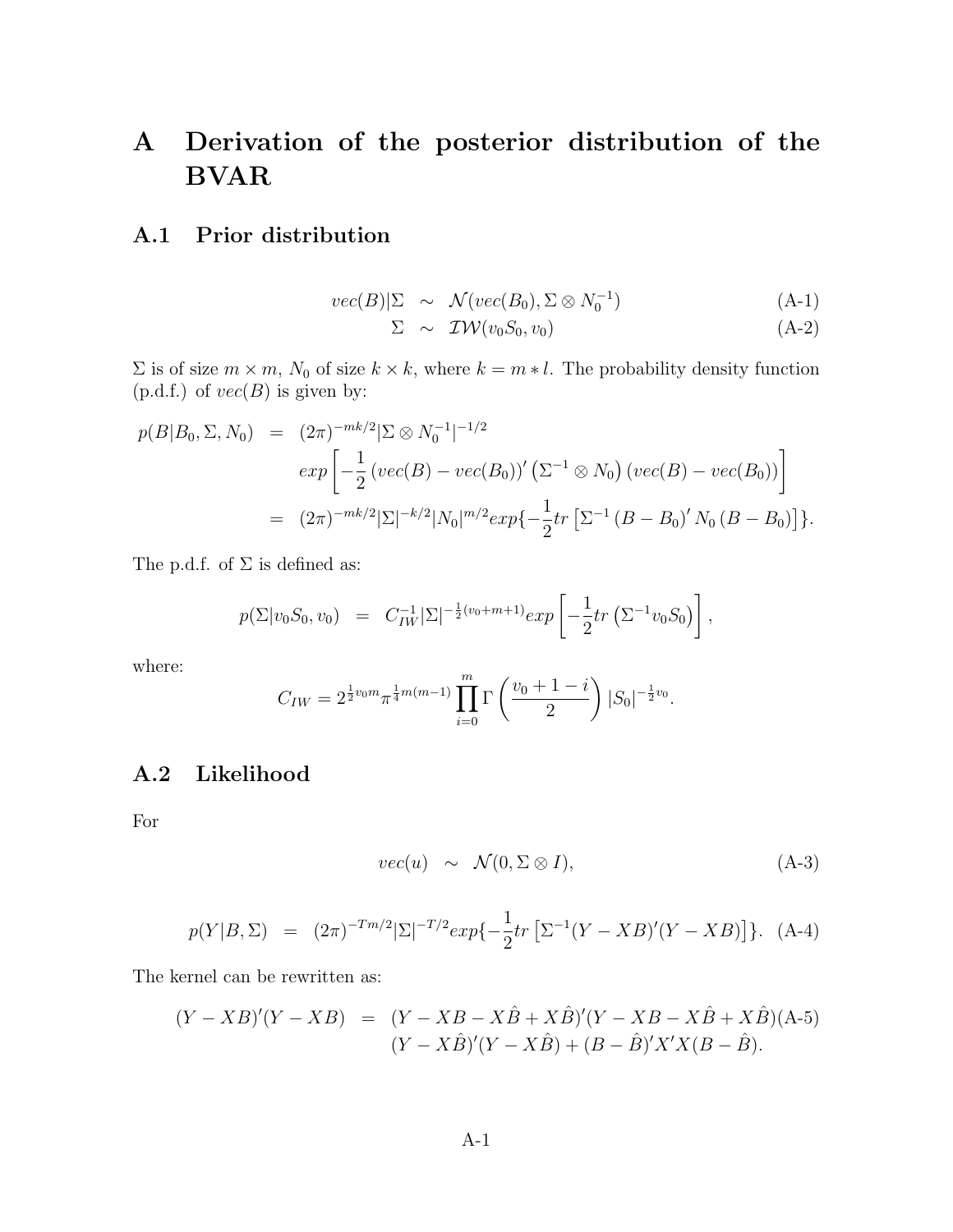## A.3 Posterior

$$
p(\Sigma, B|Y) = C_{IW}^{-1} |\Sigma|^{-\frac{1}{2}(v_0 + m + 1)} exp\left[ -\frac{1}{2} tr \left( \Sigma^{-1} v_0 S_0 \right) \right]
$$
  
\n
$$
\times (2\pi)^{-mk/2} |\Sigma|^{-k/2} |N_0|^{m/2} exp\{-\frac{1}{2} tr \left[ \Sigma^{-1} (B - B_0)' N_0 (B - B_0) \right] \}
$$
  
\n
$$
\times (2\pi)^{-T m/2} |\Sigma|^{-T/2} exp\{-\frac{1}{2} tr \left[ \Sigma^{-1} (Y - X\hat{B})'(Y - X\hat{B}) \right] \}
$$
  
\n
$$
\times exp\{-\frac{1}{2} tr \left[ \Sigma^{-1} (B - \hat{B})' X' X (B - \hat{B}) \right] \}
$$
 (A-6)

Use the formula as stated in Leamer (1978) $^{16}\!$  :

$$
(B - \hat{B})'X'X(B - \hat{B})(B - B_0)'N_0(B - B_0) = (B - B_T)'N_T(B - B_T)
$$
\n
$$
\times (B - B_0)'(X'X(N_T)^{-1}N_0)(B - B_0),
$$
\n(A-7)

where:

$$
N_T = N_0 + X'X
$$
  
\n
$$
B_T = N_T^{-1}(N_0B_0 + X'X\hat{B})
$$

leads to:

$$
p(\Sigma, B|Y) = C_{IW}^{-1} |\Sigma|^{-\frac{1}{2}(v_0 + m + 1)} exp\left[ -\frac{1}{2} tr \left( v_0 \Sigma^{-1} S_0 \right) \right]
$$
  
\n
$$
\times (2\pi)^{-mk/2} |\Sigma|^{-k/2} |N_0|^{m/2} exp\{-\frac{1}{2} tr \left[ \Sigma^{-1} (B - B_0)' (X'X(N_T)^{-1} N_0) (B - B_0) \right] \}
$$
  
\n
$$
\times (2\pi)^{-T m/2} |\Sigma|^{-T/2} exp\{-\frac{1}{2} tr \left[ \Sigma^{-1} (Y - X\hat{B})'(Y - X\hat{B}) \right] \}
$$
  
\n
$$
\times exp\{-\frac{1}{2} tr \left[ \Sigma^{-1} (B - B_T)' N_T (B - B_T) \right] \}
$$
 (A-8)

$$
p(\Sigma, B|Y) = C_{IW}^{-1} |\Sigma|^{-\frac{1}{2}(T+v_0+m+1)}
$$
\n
$$
\times \exp\left[-\frac{1}{2}tr\left(\Sigma^{-1}\left(\frac{v_0}{v_T}S_0 + \frac{T}{v_T}\tilde{\Sigma} + \frac{1}{v_T}(B - B_0)'(X'X(N_T)^{-1}N_0)(B - B_0)\right)\right)\right]
$$
\n
$$
\times (2\pi)^{-m(T+k)/2} |\Sigma|^{-(T+k)/2} \exp\left\{-\frac{1}{2}tr\left[\Sigma^{-1}(B - B_T)'N_T(B - B_T)\right]\right\}.
$$
\n(A-9)

 $^{-16}\mathrm{Appendix}$ 1, T<br/>10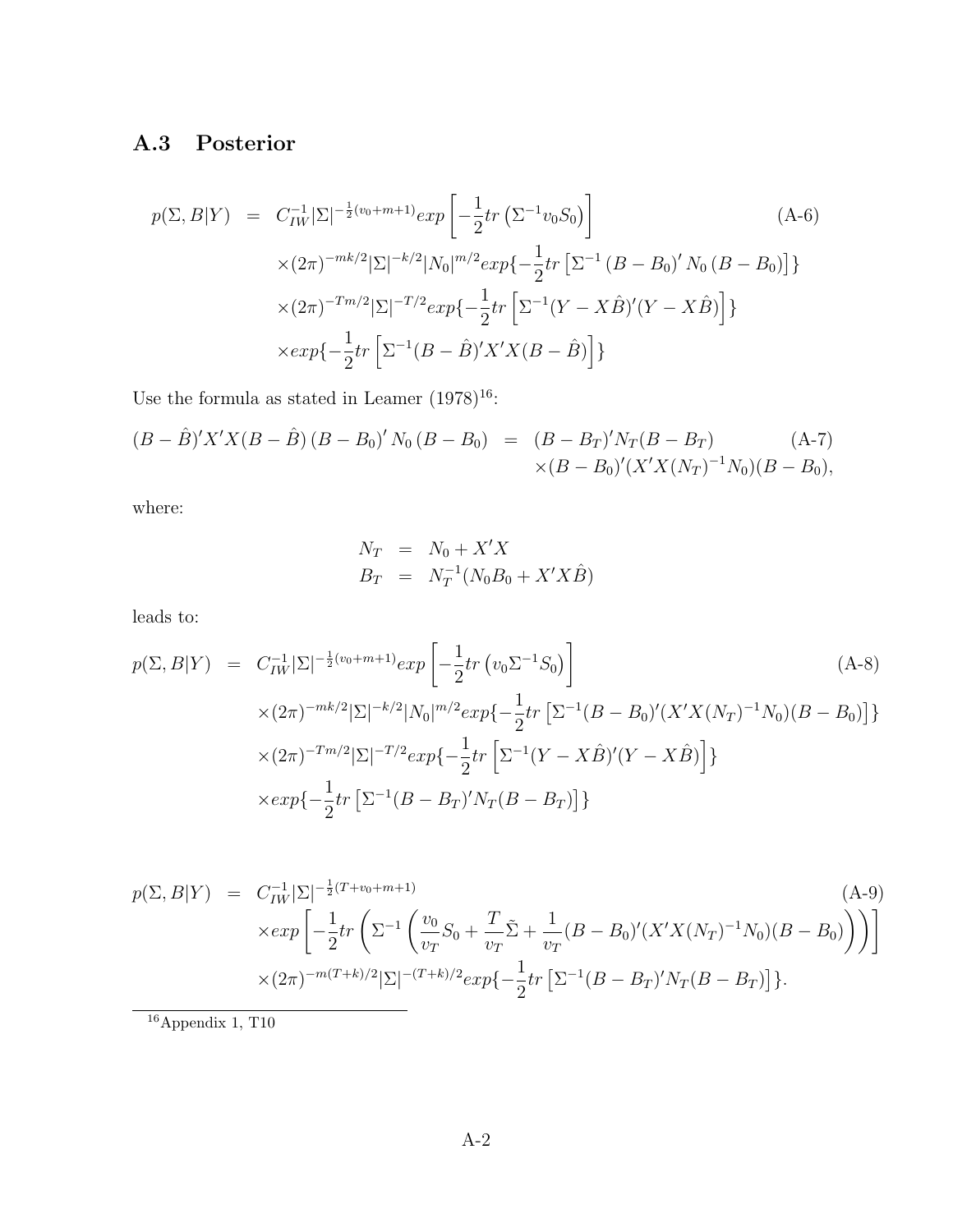## B Description and solution of the FTPL model

## B.1 FTPL Model Setup

$$
U_{F,t} = log(c_{F,t}) + log(m_{F,t})
$$
\n(A-10)

$$
c_{F,t} + m_{F,t} + b_{F,t} + \tau_{F,t} = y_F + \frac{1}{\pi_{F,t}} m_{F,t-1} + \frac{R_{F,t-1}}{\pi_{F,t}} b_{F,t}
$$
 (A-11)

First-order conditions:

$$
\frac{1}{R_{F,t}} = \beta_F \frac{1}{\pi_{F,t+1}} \tag{A-12}
$$

$$
m_{F,t} = c_F \frac{R_{F,t}}{R_{F,t} - 1}
$$
 (A-13)

Government budget constraint:

$$
b_{F,t} + m_{F,t} + \tau_{F,t} = g_F + \frac{M_{F,t-1}}{P_{F,t}} + R_{F,t-1} \frac{B_{F,t-1}}{P_{F,t}} \tag{A-14}
$$

Monetary authority:

$$
R_{F,t} = \alpha_{F0} + \alpha_F \pi_{F,t} + \theta_{F,t} \tag{A-15}
$$

$$
\theta_{F,t} = \rho_{F1}\theta_{F,t-1} + \epsilon_{F1,t} \tag{A-16}
$$

$$
\epsilon_{F1,t} \sim N(0, \sigma_{F1}) \tag{A-17}
$$

Fiscal authority:

$$
\tau_{F,t} = \gamma_{F0} + \gamma b_{F,t-1} + \psi_{F,t} \tag{A-18}
$$

$$
\psi_{F,t} = \rho_{F2}\psi_{F,t-1} + \epsilon_{F2,t} \tag{A-19}
$$

$$
\epsilon_{F2,t} \sim N(0, \sigma_F 2) \tag{A-20}
$$

## B.2 Linearization

$$
\bar{x}\hat{x}_t = \tilde{x}_t.
$$

First equation:

$$
R_{F,t} = \alpha_{F0} + \alpha_F \pi_{F,t} + \theta_{F,t}
$$
  
\n
$$
\pi_{F,t+1} = \beta_F \alpha_{F0} + \beta_F \alpha_F \pi_{F,t} + \beta_F \theta_{F,t}
$$
  
\n
$$
\tilde{\pi}_{F,t+1} = \beta_F \alpha_f \tilde{\pi}_{F,t} + \beta_F \theta_{F,t}
$$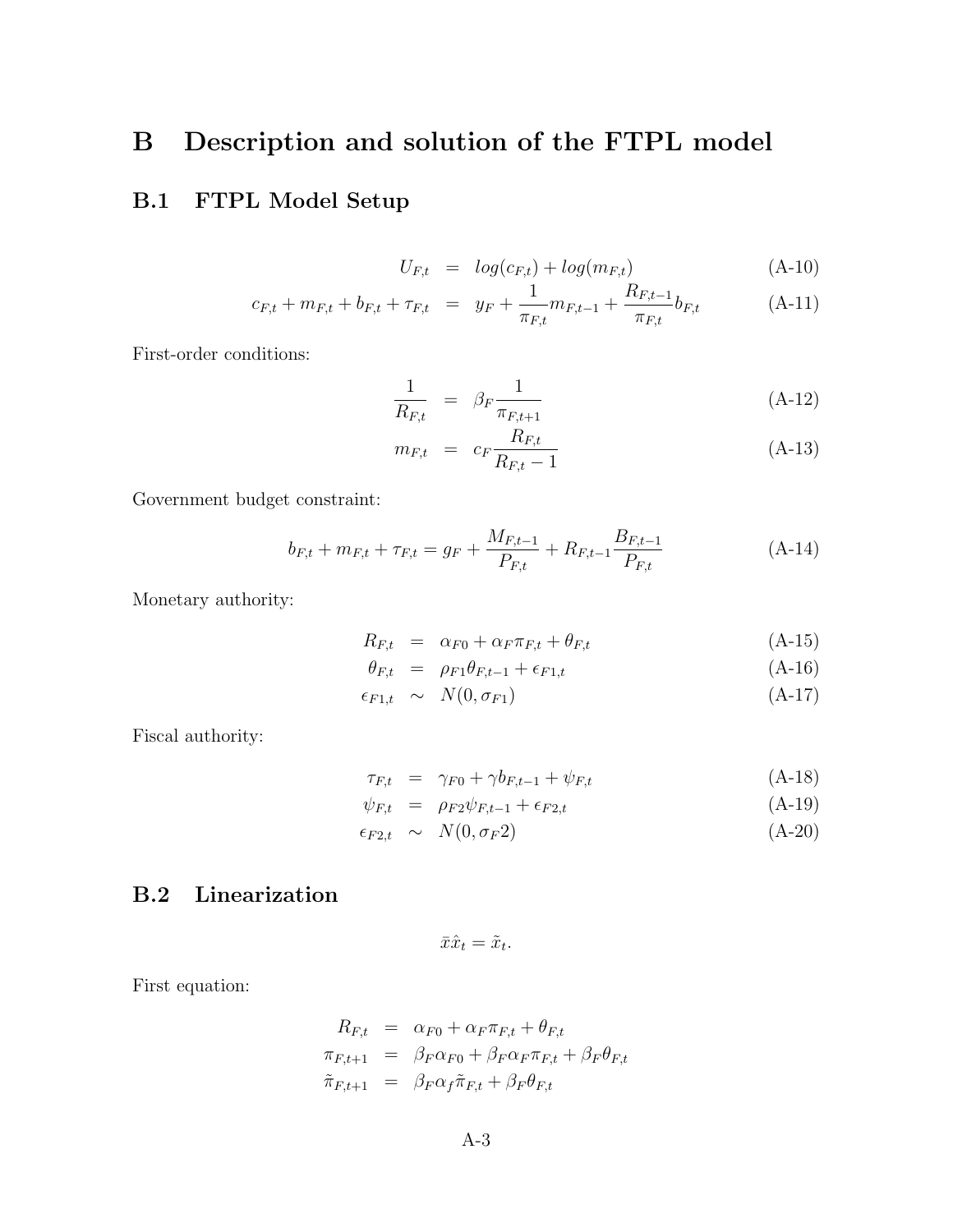Second equation:

$$
\begin{array}{rcl} \bar{R}_F \hat{R}_{F,t} &=& \frac{\bar{\pi}_F}{\beta_F} \hat{\pi}_{F,t+1} \\ \tilde{R}_{F,t} &=& \frac{\tilde{\pi}_{F,t+1}}{\beta_F} \end{array}
$$

$$
m_{F,t} = c_F \frac{R_{F,t}}{R_{F,t} - 1}
$$

$$
\tilde{m}_{F,t} = -\frac{c_F}{(\bar{R}_F - 1)^2 \beta_F} \tilde{\pi}_{F,t+1}
$$

$$
\tilde{m}_{F,t} = -\frac{c_F}{(\bar{R}_F - 1)^2 \beta_F} (\beta_F \alpha_F \tilde{\pi}_{F,t} + \beta_F \theta_{F,t})
$$
\n
$$
\tilde{m}_{F,t-1} = -\frac{c_F \alpha_F}{(\bar{R}_F - 1)^2} \tilde{\pi}_{F,t-1} - \frac{c_F}{(\bar{R}_F - 1)^2} \theta_{F,t-1}
$$

$$
b_{F,t} + m_{F,t} + \tau_{F,t} = g_F + \frac{M_{F,t-1}}{P_{F,t}} + R_{F,t-1} \frac{B_{F,t-1}}{P_F, t}
$$
  

$$
\tilde{b}_{F,t} + \tilde{m}_{F,t} + \tilde{\tau}_{F,t} = \frac{\tilde{m}_{F,t-1}}{\bar{\pi}_F} - \frac{\bar{m}_F}{\bar{\pi}_F} \tilde{\pi}_{F,t} + \frac{\bar{b}_F}{\bar{\pi}_F} \tilde{R}_{F,t-1} - \frac{\bar{R}_F \bar{b}_F}{\bar{\pi}_F} \tilde{\pi}_{F,t} + \frac{\bar{R}_F}{\bar{\pi}_F} \tilde{b}_{F,t-1}
$$

$$
\tilde{b}_{F,t} - \frac{c_F \alpha_F}{(\bar{R}_F - 1)^2} \tilde{\pi}_{F,t} + \frac{c_F \bar{R}_F}{(\bar{R}_F - 1)\bar{\pi}_F^2} \tilde{\pi}_{F,t} + \frac{\bar{R}_F \bar{b}_F}{\bar{\pi}_F^2} \tilde{\pi}_{F,t} - \frac{c_F}{(\bar{R}_F - 1)^2} \theta_{F,t} + \tilde{\tau}_{F,t} \n= \frac{\tilde{m}_{F,t-1}}{\bar{\pi}_F} + \frac{\bar{b}_F}{\bar{\pi}_F} \tilde{R}_{F,t-1} + \frac{\bar{R}_F}{\bar{\pi}_F} \tilde{b}_{F,t-1}
$$

## B.3 Simplifying the FTPL model

Define:

$$
-\frac{c_F \alpha_F}{(\bar{R}_F - 1)^2} + \frac{c_F \bar{R}_F}{(\bar{R}_F - 1)\bar{\pi}_F^2} + \frac{\bar{R}_F \bar{b}_F}{\bar{\pi}_F^2} = \frac{c_F}{(\bar{R}_F - 1)} \left( -\frac{\alpha_F}{(\bar{R}_F - 1)} + \frac{c_F}{\beta_F \bar{\pi}_F} \right) + \frac{\bar{b}_F}{\beta_F \bar{\pi}_F} = \varphi_{F1} - \frac{c_F}{(\bar{R}_F - 1)^2} = \varphi_{F3}
$$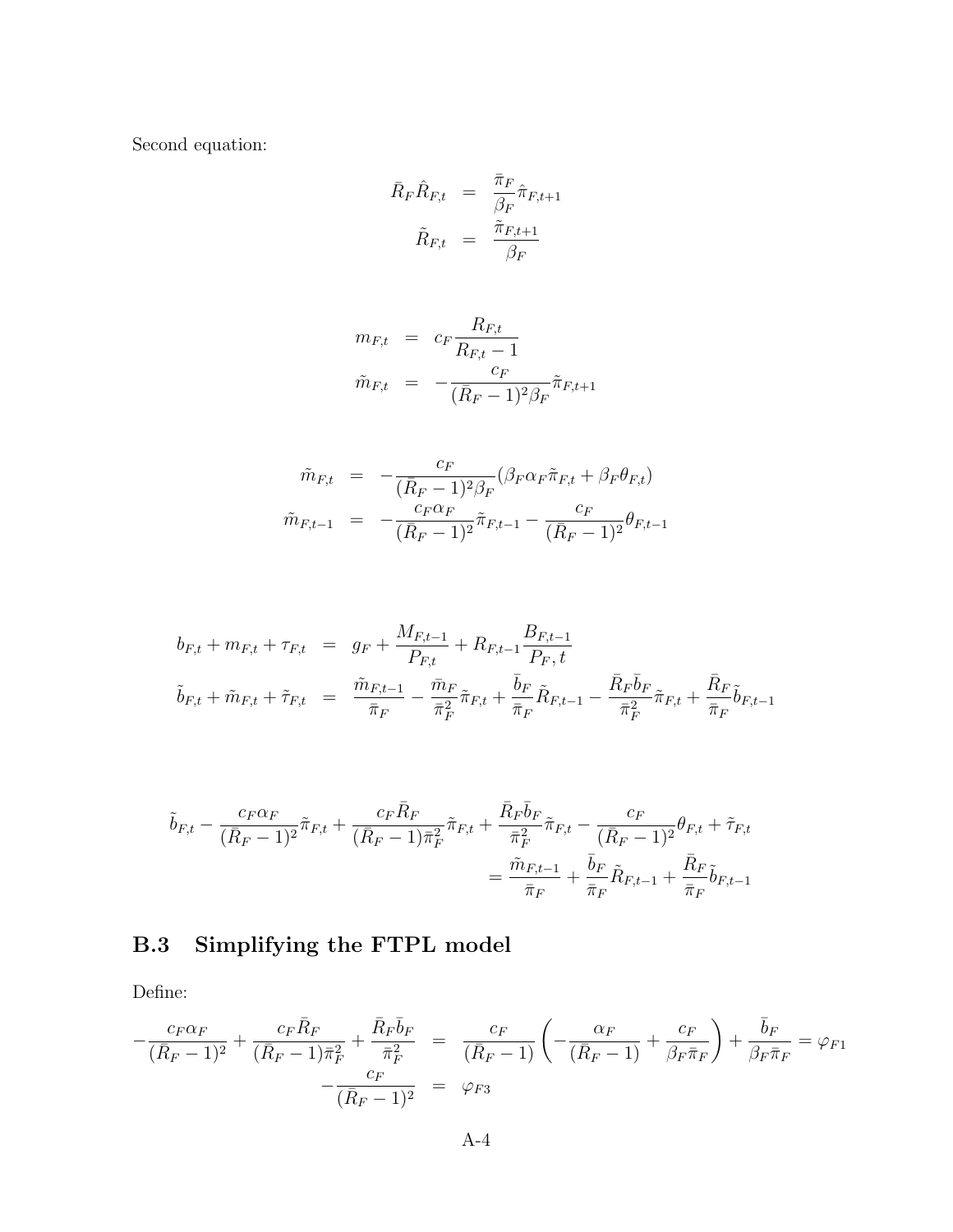$$
-\frac{1}{\bar{\pi}_F} \frac{c_F \alpha_F}{(\bar{R}_F - 1)^2} + \frac{\bar{b}_F}{\bar{\pi}_F} \alpha_F = -\frac{\alpha_F}{\bar{\pi}_F} \left[ \frac{c_F}{(\bar{R}_F - 1)^2} - \bar{b}_F \right] = -\varphi_{F2}
$$

$$
-\frac{1}{\bar{\pi}_F} \frac{c_F}{(\bar{R}_F - 1)^2} + \frac{\bar{b}_F}{\bar{\pi}_F} = -\frac{1}{\bar{\pi}_F} \left[ \frac{c_F}{(\bar{R}_F - 1)^2} - \bar{b}_F \right] = \frac{-\varphi_{F2}}{\alpha_F} = -\varphi_{F4}
$$

This yields:

$$
\tilde{b}_{F,t} + \varphi_{F1}\tilde{\pi}_{F,t} + \varphi_{F3}\theta_{F,t} - (\beta_F^{-1} - \gamma_F)\tilde{b}_{F,t-1} + \psi_{F,t} + \varphi_{F4}\theta_{F,t-1} + \varphi_{F2}\tilde{\pi}_{F,t-1} = 0(\text{A-21})
$$
\n
$$
\tilde{b}_{F,t} + \varphi_{F1}\tilde{\pi}_{F,t} + \varphi_{F3}\theta_{F,t} + \psi_{F,t} = (\beta_F^{-1} - \gamma_F)\tilde{b}_{F,t-1} - \varphi_{F4}\theta_{F,t-1} - \varphi_{F2}\tilde{\pi}_{F,t-1} \quad \text{(A-22)}
$$

## B.4 Calibration

Following Leeper (1991) the FTPL model is calibrated by setting:

$$
\beta_F = 0.99
$$
  
\n
$$
\bar{c}_F = 0.75
$$
  
\n
$$
\frac{\bar{b}_F}{\bar{y}_F} = 0.4
$$
  
\n
$$
\bar{\pi}_F = 3.43
$$
  
\n
$$
\rho_{F1} = 0.8
$$
  
\n
$$
\rho_{F2} = 0
$$
  
\n
$$
\sigma_{F1} = 0.2
$$
  
\n
$$
\sigma_{F2} = 0.2
$$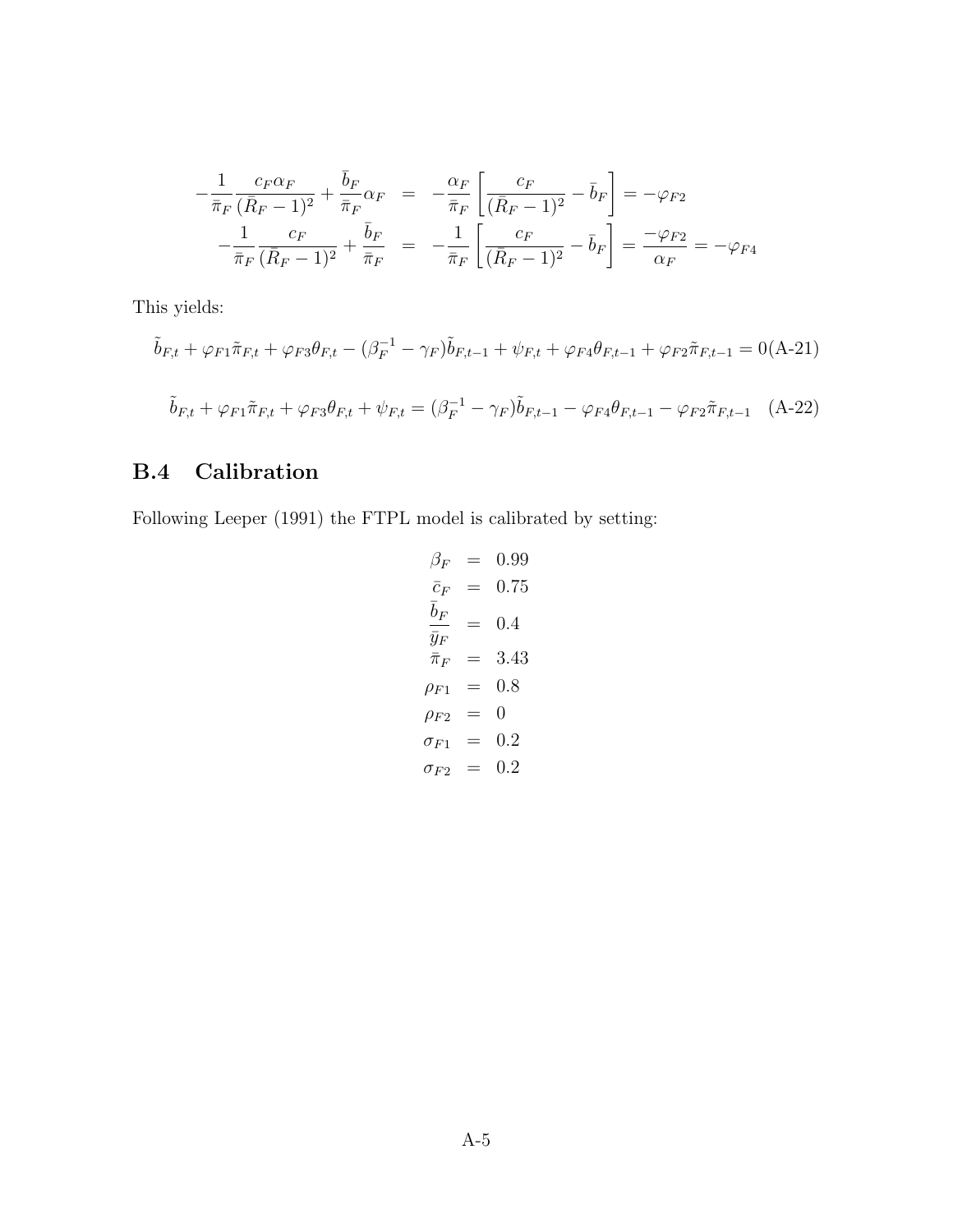## C Solution of the Deep habits model

## C.1 Steady state

$$
R_H^* = 1/\beta_H \tag{A-23}
$$

$$
\bar{h}_H = 0.3 \tag{A-24}
$$

$$
\bar{x}_H = (1 - \theta_H^d)\bar{h}_H \tag{A-25}
$$

$$
\bar{c}_H = \bar{h}_H \tag{A-26}
$$

$$
\bar{\lambda}_H^c = 1/((1 - \theta_H^d)\eta_H) \tag{A-27}
$$

$$
\bar{\lambda}^y_H = 1 + (\theta^d_H \beta_H - 1) \bar{\lambda}^c_H \tag{A-28}
$$

$$
\bar{w}_H = \bar{\lambda}_H^y \tag{A-29}
$$

$$
\bar{\lambda}^h_H = \bar{w}_H / (\bar{x}^\sigma_H \phi_H) \tag{A-30}
$$

$$
\gamma_H = (\bar{x}_H^{-\sigma} \bar{w}_H - \bar{\lambda}_H^{\bar{h}_H})/\bar{h}_H^{\kappa} \tag{A-31}
$$

## C.2 Loglinearized equations

$$
\bar{x}_{H}\hat{x}_{H,t} = \bar{c}_{H}\hat{c}_{H,t} - \theta_{H}^{d}\bar{c}_{H}\hat{c}_{H,t-1}
$$
\n(A-32)

$$
\gamma_H \bar{h}_H^{\kappa_H} \kappa_H \hat{h}_{H,t} = \bar{x}_H^{-\sigma_H} \bar{w}_H(-\sigma_H \hat{x}_{H,t} + \hat{w}_{H,t}) - \bar{\lambda}_H \hat{\lambda}_{H,t}^h \tag{A-33}
$$

$$
\phi_H \bar{\lambda}_H^h \bar{h}_H \bar{x}_H^{\sigma}(\hat{\lambda}_{H,t}^h + \hat{h}_{H,t} + \sigma_H \hat{x}_{H,t}) + \zeta_{Hw}(\hat{\pi}_{Hw,t} - \hat{\bar{\pi}}_{Hw,t}) = \bar{h}_H \bar{w}_H(\hat{h}_{H,t} + \hat{w}_{H,t}) + \beta \zeta_{Hw}(\hat{\pi}_{Hw,t+1} - \hat{\bar{\pi}}_{Hw,t+1})
$$
\n(A-34)

$$
-\sigma_H \hat{x}_{H,t} = R_H^* \hat{R}_{H,t} - \sigma \hat{x}_{H,t+1} - \hat{\pi}_{H,t+1}
$$
\n(A-35)

$$
\hat{c}_{H,t} = \hat{h}_{H,t} \tag{A-36}
$$

$$
\hat{\lambda}_{H,t}^y = \hat{w}_{H,t} \tag{A-37}
$$
\n
$$
\hat{h}_{H,t} = \hat{w}_{H,t} \tag{A-38}
$$

$$
\hat{h}_{H,t} = \hat{y}_{H,t} \tag{A-38}
$$

$$
\bar{\lambda}_H^y \hat{\lambda}_{H,t}^y + \bar{\lambda}_H^c \hat{\lambda}_{H,t}^c = \theta_H^d \beta_H \bar{\lambda}_H^c (-\sigma_H \hat{x}_{H,t+1} + \sigma_H \hat{x}_{H,t} + \hat{\lambda}_{H,t+1}^c)
$$
(A-39)

$$
\eta_H \bar{\lambda}_H^c \bar{x}_H (\hat{\lambda}_{H,t}^c + \hat{x}_{H,t}) + \zeta_{Hp} (\hat{\pi}_{H,t} - \hat{\tilde{\pi}}_{H,t}) = \bar{c}_H \hat{c}_{H,t} + \beta_H \zeta_{Hp} (\hat{\pi}_{H,t+1} - \hat{\tilde{\pi}}_{H,t+1}) \quad (A-40)
$$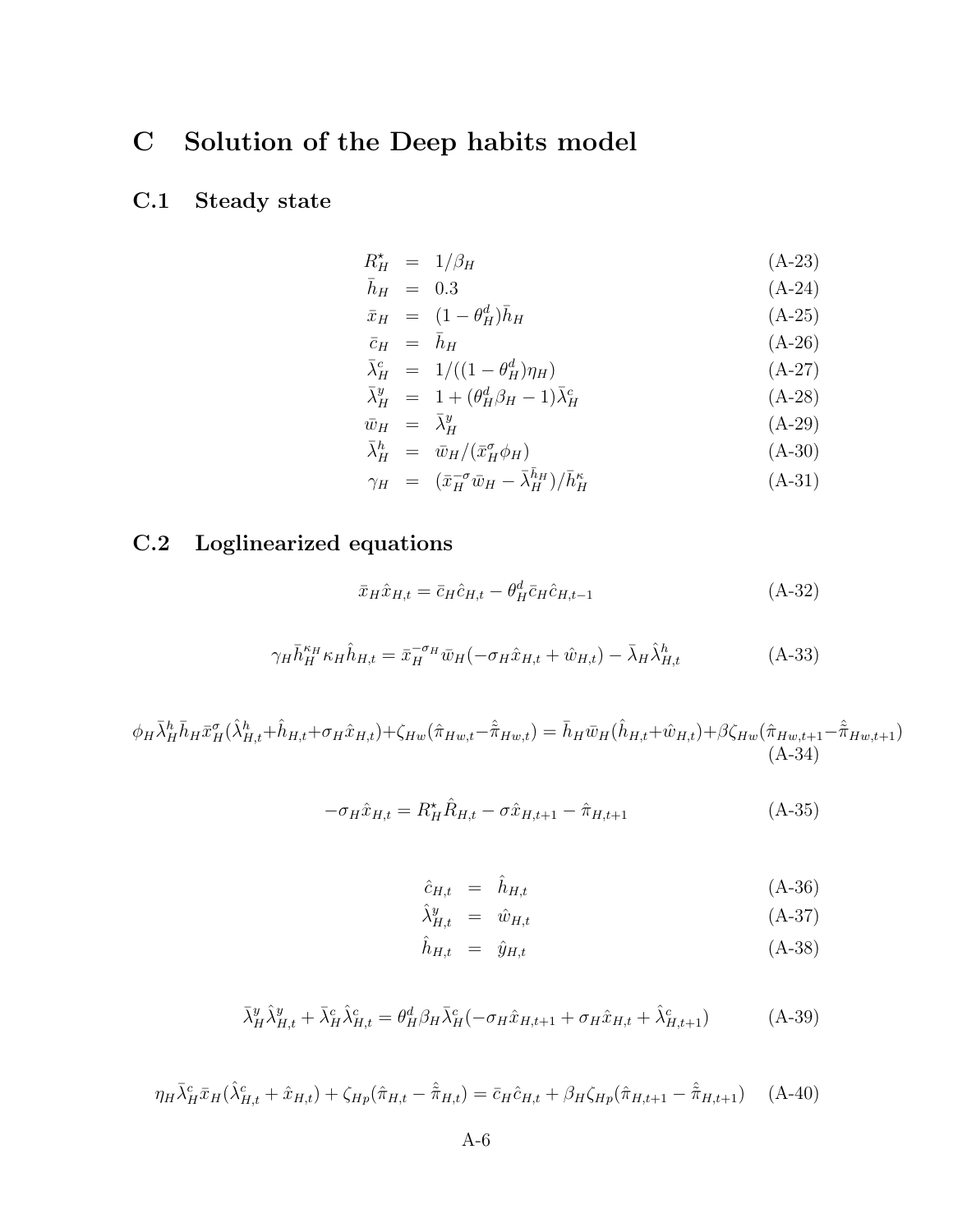$$
\hat{R}_{H,t} = \rho_{Hr} \hat{R}_{H,t-1} + (1 - \rho_{Hr}) (\alpha_{H\pi} \hat{\pi}_{H,t} + \alpha_{Hy} \hat{y}_{H,t}) + \epsilon_{H,t} \tag{A-41}
$$

$$
\hat{\tilde{\pi}}_{H,t} = (1 - \nu_{Hp})\hat{\pi}_{H,t-1} \tag{A-42}
$$

$$
\hat{\pi}_{Hw,t} = (1 - \nu_{Hw})\hat{\pi}_{Hw,t-1} \tag{A-43}
$$

$$
\bar{w}_H \hat{w}_{H,t} = \bar{w}_H \hat{w}_{H,t-1} + \hat{\pi}_{Hw,t} - \hat{\pi}_{H,t} \tag{A-44}
$$

## C.3 Calibration and estimation of the deep habits model

Following Ravn, Schmitt-Grohé, Uribe, and Uuskula (2008), calibrated values for the structural parameters are set as:

$$
R_H^* = 1.01
$$
  
\n
$$
\beta_H = 1/R_H^*
$$
  
\n
$$
\phi_H = 4
$$
  
\n
$$
\kappa_H = 0.5
$$
  
\n
$$
\pi_H^* = 1
$$
  
\n
$$
\sigma_H = 3
$$
  
\n
$$
\pi_{Hw}^* = 1
$$
  
\n
$$
\nu_{Hw} = 0.96
$$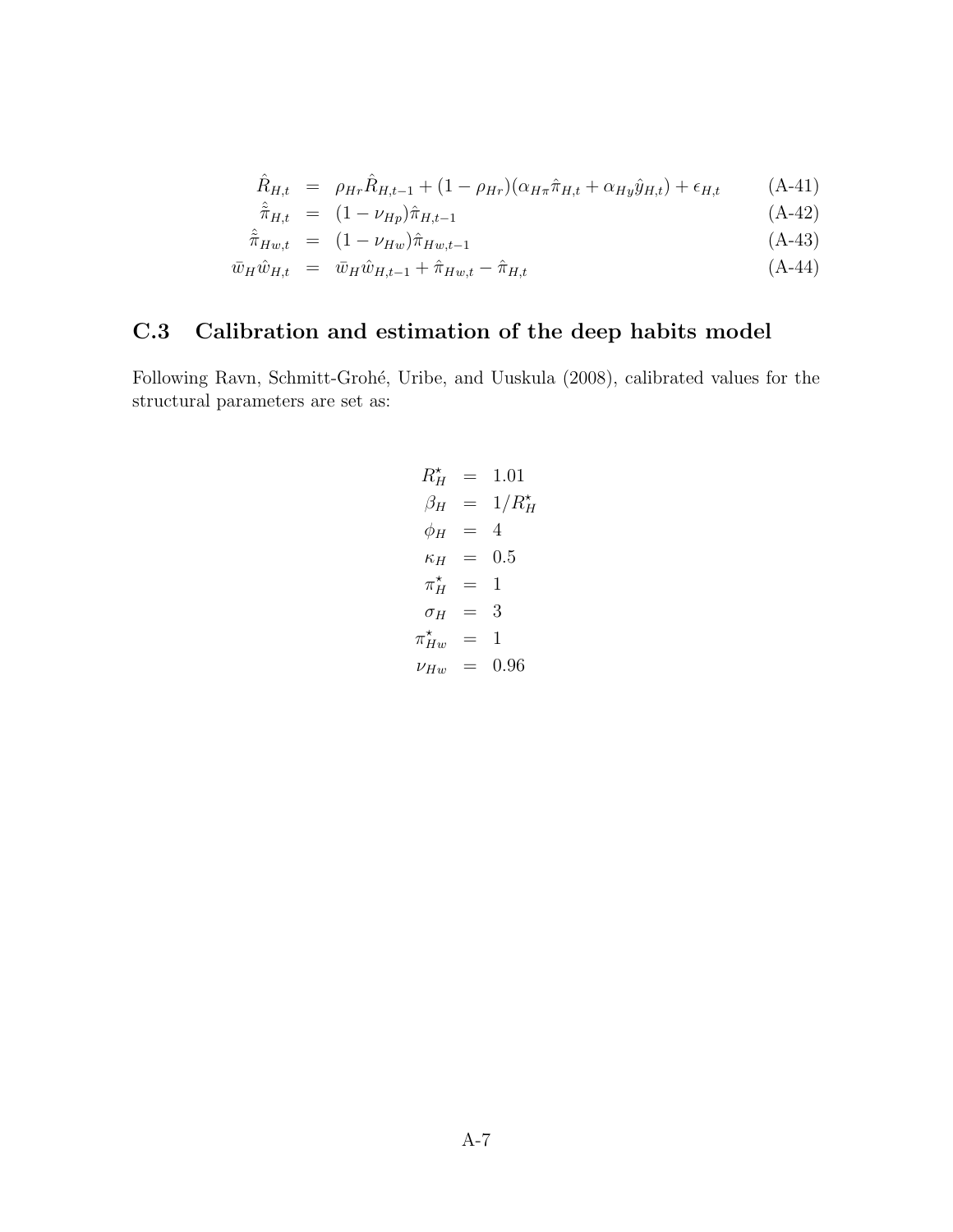Table 2: Prior distribution, Monte Carlo results and Posterior estimates of the structural parameters for the Deep habits model. Columns 1-4 specify the name and type of prior distribution with corresponding mean and standard deviation. Column 5 displays the parameter value for the data that was simulated from the DSGE model. Columns  $mean_1, std_1$  give the Monte Carlo estimation results for the small parametrization of the DSGE model, columns mean<sub>2</sub>,  $std_2$  for the full parametrization. The last two columns display the estimation results from confronting the DSGE model with the data.

|                 |              | Prior distribution |                | Monte Carlo Experiment |          |                          | Posterior distribution |                  |       |       |
|-----------------|--------------|--------------------|----------------|------------------------|----------|--------------------------|------------------------|------------------|-------|-------|
| Parameter       | distribution | mean               | std            | sum                    | $mean_1$ | $std_1$                  | mean <sub>2</sub>      | std <sub>2</sub> | mean  | std   |
| $\theta_H^d$    | beta         | 0.5                | 0.2            | 0.85                   | 0.84     | 0.01                     | 0.84                   | 0.01             | 0.72  | 0.12  |
| $\eta_H$        | normal       | 2                  | 0.3            | 2.5                    | 2.44     | 0.12                     | 2.11                   | 0.11             | 2.47  | 0.60  |
| $\zeta Hw$      | normal       | 40                 | $\overline{5}$ | 40.9                   | 40.21    | 1.23                     | 40.60                  | 0.55             | 42.50 | 15.87 |
| $\zeta_{Hp}$    | normal       | 7                  | 3              | 14.5                   | 13.71    | 1.51                     | 13.50                  | 1.75             | 14.89 | 5.08  |
| $\nu_{Hp}$      | normal       | 0.1                | 0.01           | $\theta$               |          | Ξ.                       | 0.10                   | 0.01             | 0.10  | 0.01  |
| $\rho_{Hr}$     | beta         | 0.5                | 0.2            | 0.7                    |          | $\overline{\phantom{0}}$ | 0.67                   | 0.03             | 0.81  | 0.07  |
| $\alpha_{H\pi}$ | beta         | 1.5                | 0.25           | 1.46                   |          | Ξ.                       | 1.40                   | 0.12             | 1.56  | 0.68  |
| $\alpha_{Hy}$   | beta         | 0.125              | 0.1            | 0.1                    |          | Ξ.                       | 0.05                   | 0.02             | 0.01  | 0.25  |
| $\sigma_{Hr}$   | normal       | $\overline{2}$     | 8 d.o.f.       |                        | 0.6      | 0.15                     | 0.64                   | 0.13             | 0.36  | 0.10  |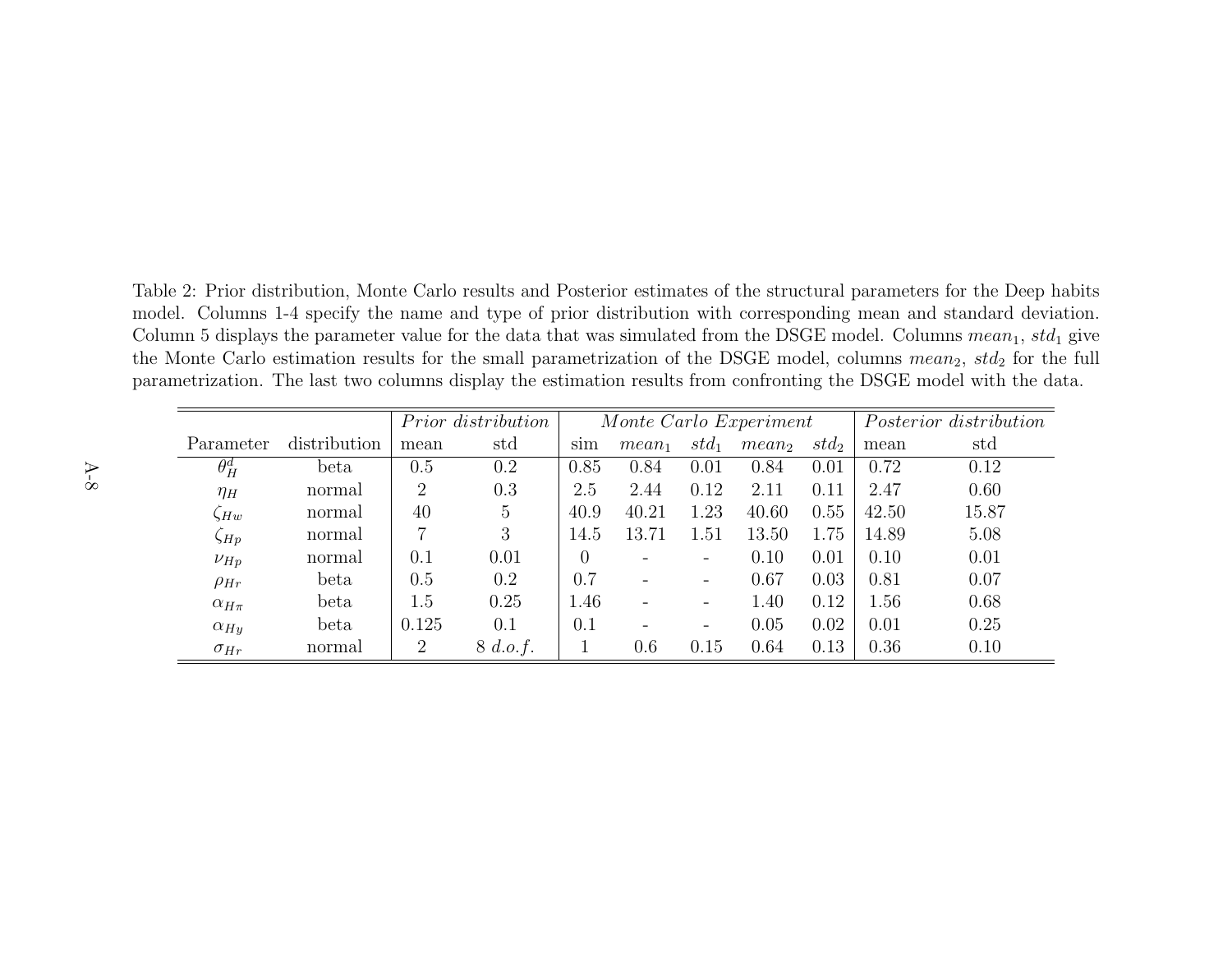## D Data description

The frequency of all data used is quarterly. The data ranges from 1955.1 to 2009.1. All series except the Fed Funds rate are in logs. GDP, personal consumption and real wages are transformed into per capita.

Nominal GDP: This series is BEA NIPA Table 1.1.5. Gross Domestic Product.

- Private Consumption: This series is BEA NIPA Table 1.1.5. Personal consumption expenditures.
- Wage: The wage rate is the series *COMPNFB*, *Nonfarm Business Sector: Compensa*tion Per Hour at the Federal Reserve Board of St. Louis' website

http://research.stlouisfed.org/fred2/series/COMPRNFB.

Interest Rate: This is the Federal Funds rate taken from

http://research.stlouisfed.org/fred2/series/FEDFUNDS.

- **Adjusted reserves:** This is the adjusted monetary base given by the series *adjressl* http://research.stlouisfed.org/fred2/series/ADJRESSL.
- PPIC: This series is http://research.stlouisfed.org/fred2/series/PPICRM.
- Real GDP: This series is BEA NIPA Table 1.1.6. Real Gross Domestic Product.
- Implicit GDP Deflator: The implicit GDP deflator is calculated as the ratio of Nominal GDP to Real GDP
- Civilian Population: This is a quarterly measure for the population given by the respective average of the monthly values of the series CNP16OV, Civilian Noninstitutional Population at the Federal Reserve Board of St. Louis' website http://research.stlouisfed.org/fred2/. The numbers have been converted from thousands to billions.

## E Figures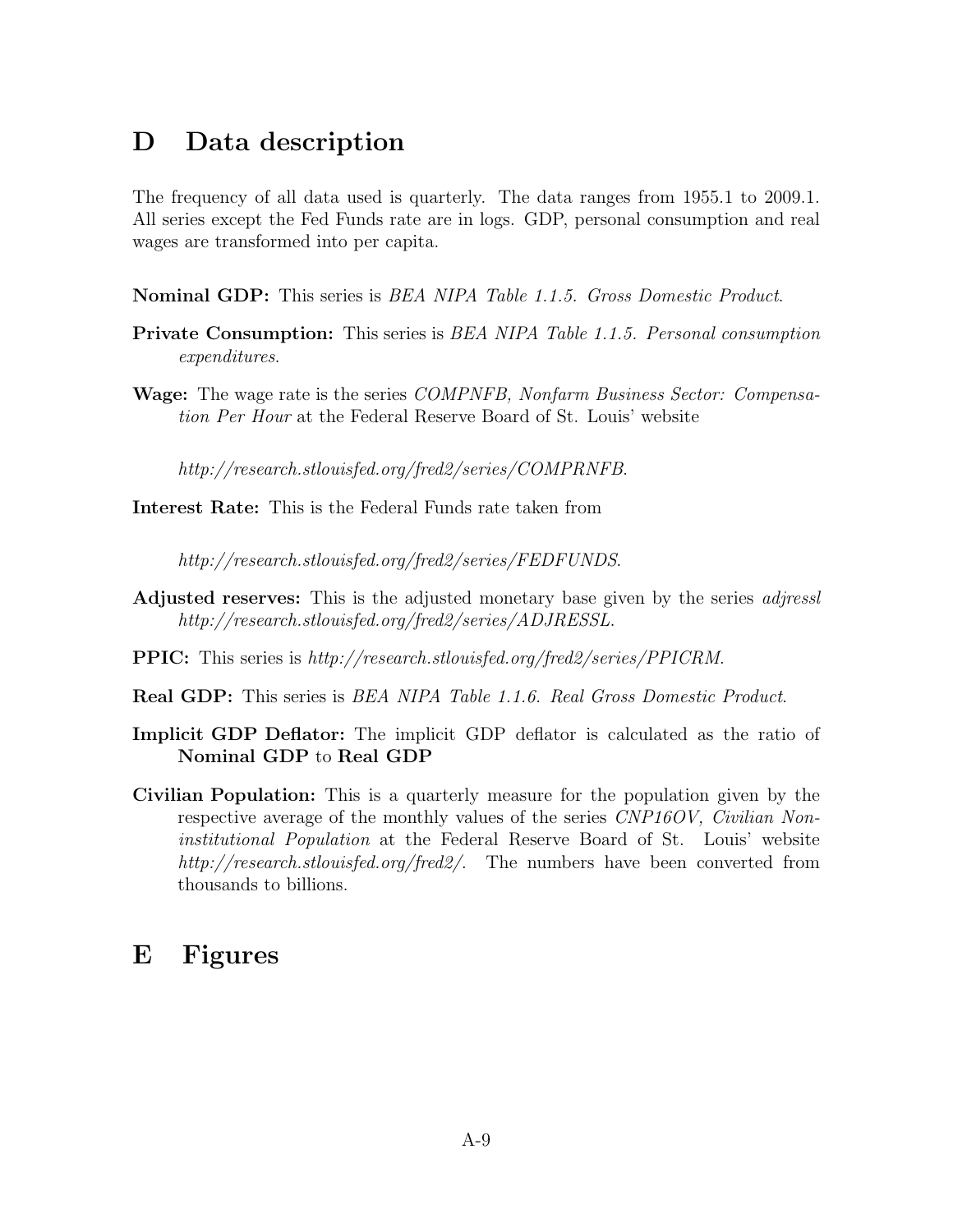

Figure 1: Prior distribution FTPL model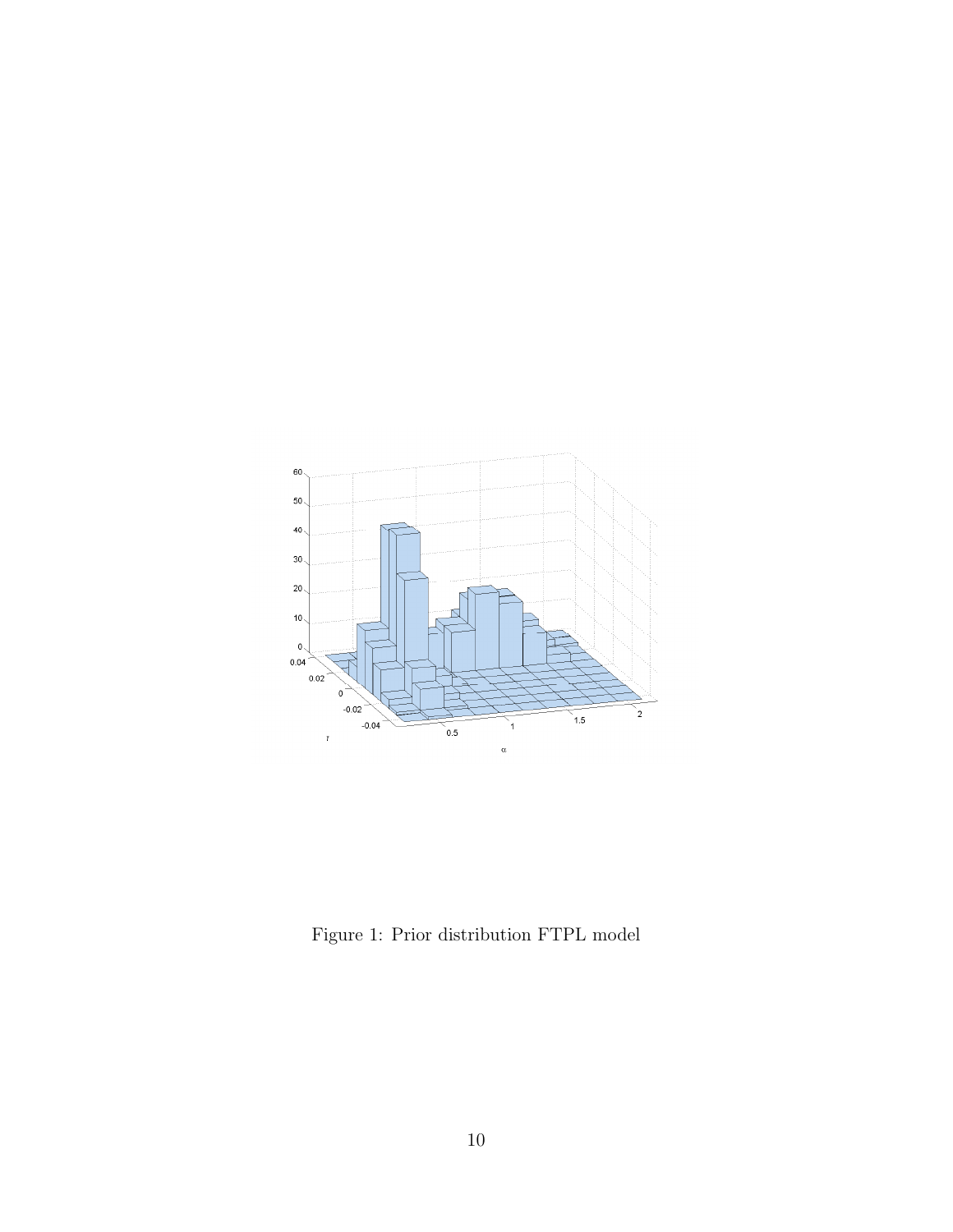

Figure 2: Prior Bayesian IRF for a fiscal policy shock regime I in the FTPL model



Figure 3: Prior Bayesian IRF for a monetary policy shock regime I in the FTPL model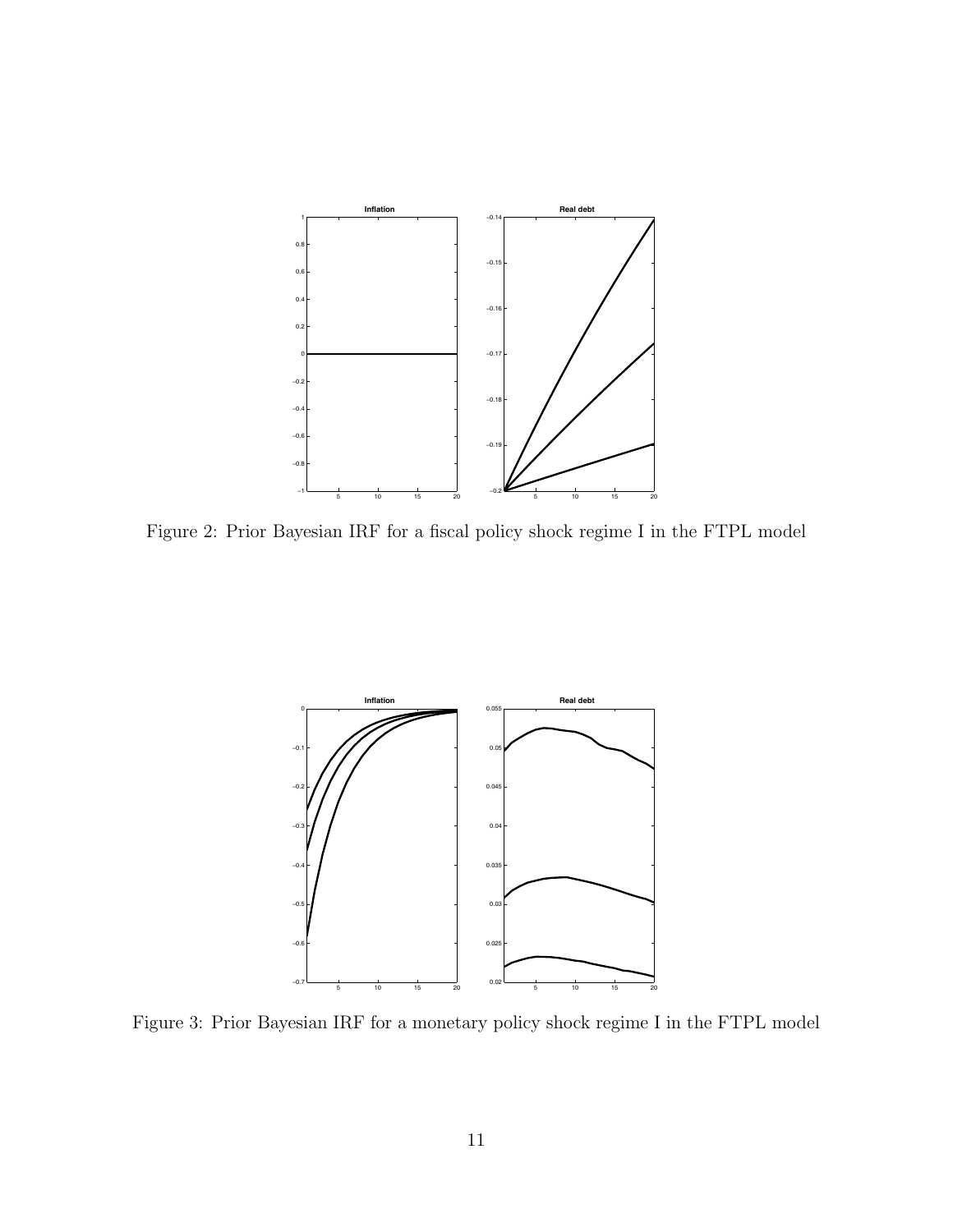

Figure 4: Prior Bayesian IRF for a fiscal policy shock regime II in the FTPL model



Figure 5: Prior Bayesian IRF for a monetary policy shock regime II in the FTPL model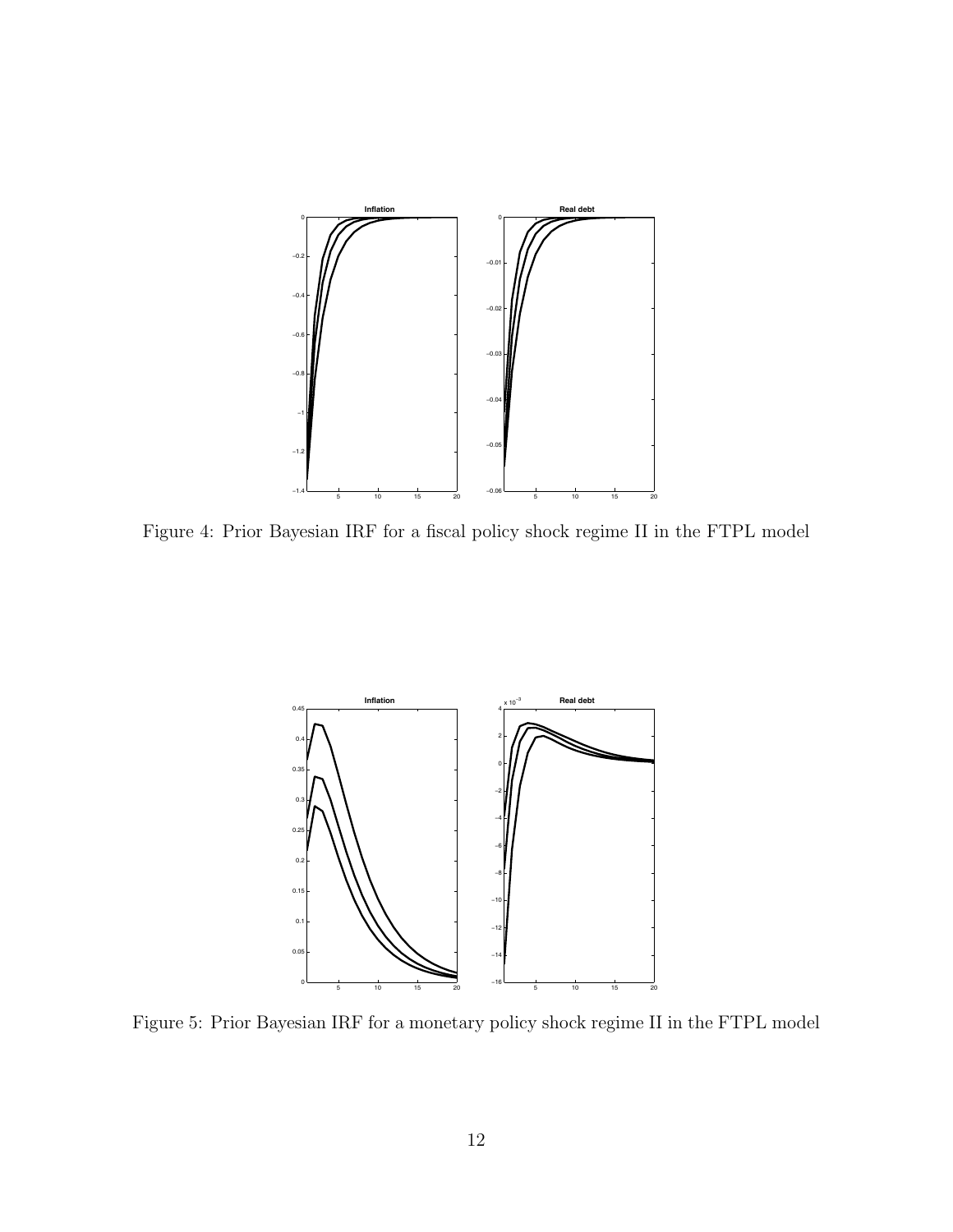

Figure 6: Posterior distribution FTPL model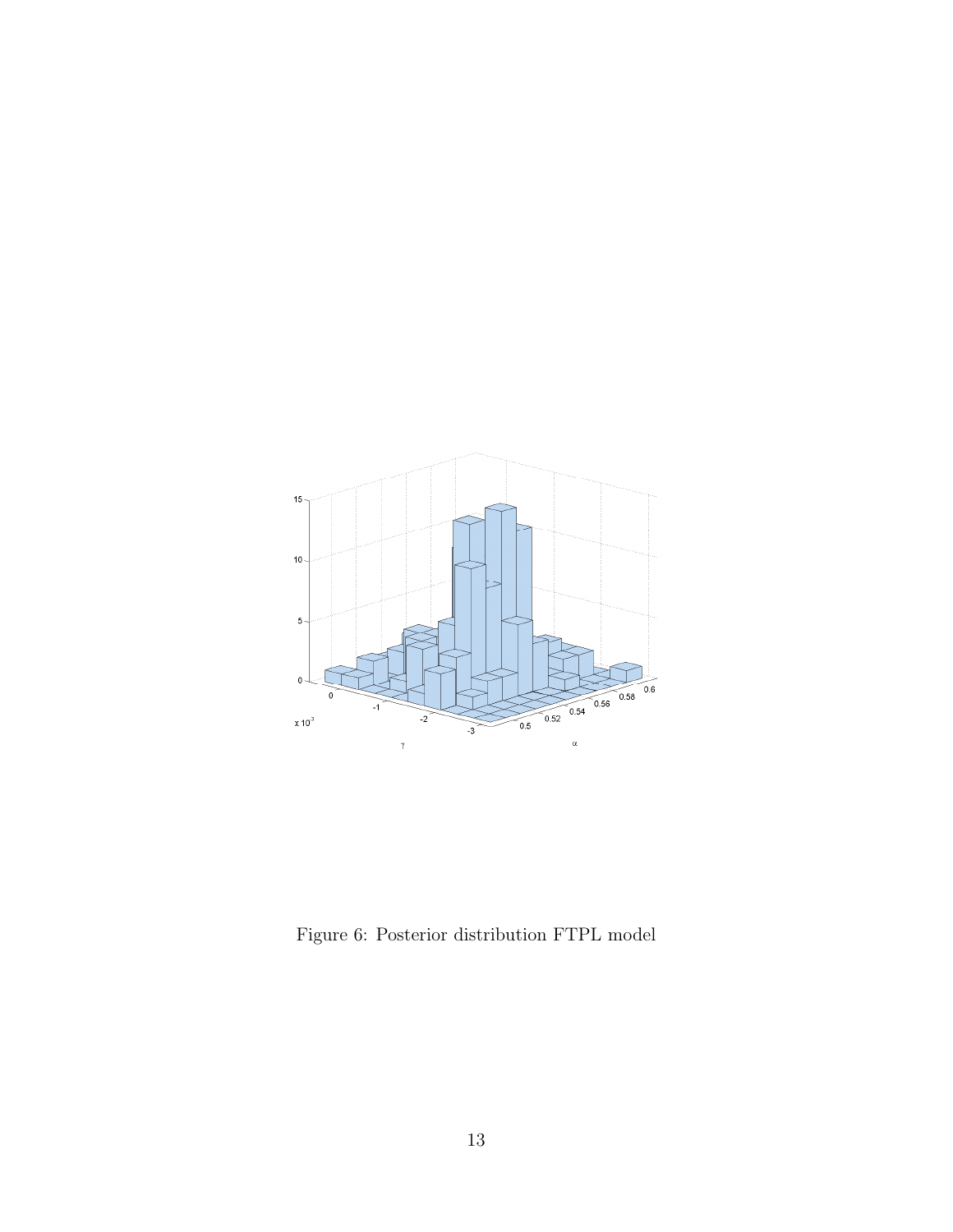

Figure 7: Estimated Bayesian IRF for a fiscal policy shock in the FTPL model: VAR model (black line) vs. DSGE model (dashed line).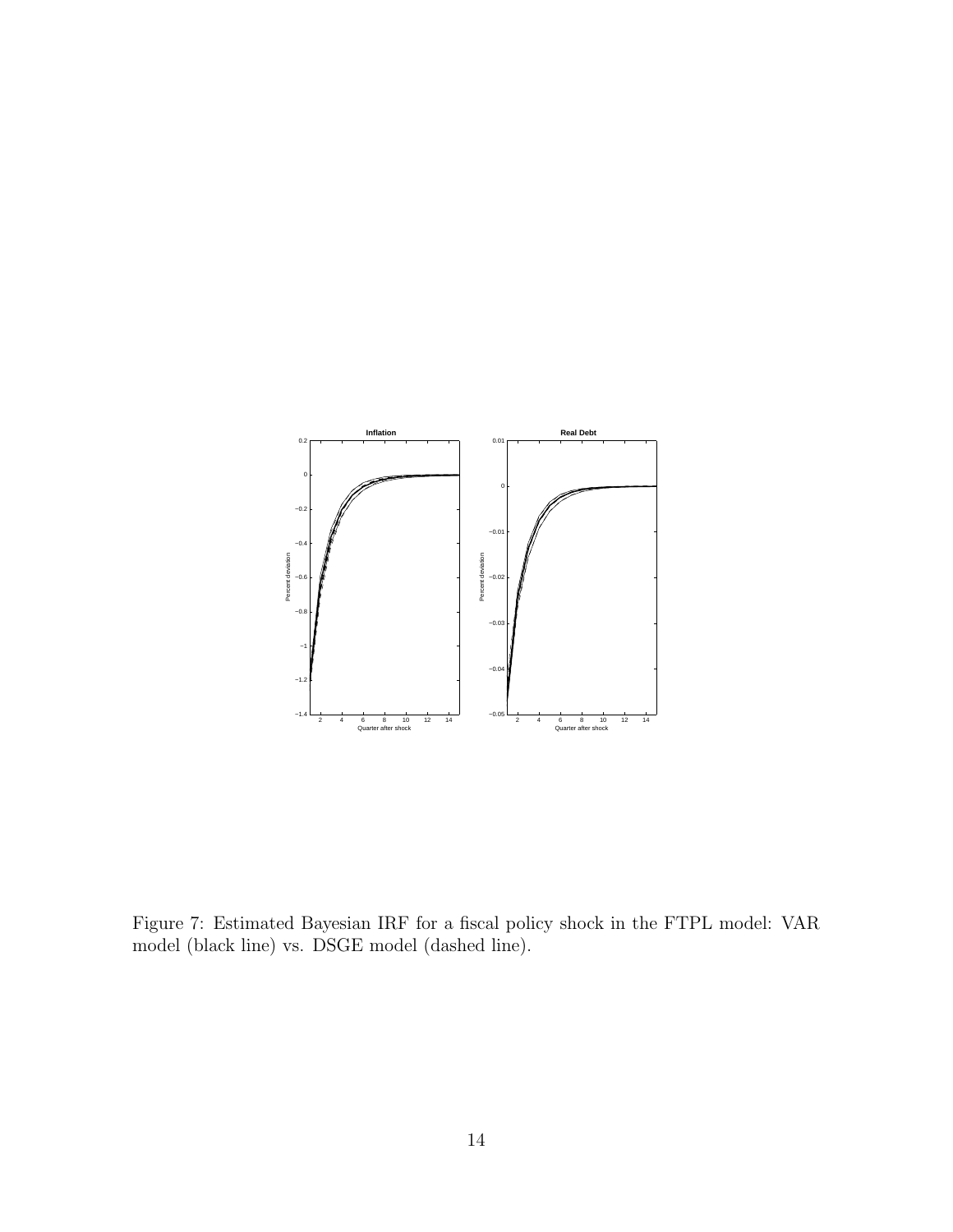

Figure 8: Estimated Bayesian IRF for a monetary policy shock in the FTPL model: VAR model (black line) vs. DSGE model (dashed line).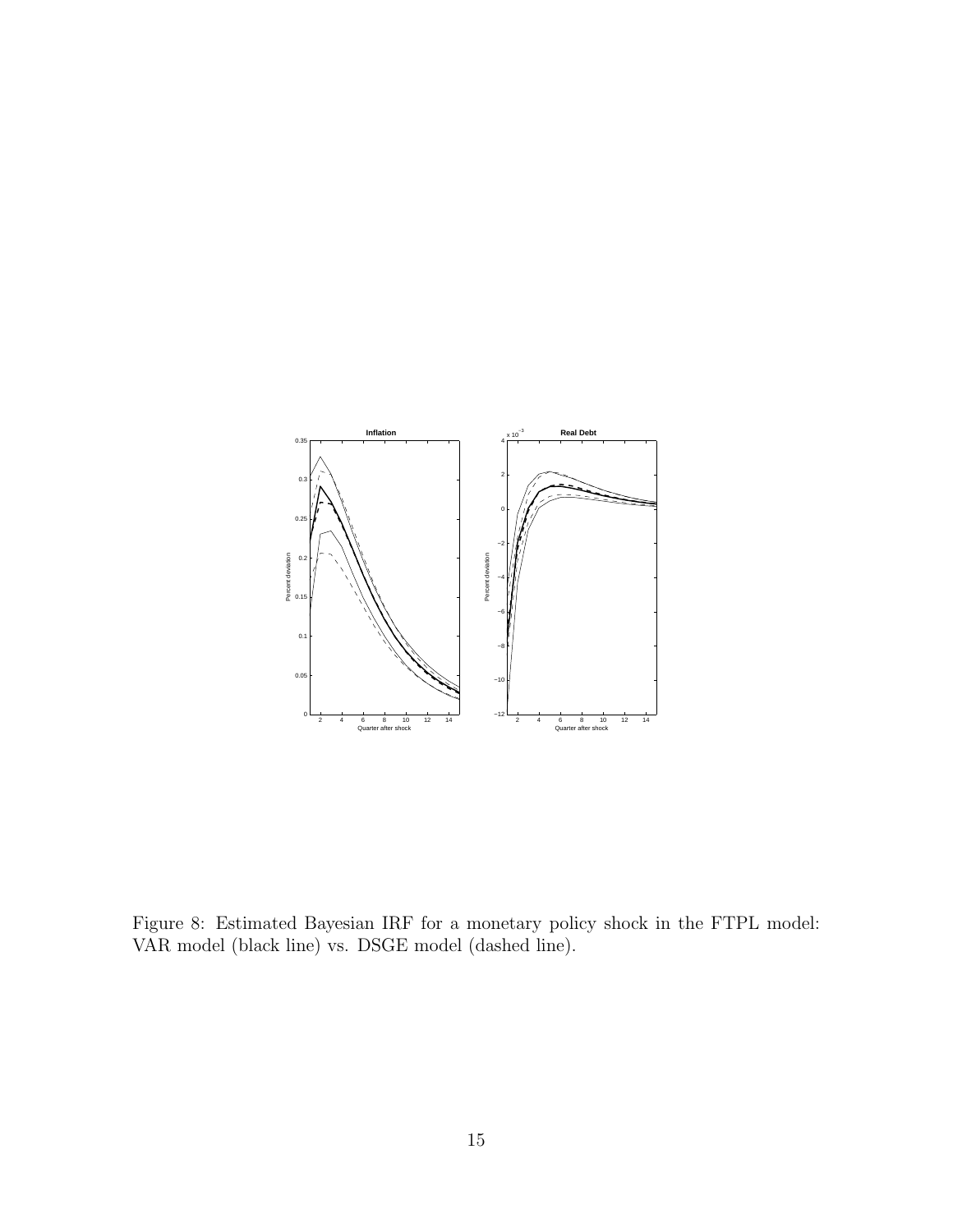

Figure 9: Impulse response function of the deep habits model drawing from the prior distribution of deep parameters (100 % probability bands).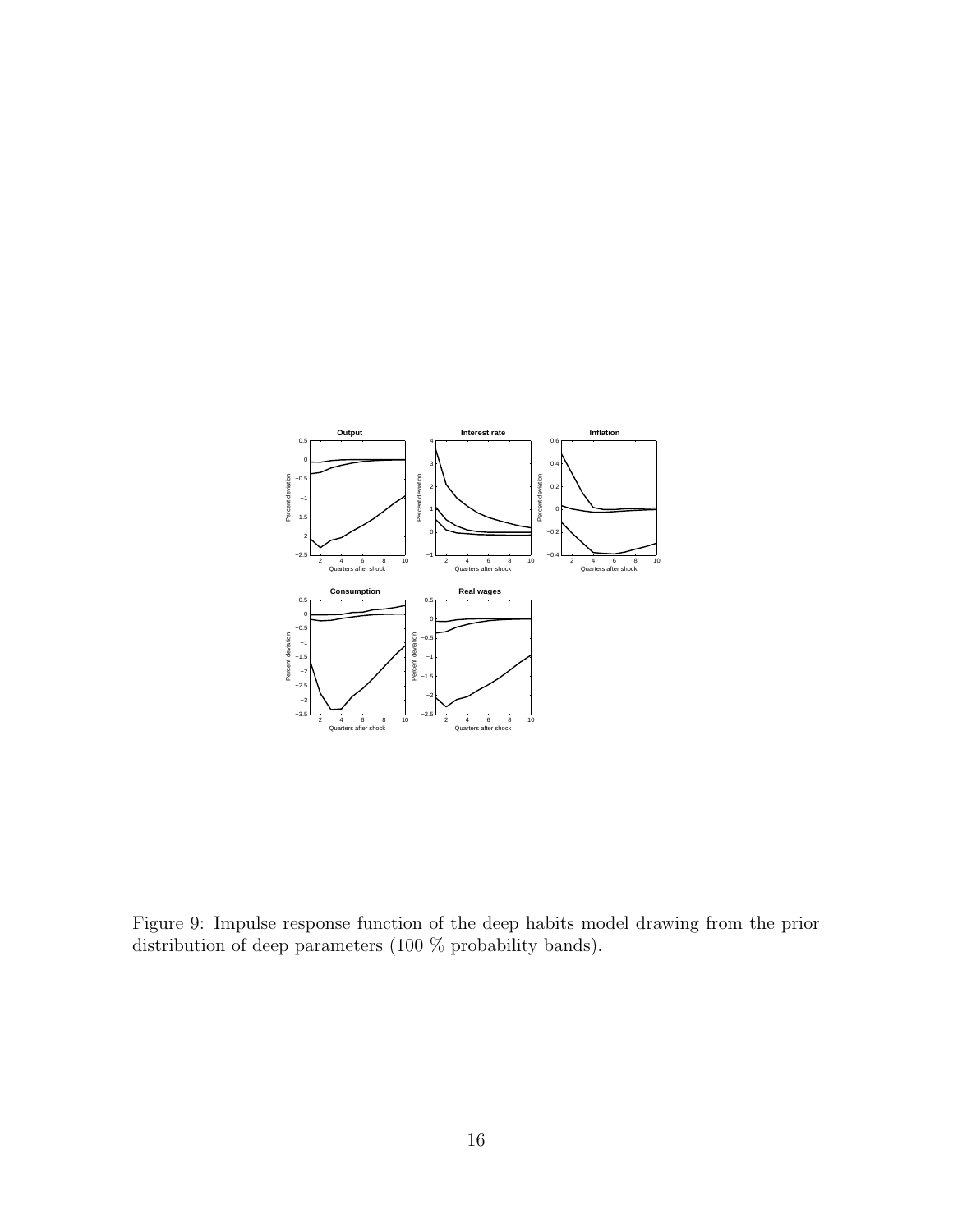

Figure 10: Impulse response functions of the deep habits model (dashed line) versus VAR model with simulated data (68 % probability bands).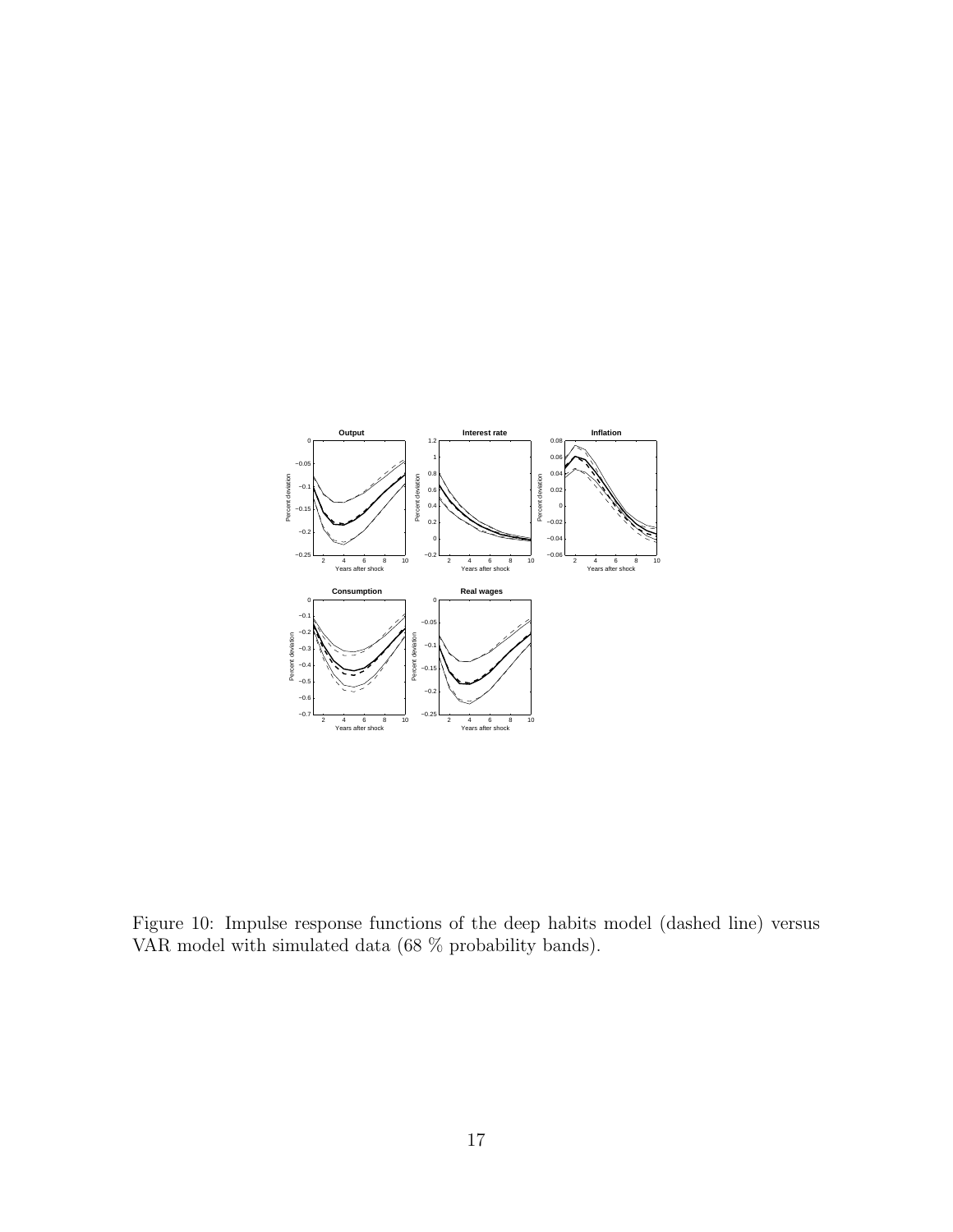

Figure 11: Prior distribution (white) vs. Posterior distribution (black). Monte-Carlo experiment deep habits model.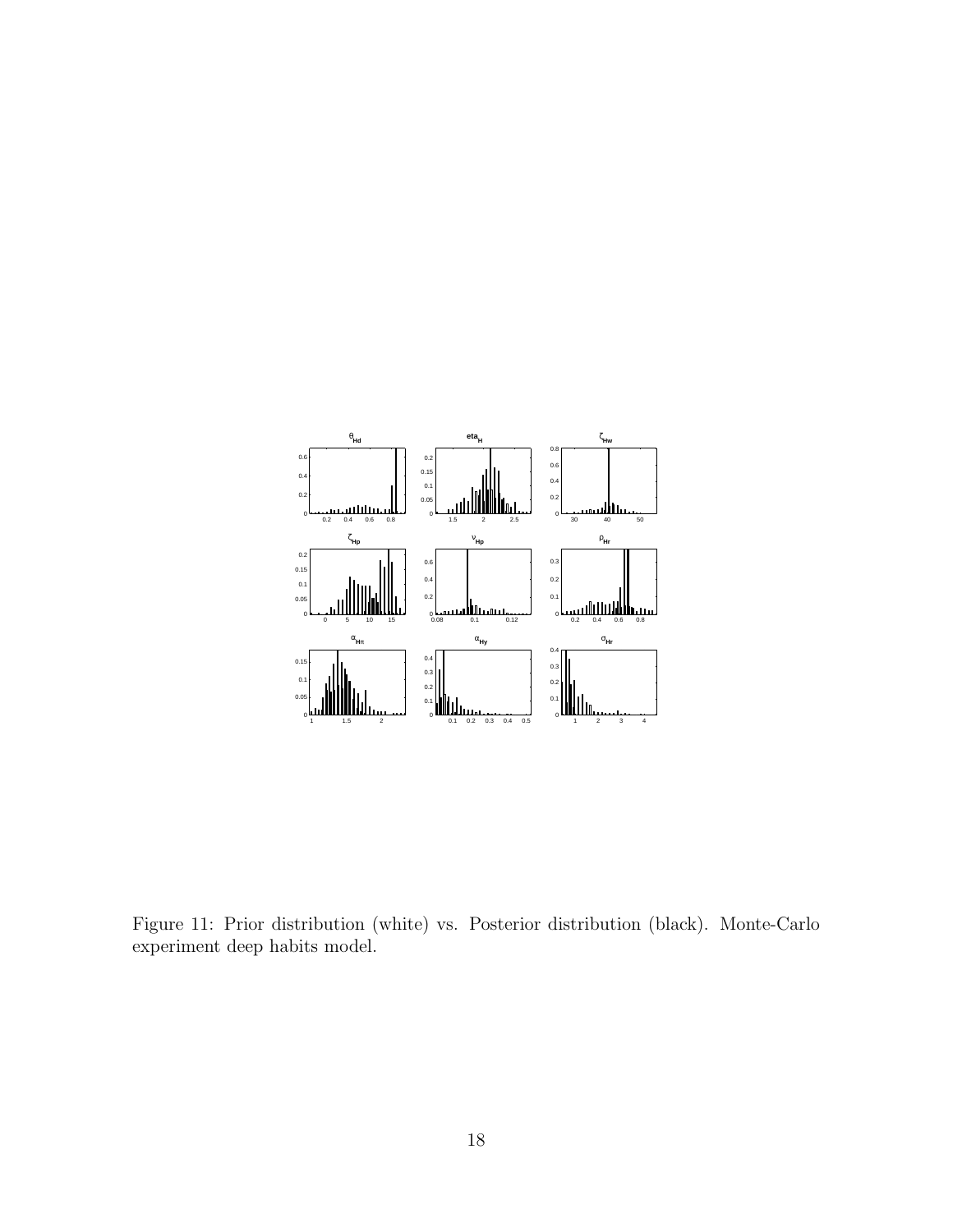

Figure 12: Posterior distribution of impulse response functions of the deep habits model (dashed line) versus VAR model (solid line) (68 % probability bands).